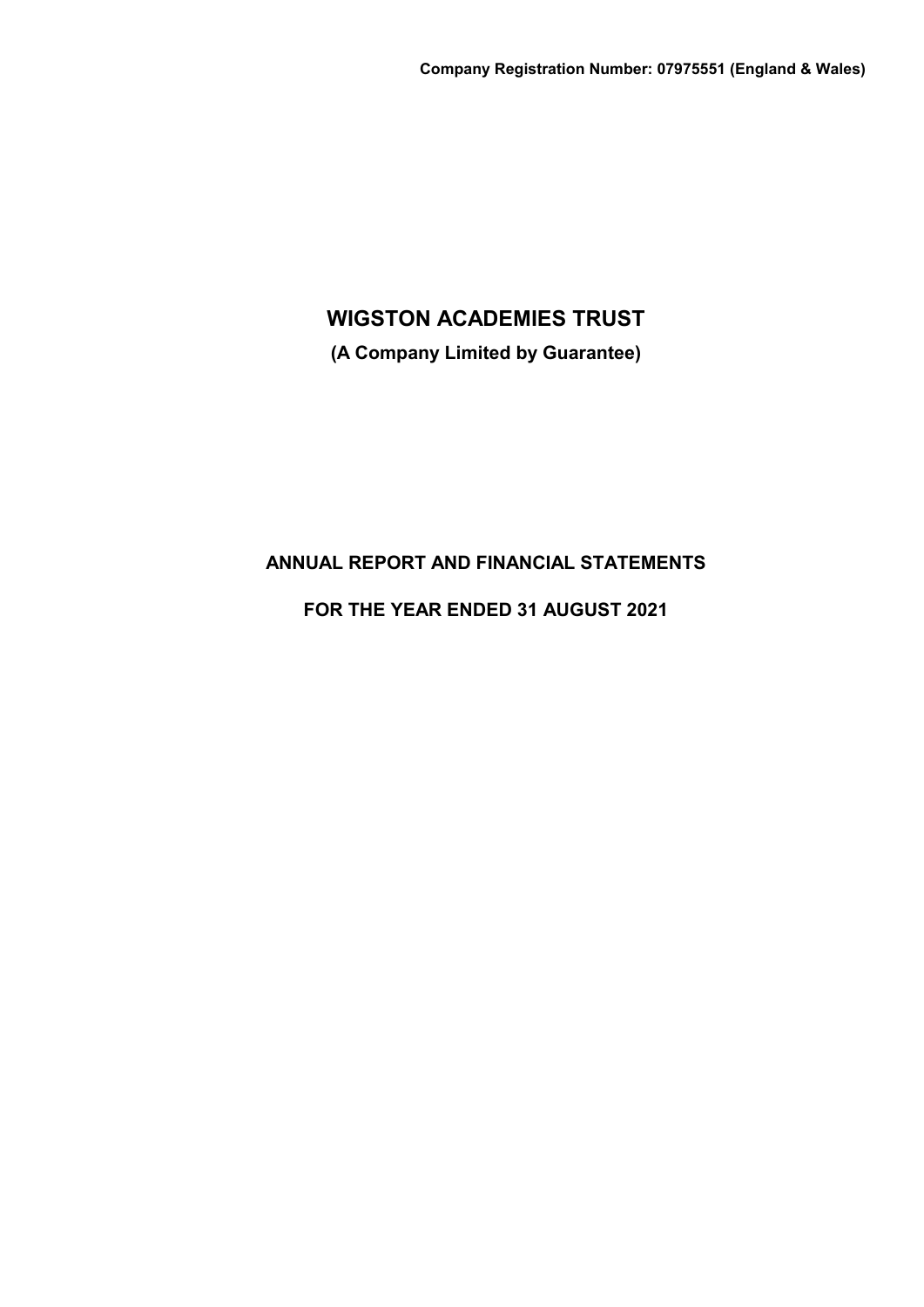# **(A Company Limited by Guarantee)**

## **CONTENTS**

|                                                                                | Page      |  |
|--------------------------------------------------------------------------------|-----------|--|
| <b>Reference and Administrative Details</b>                                    | 1         |  |
| <b>Trustees' Report</b>                                                        | $2 - 11$  |  |
| <b>Governance Statement</b>                                                    | $12 - 15$ |  |
| <b>Statement on Regularity, Propriety and Compliance</b>                       | 16        |  |
| <b>Statement of Trustees' Responsibilities</b>                                 | 17        |  |
| <b>Independent Auditors' Report on the Financial Statements</b>                | $18 - 21$ |  |
| <b>Independent Reporting Accountant's Report on Regularity</b>                 | $22 - 23$ |  |
| Statement of Financial Activities Incorporating Income and Expenditure Account | $24 - 25$ |  |
| <b>Balance Sheet</b>                                                           | $26 - 27$ |  |
| <b>Statement of Cash Flows</b>                                                 | 28        |  |
| <b>Notes to the Financial Statements</b>                                       | $29 - 62$ |  |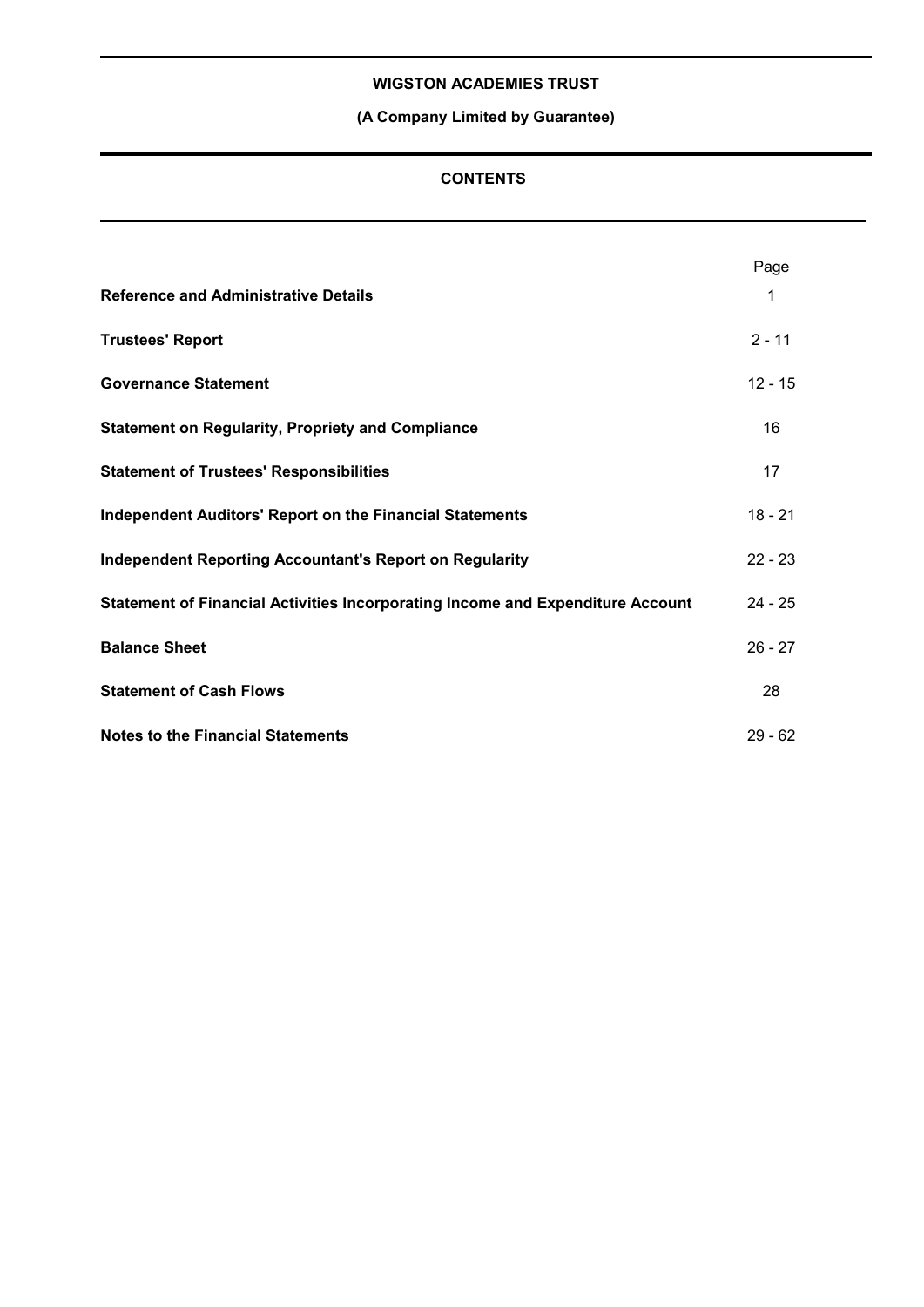# **(A Company Limited by Guarantee)**

### **REFERENCE AND ADMINISTRATIVE DETAILS**

| <b>Members</b>                                  | E Abbott<br>M Elton<br>A Wright<br>J Cooke                                                                                                                      |
|-------------------------------------------------|-----------------------------------------------------------------------------------------------------------------------------------------------------------------|
| <b>Trustees</b>                                 | P Munro, Chair1<br>E Coates1<br>C Gore1<br>S Lamb<br>G Swingler<br>N Green1<br>M Mitchley, Executive Headteacher (appointed 18 January 2021)                    |
|                                                 | <sup>1</sup> Finance Committee                                                                                                                                  |
| <b>Company registered</b><br>number             | 07975551                                                                                                                                                        |
| <b>Company name</b>                             | <b>Wigston Academies Trust</b>                                                                                                                                  |
| Principal and registered Station Road<br>office | Wigston Magna<br>Leicester<br><b>LE18 2DU</b>                                                                                                                   |
| <b>Company secretary</b>                        | S Allen                                                                                                                                                         |
| <b>Senior management</b><br>team                | M Mitchley, Executive Headteacher and Accounting Officer<br>M Wilson, Headteacher<br>S Allen, Director of Finance and Operations                                |
| <b>Independent auditors</b>                     | Magma Audit LLP<br><b>Chartered Accountants</b><br>Unit 2, Charnwood Edge Business Park<br><b>Syston Road</b><br>Cossington<br>Leicestershire<br><b>LE7 4UZ</b> |
| <b>Bankers</b>                                  | Lloyds Bank Plc<br>7 High Street<br>Leicester<br>Leicestershire<br>LE1 9FS                                                                                      |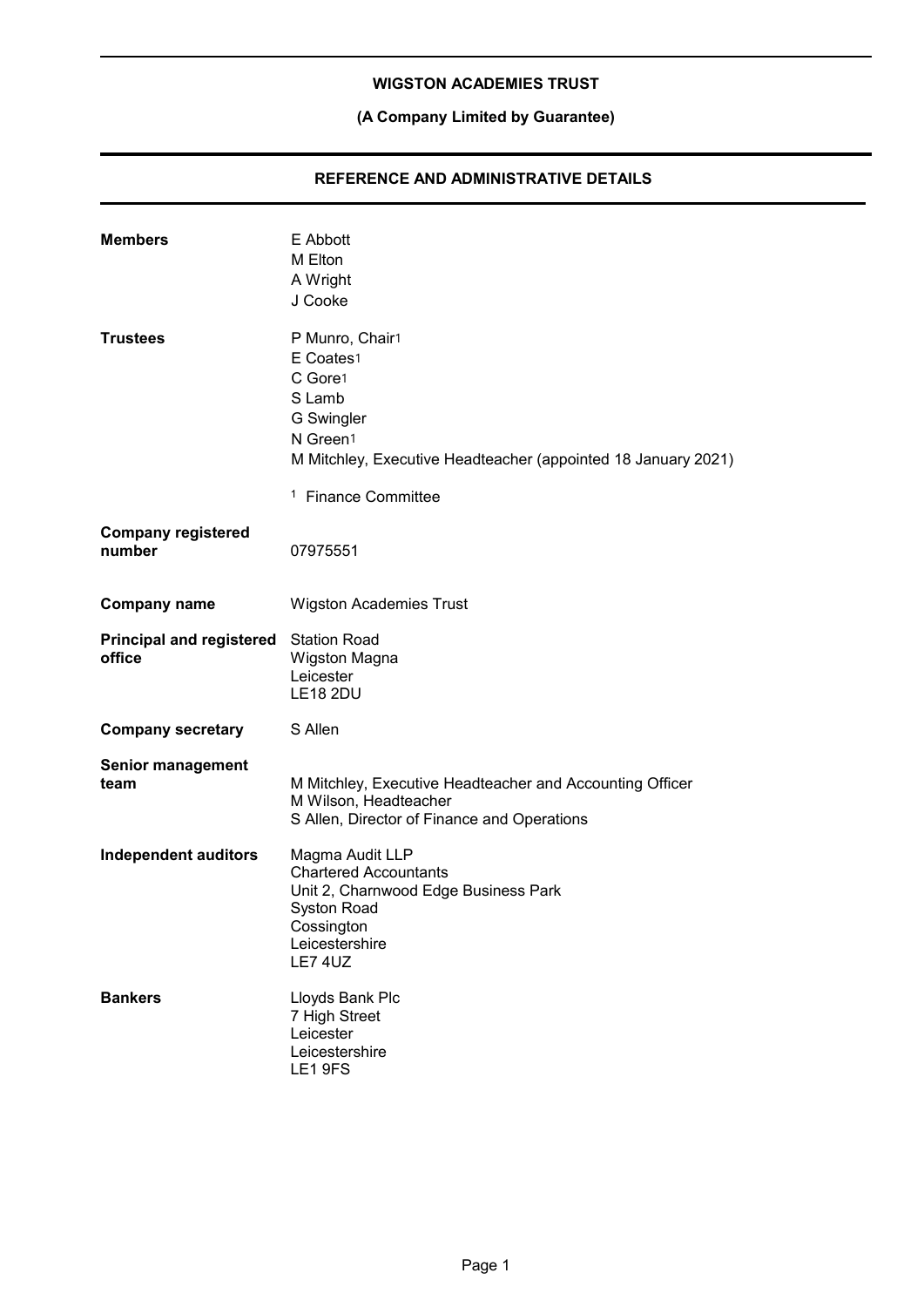### **(A Company Limited by Guarantee)**

### **TRUSTEES' REPORT FOR THE YEAR ENDED 31 AUGUST 2021**

The Trustees present their annual report together with the financial statements and auditors' report of the charitable company for the year 1 September 2020 to 31 August 2021. The annual report serves the purposes of both a Trustees' report and a directors' report under company law.

Wigston Academies Trust is a Multi Academy Trust comprising 2 schools, Wigston Academy (providing 11 to 16 education) and Wigston College (providing 16 to 19 education) with a pre school, Tiger Tots.

The Academy Trust has undergone considerable change in leadership since 2016 when a new Executive Headteacher was appointed. In September 2017 a full time substantive Headteacher was appointed to replace the interim Headteacher at the Academy. Both the Executive Headteacher and Headteacher are serving OFSTED Inspectors and both have a track record of school improvement. Under their leadership Wigston College went from special measures to an OFSTED rating of good and outcomes for students improved dramatically. The pre school was inspected by OFSTED in April 2018 and retained and enhanced its good rating. Wigston Academy was inspected in September 2018 and was judged as requiring improvement but with good leadership and management as well as good personal development, behaviour and welfare. Consequently, in the tenure of the CEO, each establishment has been inspected and leadership and management is judged good in all provisions. The Executive Headteacher has considerable experience as a Headteacher in other settings. The Trust has a deficit budget in 2018 and worked on a three year recovery plan with the ESFA. After two years the Trust was solvent and had a healthy carry forward. This pattern has continued.

The two schools that comprise the Academy Trust are for pupils aged 11 to 19 serving the catchment area of Wigston. Wigston Academy has a pupil capacity of 1,386 and had a roll of 1,320 in the school census on 1 October 2020. Wigston College has a pupil capacity of 920 and had a number on roll of 235 at the same date. Students at both schools have significantly higher levels of deprivation as well as significantly lower levels of prior attainment than national rates. The COVID-19 pandemic also disproportionately affected the community which was subject to longer and more stringent lockdowns than anywhere else in the county.

#### **Structure, governance and management**

#### **Constitution**

The Academy Trust is a charitable company limited by guarantee and an exempt charity. The charitable company's Memorandum of Association is the primary governing document of the Academy Trust.

The charitable company was incorporated as Abington Academy Trust on 5 March 2012. The school converted to academy status on 1 April 2012, when its operations, assets and liabilities were transferred to the academy from the governing body of the Foundation School, Abington High School. The charitable company changed its name to Wigston Academies Trust on 14 March 2015.

On 1 April 2015 the Academy became a Multi Academy Trust when Bushloe High School and Guthlaxton Academy Trust joined the Trust. On 1 September 2015, Abington Academy and Bushloe High School merged to become one school Wigston Academy, and Guthlaxton Academy changed its name to Wigston College. This reorganisation has had a very positive impact on the success of the Trust.

The governors act as the Trustees for the charitable activities of Wigston Academies Trust and are also the directors of the charitable company for the purposes of company law. The charitable company is known as Wigston Academies Trust.

Details of the Trustees who served during the year, and to the date these accounts are approved are included in the Reference and administrative details on page 1.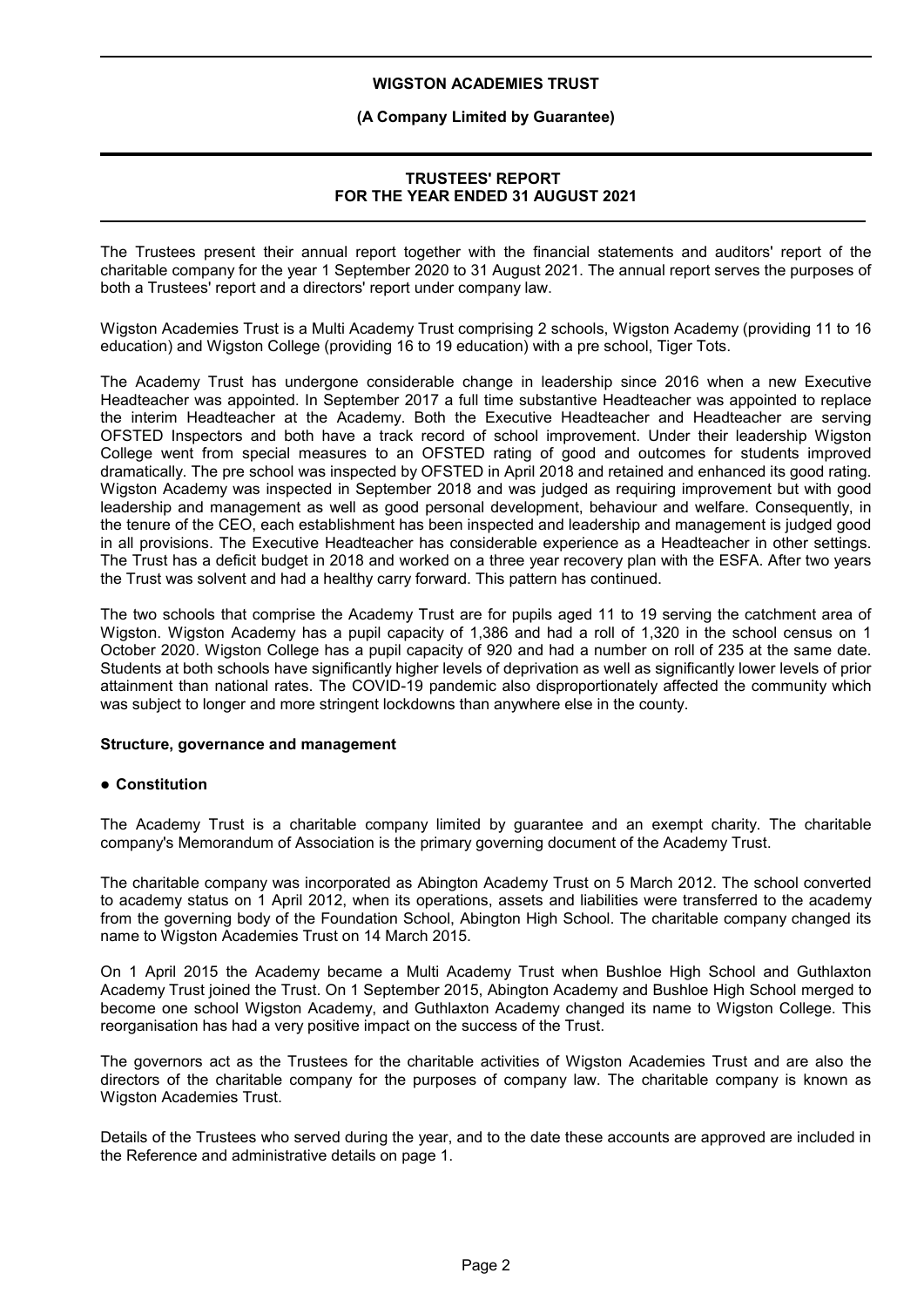### **(A Company Limited by Guarantee)**

### **TRUSTEES' REPORT (CONTINUED) FOR THE YEAR ENDED 31 AUGUST 2021**

#### **Structure, governance and management (continued)**

#### **Members' liability**

Each member of the charitable company undertakes to contribute to the assets of the charitable company in the event of it being wound up while they are a member, or within one year after they cease to be a member, such amount as may be required, not exceeding £10, for the debts and liabilities contracted before they ceased to be a member.

#### **Trustees' indemnities**

The Academy Trust has opted into the Department for Education's risk protection arrangement (RPA), an alternative to insurance where UK government funds cover losses that arise. This scheme protects Trustees and officers from claims arising from negligent acts, errors or omissions occurring whilst on Academy business, and provides cover up to £10,000,000. It is not possible to quantify the Trustees and officer's indemnity element from the overall cost of the RPA scheme.

#### **Method of recruitment and appointment or election of Trustees**

Trustees are appointed by Members via recommendation from the Board of Trustees. The Board of Trustees seek to recommend Trustees who have the relevant background and experience to complement the skill set of existing Trustees. Parents are eligible to become Trustees but members of staff are not, except for the Executive Headteacher who is the Chief Executive Officer.

#### **Policies adopted for the induction and training of Trustees**

We expect all Trustees and Governors to undertake training as appropriate to their work at the Academy Trust. New Trustees and Governors will be provided with an induction programme as required. A record is kept of all Trustee and Governor training and is reviewed on a regular basis.

#### **Organisational structure**

The Trustees, who are responsible for the overall management and control of the Academy Trust meet at least half termly each year.

The Executive Headteacher is responsible for co-ordinating the work of the Trustees and their Committees, preparation of agendas, papers and review of matters arising. The Academy Trust Chief Operating Officer is responsible for the preparation of accounts.

All Trustees give of their time freely and no remuneration and no expenses were paid in the period in respect of their role as Trustees.

The Trustees determine the general policy of the school. The day to day running is delegated to the Executive Headteacher and the Head of School, supported by senior staff. The Executive Headteacher undertakes the key leadership role overseeing educational, pastoral and administrative function in consultation with senior staff. The day to day administration is undertaken within the policies and procedures approved by the Trustees which provide for only significant expenditure decisions and major capital projects to be referred to Trustees for prior approval.

The Executive Headteacher oversees the recruitment of all staff. The Executive Headteacher is, Principal and Accounting Officer and attends all meetings. The Chief Operating Officer attends the Trustee meetings and any other meetings as appropriate.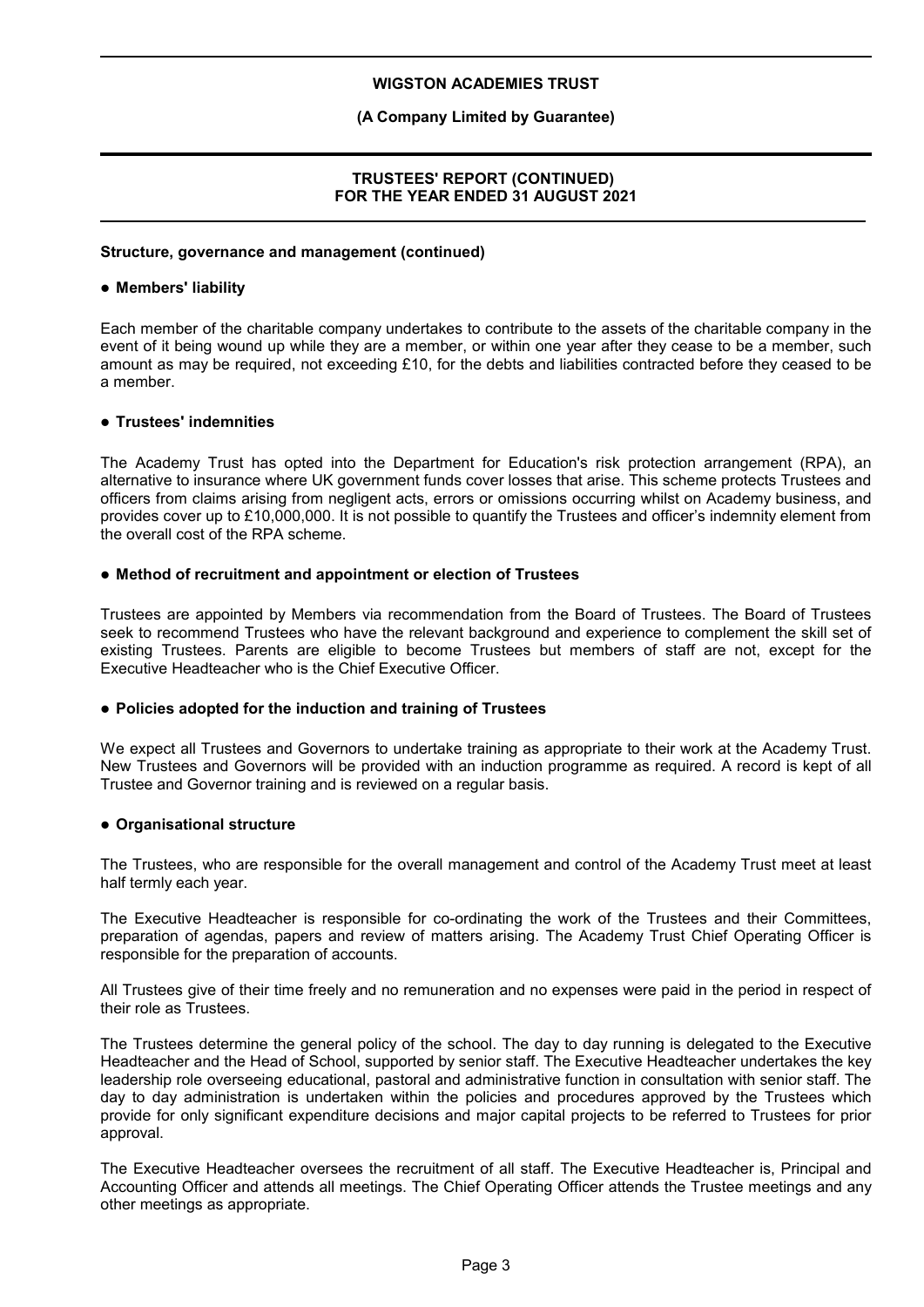### **(A Company Limited by Guarantee)**

### **TRUSTEES' REPORT (CONTINUED) FOR THE YEAR ENDED 31 AUGUST 2021**

#### **Structure, governance and management (continued)**

#### **Arrangements for setting pay and remuneration of key management personnel**

At Wigston Academies Trust we follow the National Teachers Pay and Conditions for teachers pay and set pay increases as agreed through national pay deals and incremental increases following successful performance review meetings. For support staff we follow Leicestershire local government pay scales and implemented locally agreed pay increases.

#### **Trade union facility time**

#### **Relevant union officials**

| Number of employees who were relevant union officials during the year<br>Full-time equivalent employee number |                        |               |
|---------------------------------------------------------------------------------------------------------------|------------------------|---------------|
| Percentage of time spent on facility time                                                                     |                        |               |
| <b>Percentage of time</b>                                                                                     | Number of<br>employees |               |
| 0%<br>1%-50%<br>51%-99%<br>100%                                                                               |                        |               |
| Percentage of pay bill spent on facility time                                                                 | £                      |               |
| Total cost of facility time<br>Total pay bill<br>Percentage of total pay bill spent on facility time          | 1,751<br>7,935,710     | $\frac{0}{0}$ |

#### **Paid trade union activities**

Time spent on paid trade union activities as a percentage of total paid facility time hours **2** %

#### **Connected organisations, including related party relationships**

The Executive Headteacher is a member of a number of professional associations which enables the school to engage on a local and national level in current educational matters. Additionally, the Executive Headteacher and other members of the school staff share their expertise, knowledge and experience with many schools. The Trust is a strategic lead partner in Thomas Estley Learning Alliance (TELA).

The school has two connected charities, Abington High School Charitable Trust and Guthlaxton Community College Wigston (charity registration number 527854). Both were established to enable disadvantaged children to have the same opportunities as their peers, e.g. to take part in visits and to provide suitable help towards uniforms and clothing as necessary. These funds are under the control of the Academy Trust. The funds held by the two connected charities have been included in the results in the Financial Statements.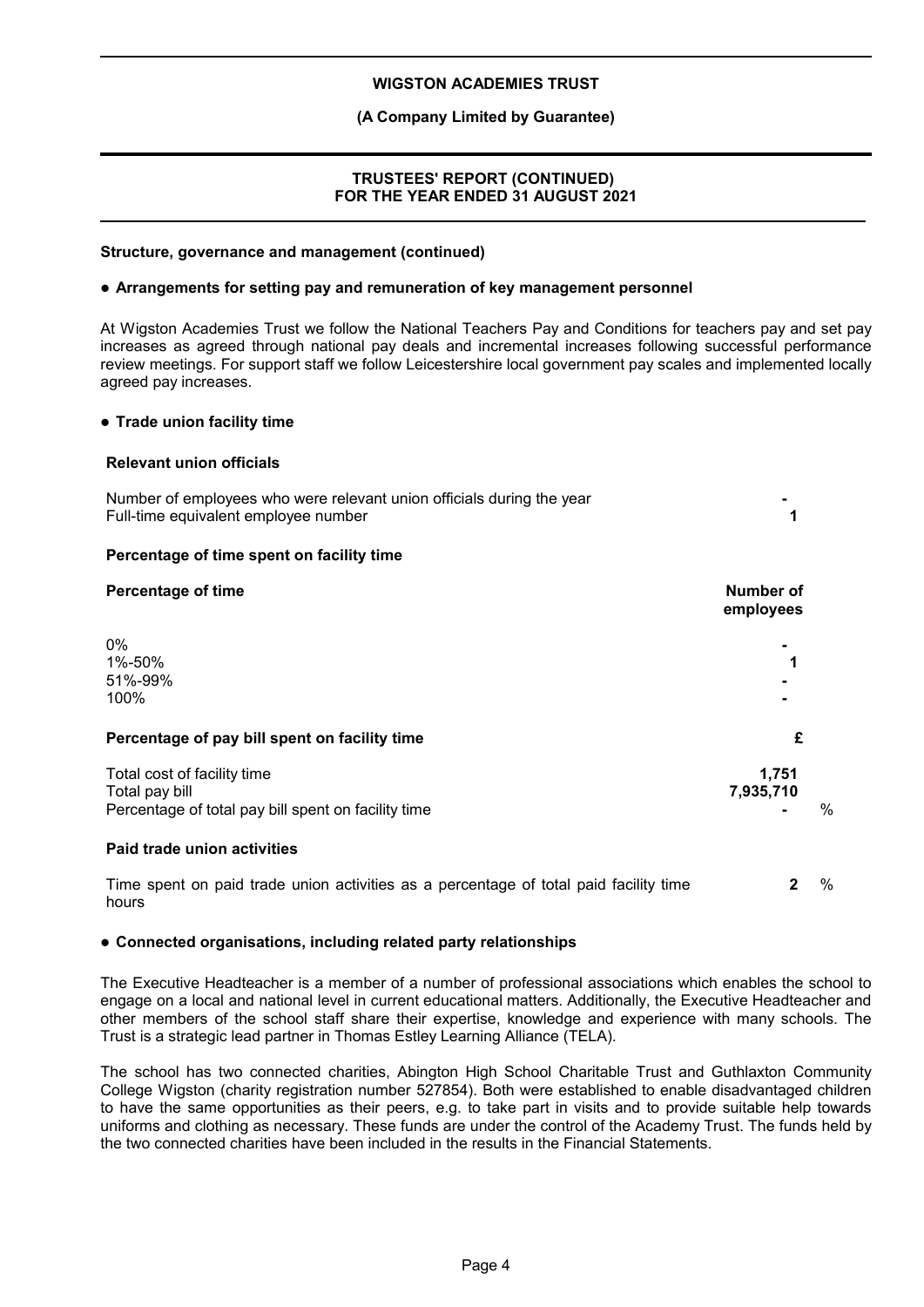### **(A Company Limited by Guarantee)**

### **TRUSTEES' REPORT (CONTINUED) FOR THE YEAR ENDED 31 AUGUST 2021**

#### **Objectives and activities**

#### **Objects and aims**

Wigston Academies Trust object is specifically restricted to the following: to advance for the public benefit education in the United Kingdom in particular but without prejudice to the generality of the foregoing by establishing, maintaining, carrying on, managing and developing a school offering a broad and balanced curriculum.

#### **Objectives, strategies and activities**

The purpose of the Academy Trust is to be a learning community where young people and adults share the search for knowledge, truth and pursuit of excellence. Our vision is to deliver outstanding learning to all students. Our belief, as communicated to the pupils, is that we can all "Strive to Succeed" and we belong to one community.

Our aims are the same for all children. Within a happy, caring and disciplined framework, and with the cooperation of parents, we strive to ensure that all children:

- achieve the highest academic standards of which they are capable.
- develop good social and working relationships in school and also in the wider community.
- develop a reasoned and acceptable set of social, moral and spiritual values, and behave in a way which does not conflict with these values.
- acquire personal qualities which will help bring them success and happiness.
- develop positive attitudes towards their physical wellbeing.

To achieve these aims, we strive to ensure that:

- our curriculum is carefully planned and organised, so that all teaching staff meet the requirements of school wide policies as well as the requirements of their particular subjects.
- our policies and procedures, both inside and outside the classroom, are consistent with the successful promotion of our aspirations for our children.
- we maintain a wide range of extracurricular activities, through which children can develop their personal interests and aptitudes.
- the needs of each individual child are known, and that appropriate provision for those needs are available.

Wigston Academies Trust is committed to serving the local community; within this partnership, we aim to provide high quality education in a safe, caring and happy environment, where everyone is valued.

We endeavour to provide enrichment experiences and opportunities which encourage children to achieve their full potential; to become confident, responsible, independent and well educated individuals able to fulfil positive roles in society.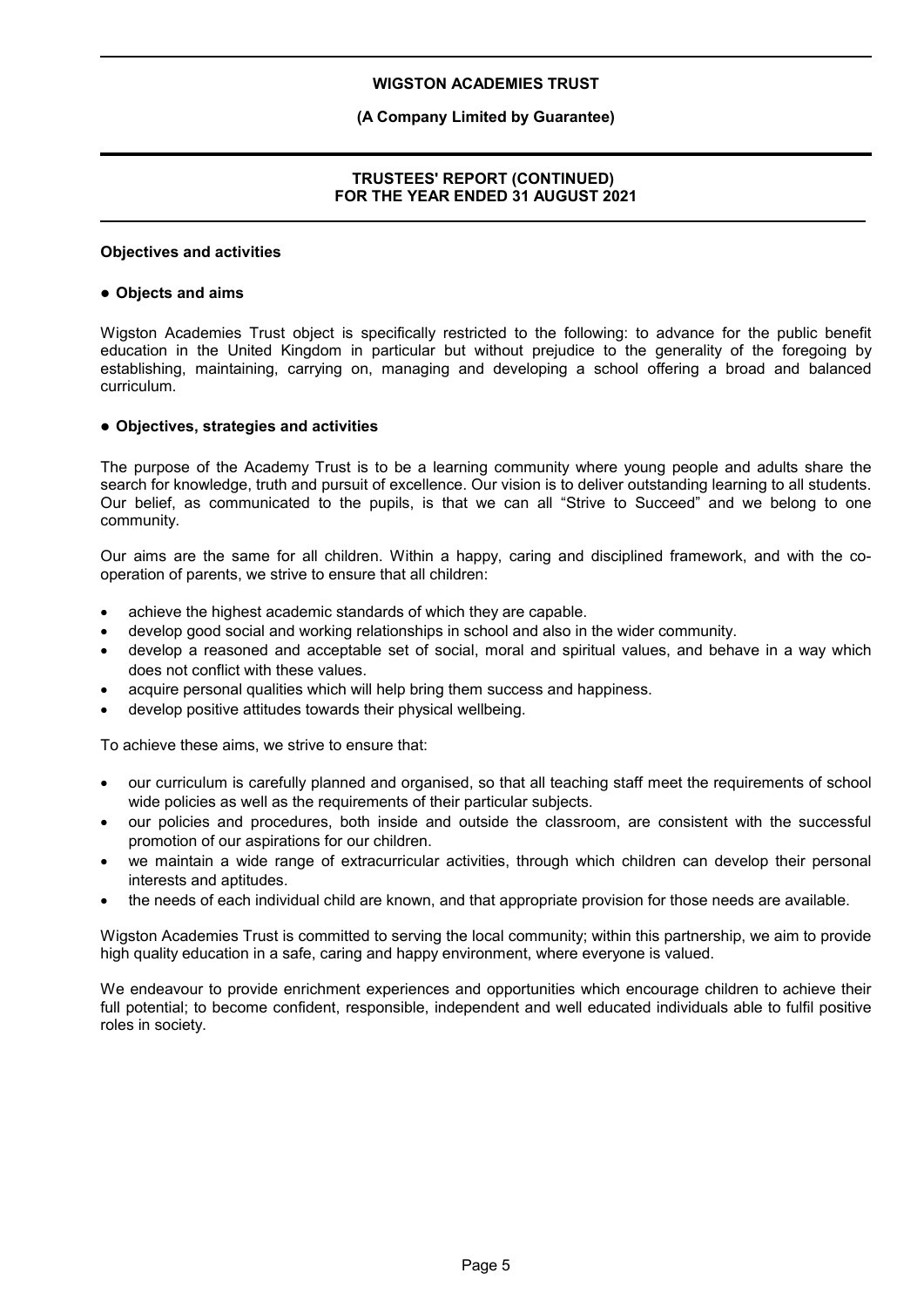### **(A Company Limited by Guarantee)**

### **TRUSTEES' REPORT (CONTINUED) FOR THE YEAR ENDED 31 AUGUST 2021**

#### **Objectives and activities (continued)**

Our Objectives for the period included:

- 1. Achievement and Standards.
	- at Key Stage 3, 4 and 5.
	- Curriculum Organisation the new National Curriculum.
	- KS3 4 Pathways for students.
	- Teaching and Learning (AfL, tracking, target setting, profiling).
	- Learning Reviews Teaching and Learning groups/Performance Management.
	- Intervention and Support (target groups to overcome barriers to learning, support. provision 'Closing the gaps').
	- Pastoral Support systems/programmes.

Mentoring and Coaching (One to One Tuition and target groups – support programmes, parental intervention).

"How do children learn?"

Ensure that the following initiatives from Phase 3 of the Improvement Plan, are fully embedded into school practice.

- Learning Reviews.
- Sharing best practice.
- Teacher assessment and the use of data targeted intervention.
- Teacher and support staff roles remodelling.
- 2. Personal Development and wellbeing extending participation, health education, PSHCE review, review of trips and visits/home study, community engagement, attendance, School Council.
- 3. Quality of Provision extend partnership working (LSL and Nct l– wider community), Campus Reorganisation (transition, KS4 performance, teacher exchanges, curriculum/timetable revision). Primary Schools. LA – Enhanced Resource Provision – Teaching Schools.
- 4. Leadership and Management Capital Works/resources, Sharing Best Practice, monitoring and evaluation procedures (CASEF), Performance Management, Campus Reorganisation, Sponsored Academies, Locality Partnerships.
- 5. Views of Stakeholders. Transition KS3 to 4, School Council, Home School initiatives, Admissions, Reorganisation Consultation.

COVID-19 has had an unprecedented impact on the Trust and both its schools. The Government closed all schools again in January 2021 to all students except the vulnerable and those whose parents were key workers. Our schools remained open for these groups, even opening on each of the Bank Holidays. Learning switched again to remote learning and additionally every single child in the Trust had direct communication (through phone call, TEAMS, or such like, or home visit) at least twice times during the closure period. For our most vulnerable children we contacted them as above weekly. During the first lockdown in March 2020 we made sure that students without IT equipment were given access to it and we were given 23 laptops as per the Government scheme. During the past 18 months the Trust implemented a robust health and safety risk assessment based on the Local Authority template and agreed with Trade Unions externally and in house. Whilst we believe that our safeguarding continued and continues to be effective, there was a detrimental impact to our students' education socially and academically.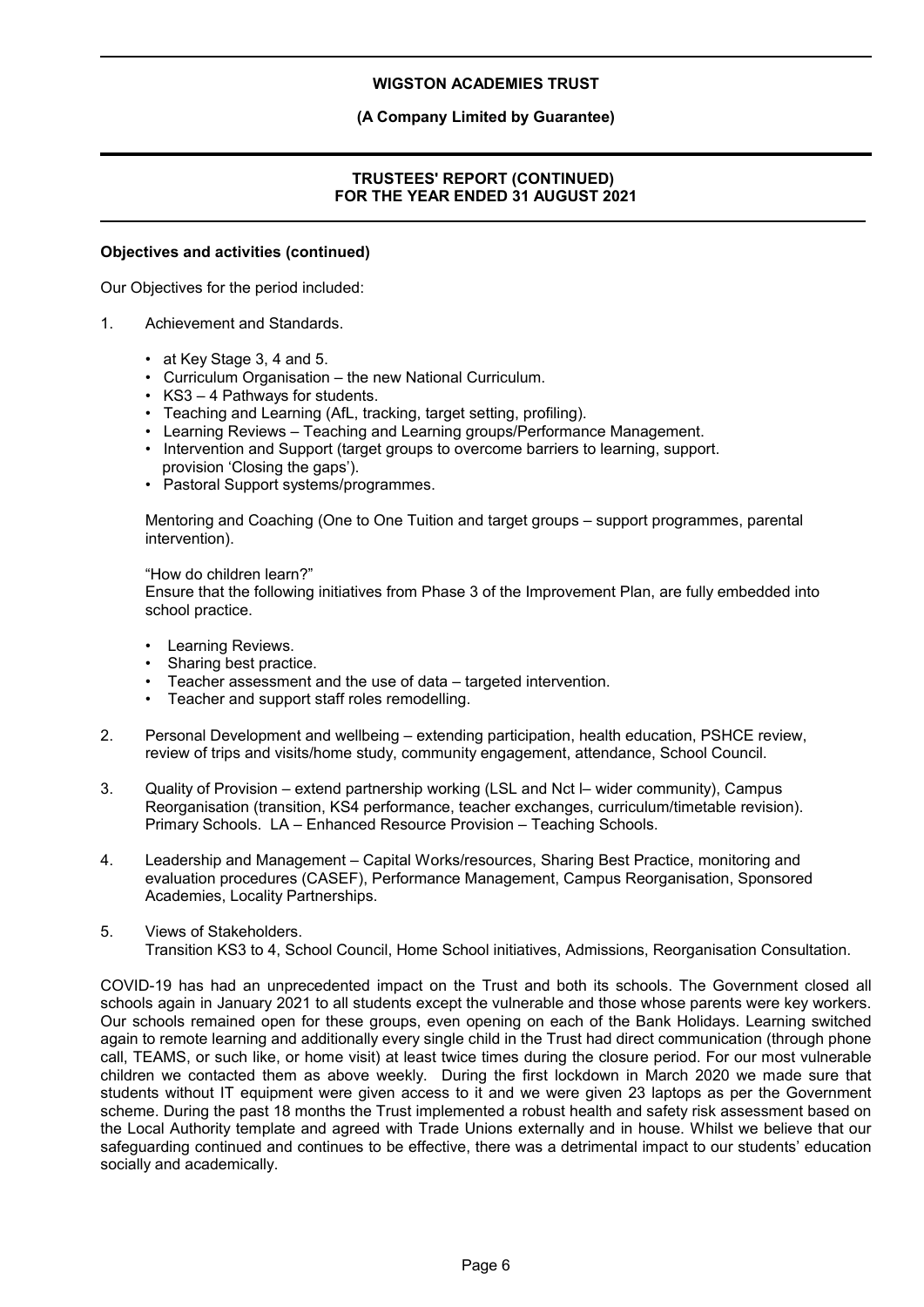### **(A Company Limited by Guarantee)**

### **TRUSTEES' REPORT (CONTINUED) FOR THE YEAR ENDED 31 AUGUST 2021**

#### **Objectives and activities (continued)**

#### **Public benefit**

Wigston Academies Trust is a charitable trust which seeks to benefit the public through the pursuit of its stated aims. The Trustees have complied with their duty to have due regard to the guidance on public benefit published by the Charity Commission.

### **Strategic report**

**Achievements and performance**

**Key performance indicators**

### **KS4 Overview Analysis**

#### **Wigston Academy – Results 2021 (Unvalidated)**

All grades are based on centre assessed grades as a result of the cancellation of the 2021 exam season due to COVID-19. The Trust's process was robust and contained several layers of quality assurance. It was agreed by Trustees in March 2021. Government league tables have been suspended, consequently there is no contextual data available for 2020 and 2021.

### **Key Stage 4 outcome headlines in historical context**

| Academy                                                |      |            |         |            |         |            |      |            |            |            |                      |  |
|--------------------------------------------------------|------|------------|---------|------------|---------|------------|------|------------|------------|------------|----------------------|--|
| Headline Figures (with comparison to previous results) |      |            |         |            |         |            |      |            |            |            |                      |  |
|                                                        | 2018 |            |         | 2019       |         | 2020       |      | 2021       | Comparison | Comparison | WAT                  |  |
|                                                        |      | <b>WAT</b> | Nat.    | <b>WAT</b> | Nat.    | <b>WAT</b> | Nat. | <b>WAT</b> | Nat.       | 2021v2019  | 2021v2020 4 vr Trend |  |
| Average Point Score (APS)                              |      | 3.55       | 4.66    | 3.65       | 4.68    | 4.14       |      | 4.27       |            | 0.62       | 0.13                 |  |
| Progress 8                                             |      | $-0.62$    | $-0.20$ | $-0.46$    | $-0.03$ | 0.16       |      | $-0.29$    |            | 0.17       | $-0.45$              |  |
| Attainment 8                                           |      | 35.50      | 46.50   | 36.54      | 46.82   | 41.36      |      | 42.69      |            | 6.15       | 1.33                 |  |
| % EBacc Grade 5                                        |      | 7.9        | 16.8    | 7.0        | 17.2    | 6.9        |      | 8.3        |            | 1.3        | 1.4                  |  |
|                                                        |      |            |         |            |         |            |      |            |            |            |                      |  |

\* 2021 Progress 8

This figure is base on the SISRA Data Collaboration,

using data collected from 1213 participating schools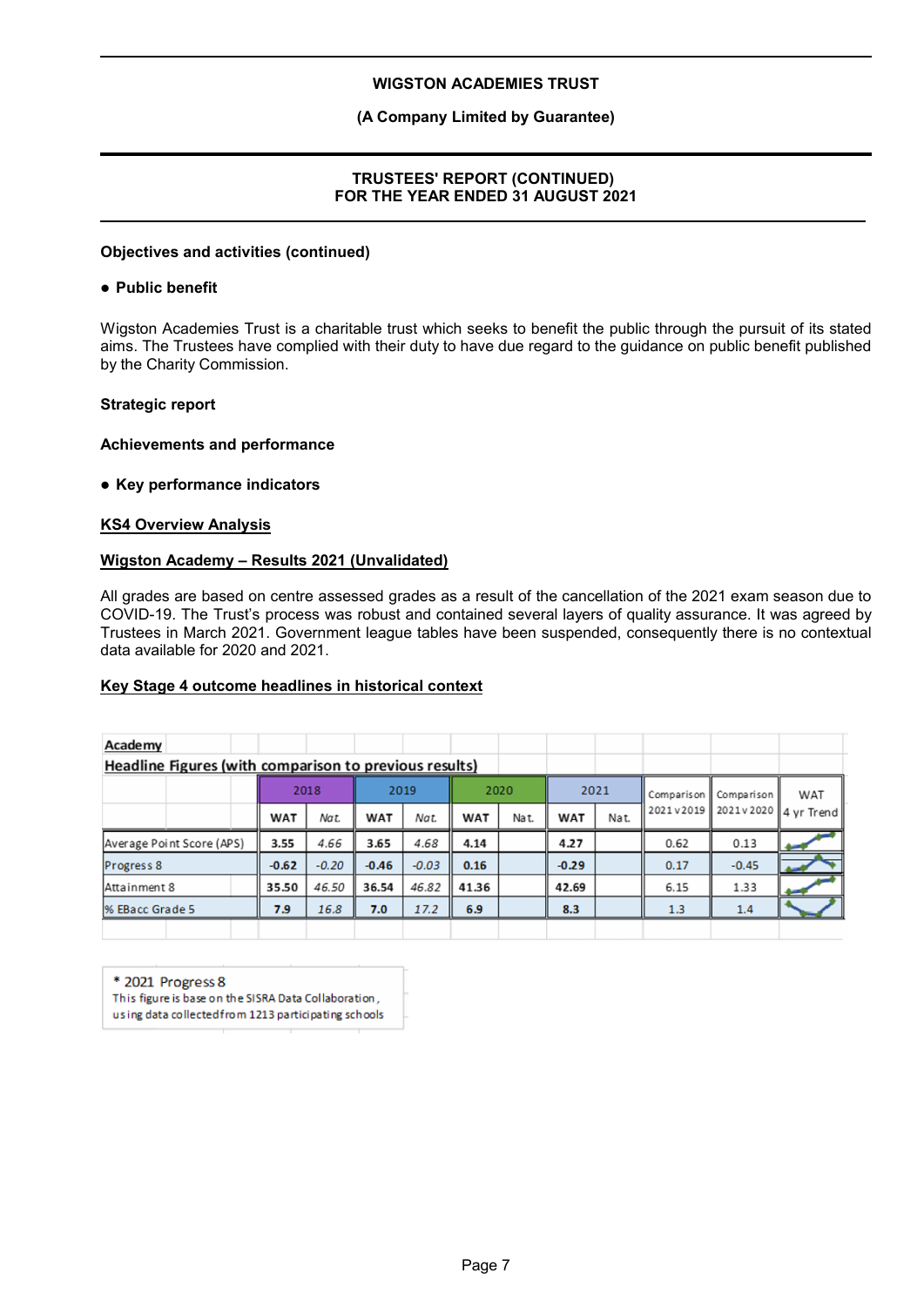### **(A Company Limited by Guarantee)**

### **TRUSTEES' REPORT (CONTINUED) FOR THE YEAR ENDED 31 AUGUST 2021**

### **Strategic report (continued)**

#### **Achievements and performance (continued)**

### **Key Stage 5 outcome headlines in historical context**

| General Information    |                |             |       |      |                                                        |                 |             |           |      |          |                 |             |        |          |                 |             |        |          |                         |      |            |
|------------------------|----------------|-------------|-------|------|--------------------------------------------------------|-----------------|-------------|-----------|------|----------|-----------------|-------------|--------|----------|-----------------|-------------|--------|----------|-------------------------|------|------------|
|                        |                |             |       |      |                                                        |                 |             |           |      |          |                 |             |        |          |                 |             |        |          |                         |      |            |
|                        |                |             |       |      | Headline Figures (with comparison to previous results) |                 |             |           |      |          |                 |             |        |          |                 |             |        |          |                         |      |            |
| Ave Points per Entry   |                |             | 2018  |      |                                                        |                 |             | 2019      |      |          |                 |             | 2020   |          |                 |             | 2021   |          | Comparison Comparison   |      | WC         |
| and Average Grade      | WC<br>(cohart) |             | WC    |      | National                                               | WAT<br>(cohort) |             | <b>WC</b> |      | National | WAT<br>(cohort) |             | WC     | National | WAT<br>(cohort) |             | WC     | National | 2021 v 2019 2021 v 2020 |      | 4 yr Trend |
| L3 Overall             | (107)          | $22.6$ (D+) |       | 31.0 | (C)                                                    | (100)           | $27.7$ (C-) |           | 31.9 | $(C+)$   | (101)           | $33.2$ (C+) |        |          | (91)            | $37.1$ (B-) |        |          | 9.4                     | 3.91 |            |
| Academic               | (107)          | $22.6$ (D+) |       | 31.0 | (C)                                                    | (97)            | 27.8 (C-)   |           | 31.9 | $(C+)$   | (97)            | $35.0$ (C+) |        |          | (84)            | $38.3$ (B-) |        |          | 10.5                    | 3.38 |            |
| A'level                | (107)          | 22.5        | $(D+$ | 30.8 | (C)                                                    | (97)            | 28.0 (C-)   |           | 31.9 | $(C+)$   | (96)            | $35.2$ (B-) |        |          | (84)            | $38.4$ (B)  |        |          | 10.4                    | 3.19 |            |
| <b>Applied General</b> | (6)            | 23.3        | (M)   | 30.9 | $(D-)$                                                 | (22)            | 24.8        | (M)       | 30.6 | $(D-$    | (32)            | 23.4        | $(M=)$ |          | 39              | 31.7        | $(D-)$ |          | 6.9                     | 8.27 |            |

#### **Going concern**

The Trustees assess whether the use of going concern is appropriate i.e. whether there are any material uncertainties related to events or conditions that may cast significant doubt on the ability of the Academy Trust to continue as a going concern. The Trustees make this assessment in respect of a period of at least one year from the date of authorisation for issue of the financial statements and have concluded that the Academy Trust has adequate resources to continue in operational existence for the foreseeable future. Despite the global COVID-19 pandemic which was ongoing at the balance sheet date and subsequently, there are no material uncertainties over the Academy Trust's ability to continue as a going concern. Thus the Trustees continue to adopt the going concern basis of accounting in preparing the financial statements.

#### **Financial review**

#### **Financial review**

The Academy Trust had a net increase in funds for the year ended 31 August 2021 of £53,929 including fixed asset movements but excluding pension reserve movements. As at 31 August 2021 the Academy Trust held £590,334 of unrestricted reserves and £531,937 of unspent (non fixed asset) restricted funds. The Academy Trust therefore has a surplus of unrestricted and non fixed asset restricted funds, being its available reserves of £1,122,271.

The Academy Trust had a pension deficit on their Local Government Pension Scheme of £8,467,000 at 31 August 2021 and a fixed asset reserve of £25,774,296 (being the book value of past purchases £25,701,951 plus £72,345 of unspent capital grants).

Over the past three years the Trust has reported a deficit, however The Executive Headteacher and Trustees have worked vigorously on a recovery plan to reduce the overall deficit and will continue to work to restore to the reserves to target. Despite this and the global COVID-19 pandemic, there are no other significant factors going forward that are expected to impact on the normal continuing operation of the Academy Trust, as core funding from both the Government and Local Authorities is currently expected to continue. The principle financial management policies adopted in the period are included in the Academy Trust's internal financial policies and are typical for an Academy Trust of this size and type. There were no unusual significant events worthy of comment during the year.

The principal sources of funding for the Academy Trust are the General Annual Grant (GAG) and other DfE Group grants, such as Pupil Premium. This funding has been used to support the key educational objectives of the Academy Trust, subject to any remaining reserves.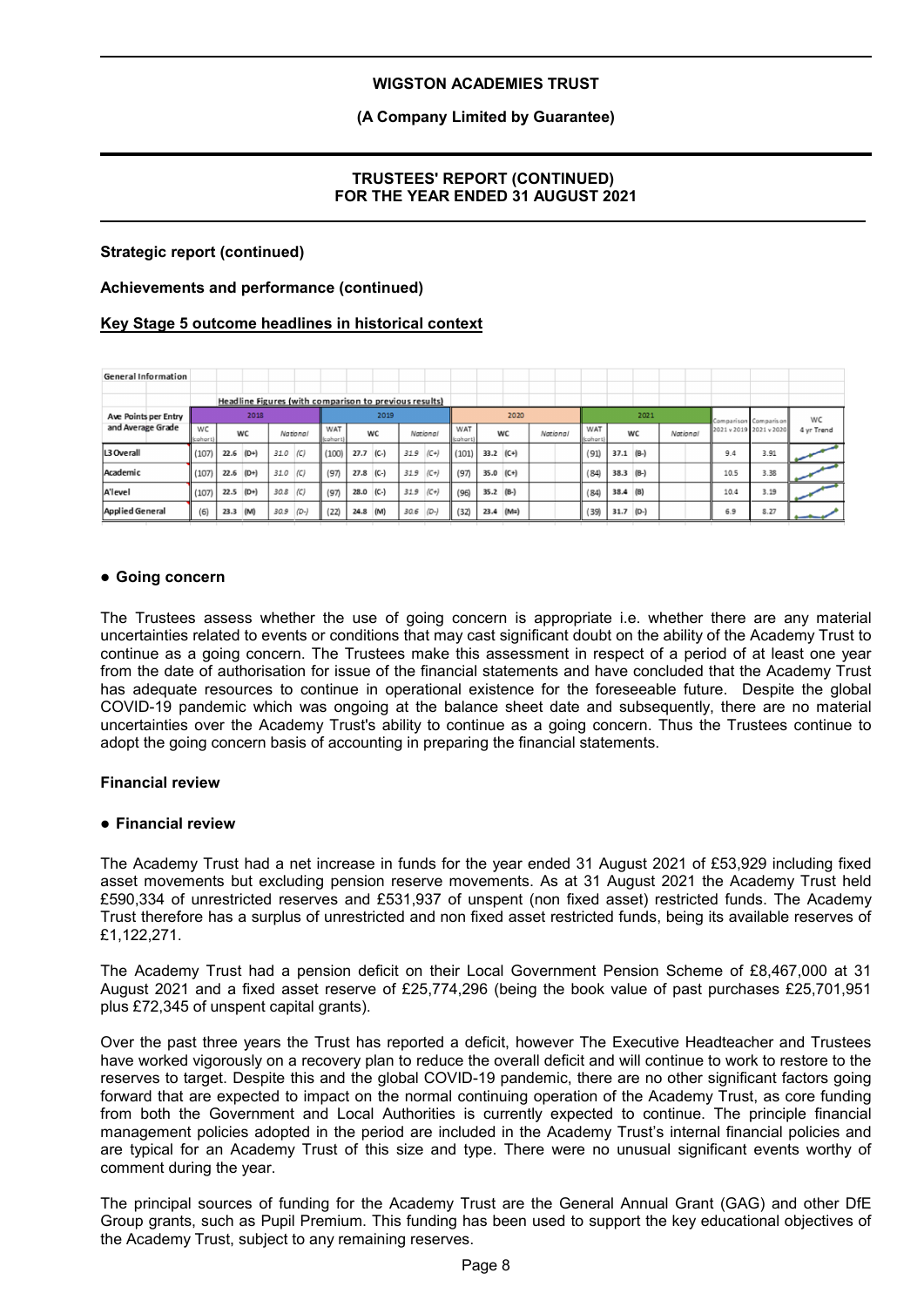### **(A Company Limited by Guarantee)**

### **TRUSTEES' REPORT (CONTINUED) FOR THE YEAR ENDED 31 AUGUST 2021**

The Academy Trust's investment policy is only to hold cash reserves on deposit with major holding banks so as to minimise risk.

### **Reserves policy**

The Trustees have developed a reserves policy for the school which is reviewed at least annually. The Academy Trust needs to hold reserves to allow for contingencies such as unfunded building repairs, unexpected staffing costs and to allow for some uncertainty in future government funding. The Trustees have determined that the appropriate level of free reserves, which it considers to be unrestricted funds plus unspent General Annual Grant (GAG), should be approximately one month's expenditure of the annual budget, being approximately £841,000. The Trustees have considered the impact of COVID-19 and consider there is no effect on the target reserves policy.

Actual free reserves plus unspent GAG as at 31 August 2021 were £835,093, being relatively in line with the target level set by Trustees. Excluded from this figure are designated reserves of £175,000 towards the eventual replacement of the All Weather Pitch and other available restricted funds amounting to £112,178. The current level of free reserves is considered appropriate for the Trust at this stage. Cash at bank at 31 August 2021 was £384,502 higher than total available reserves due principally to unspent capital funds, and other accruals timing adjustments.

At 31 August 2021 the Academy Trust's fixed asset reserve of £25,774,296 represented £25,701,951 of funds which could only be realised if the assets were sold, plus £72,345 of unspent capital grants.

At the year end was a deficit the pension reserve (deficit of £8,467,000) which will be addressed via contribution rates decided on from time to time by the pension scheme actuaries. This deficit has arisen, as with many other schemes of this type, mainly due to increased life expectancies and reduced investment returns.

#### **Investment policy**

The Academy Trust regularly monitors the current/fund account balances to ensure immediate financial commitments can be met (payroll and payment runs) and that the accounts have adequate balances to meet forthcoming commitments. Any surplus funds will be invested in a deposit account bearing a higher rate of interest. A periodic review of interest rates will be carried out and compared with other investment opportunities. The school's current policy is to only invest funds in risk free deposit accounts. Any change of policy requires approval of Trustees via the Finance Committee.

### **Principal risks and uncertainties**

The Academy Trust has a Risk Management Policy and Risk Register which aim to identify, assess and evaluate the risks which the Academy Trust faces and to put procedures in place which aim to reduce that risk. The register is reviewed and updated as necessary.

The Trustees have assessed the major risks to which the Academy Trust is exposed, in particular those related to the operations and finances of the Academy Trust and are satisfied that systems and procedures are in place to mitigate our exposure to the major risks.

The Trustees are responsible for the overseeing of the risks faced by the Academy Trust. Detailed consideration of risk are delegated to the Senior Leadership and Management Team of the Academy Trust. Risks are identified, assessed and controls established throughout the period. A formal review of the Academy's risk management process is undertaken on an ongoing basis throughout the year. Risk Management covers areas such as Financial Sustainability, Health and Safety and Student Welfare.

Through the risk management processes established for the Academy Trust, the Trustees are satisfied that the major risks identified have been adequately mitigated where necessary. It is recognised that systems can only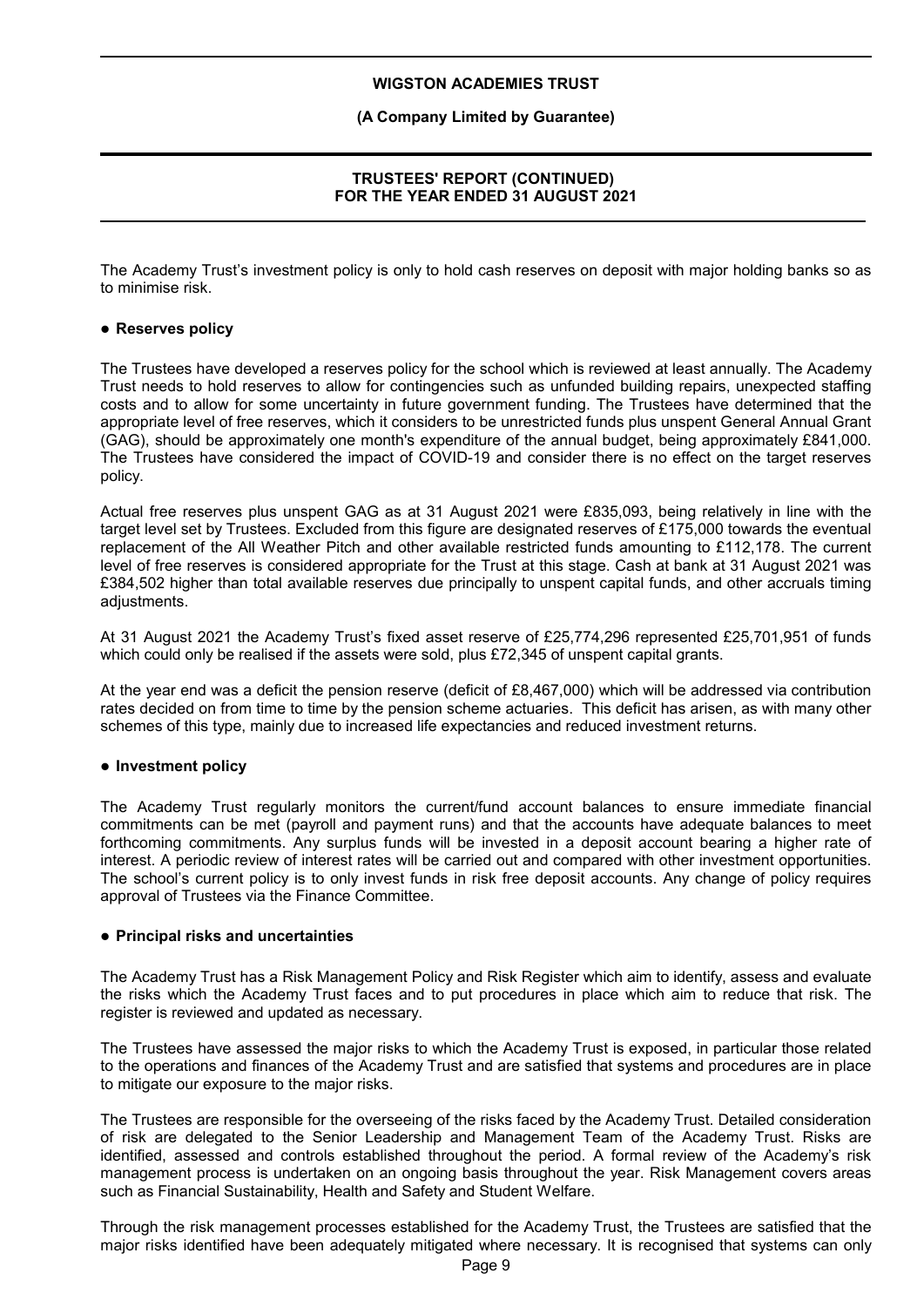### **(A Company Limited by Guarantee)**

### **TRUSTEES' REPORT (CONTINUED) FOR THE YEAR ENDED 31 AUGUST 2021**

provide reasonable but not absolute assurance that major risks have been adequately managed.

At 31 August 2021 the pension deficit on the Local Government Pension Scheme stood at £8,467,000 for the 2 schools (31 August 2020 - £6,764,000). The Academy Trust has mitigated its risk in relation to this pension scheme by taking out insurance against early retirement on the grounds of ill health. Changes in contribution rates as decided upon by the actuaries of the scheme are budgeted for as soon as they are known, when they are updated every three years.

Parliament has agreed, at the request of the Secretary of State for Education, to a guarantee that, in the event of academy closure, outstanding local government pension scheme liabilities would be met by the Department for Education. The guarantee came into force on 18 July 2013.

### **Fundraising**

Fundraising has been limited to small events held to raise funds for external charities, such as non-uniform days. These funds are paid across in full to the nominated charities.

COVID-19 has severely limited the Trust's fundraising abilities in terms of these charities. It has also had a profound effect on our income generation. From January, March and beyond, income from the canteens, our Tiger Tots pre school, our lettings and from our sports division was sharply reduced.

#### **Plans for future periods**

The Trustees intend to continue their current strategies of maintaining the Trust's position in a competitive market by aiming to provide outstanding education for all students. Achieving high standards of academic results is a constant aim whilst maintaining breadth and depth of wider education to develop the whole person. Trustees are resolute that there should be a culture of safeguarding in the Trust's schools. Trustees are also resolute that the Academy Trust's settings will be judged good at their next OFSTED inspection.

The Executive Headteacher and senior staff continue to review the curriculum to ensure that the educational qualifications remain appropriate for our students' development. Our future plans are financed from income direct from the DfE, related to student numbers and other lump sum factors. Trustees will ensure funding is invested appropriately for the next generation of students as they have done in the past for current students. Future plans also include partnership working both locally and nationally. We have a planned programme of maintenance and investment for the Trust site. Each year we invest heavily in computer equipment and infrastructure to ensure our students and staff have the best school environment we can provide.

Plans for safeguarding the Sixth Form in terms of its future for the community are ongoing and there has been a healthy increase in the number of external applications. The Trust has also established a behaviour unit to meet the needs of its most vulnerable and hard to reach pupils using premises acquired on site during its academisation. There is an ultimate desire to turn this into a revenue generating and OFSTED recognised centre for behaviour modification commercially in the county. The Trust also has a pre school and is trying to increase its size which is also being done using premises acquired during academisation.

The Trust is urgently looking at provision for lettings, the pre school and the sports division to see how it can mitigate the negative effect of COVID-19 on income.

In terms of student performance, Trust leaders have been enhancing mental health education provision and planning for exploiting the catch-up premium for students in in 2020–2021 to mitigate the negative impact that COVID-19 has had on their education.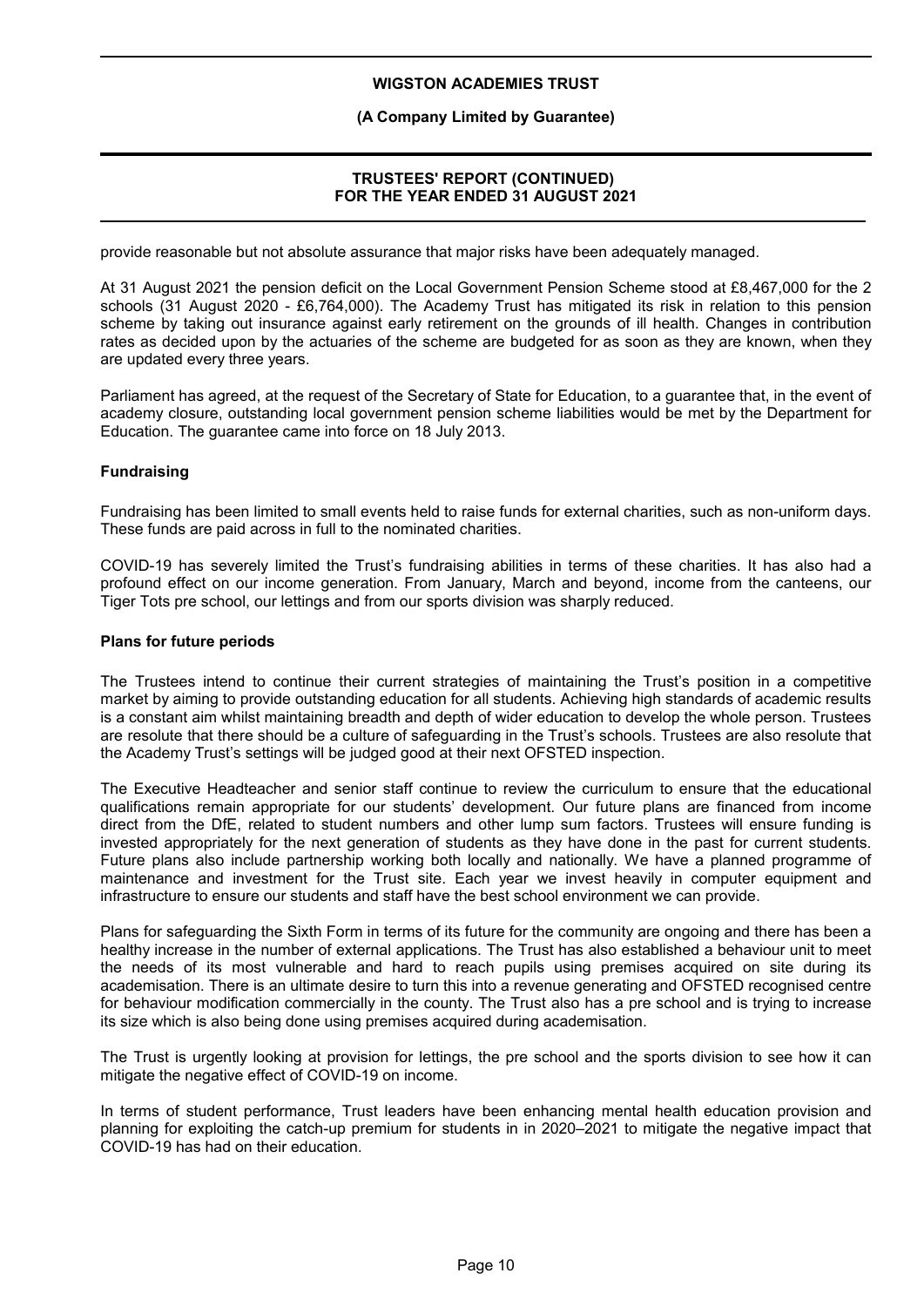### **(A Company Limited by Guarantee)**

### **TRUSTEES' REPORT (CONTINUED) FOR THE YEAR ENDED 31 AUGUST 2021**

#### **Funds held as custodian on behalf of others**

At 31 August 2021 the Acadmey Trust was holding £14,492 on behalf of the Combined Cadet Force Association in connection with establishing a Marine Society and Sea Cadets (MSSC) unit. The Academy Trust does not hold any other such funds on behalf of any other organisations. Transactions and balances relating to the controlled charities referred to on page 4 and note 29 to the financial statements are incorporated in the financial statements.

### **Disclosure of information to auditors**

Insofar as the Trustees are aware:

- there is no relevant audit information of which the charitable company's auditors are unaware, and
- that Trustees have taken all steps that they ought to have taken to make themselves aware of any relevant audit information and to establish that the auditors are aware of that information.

#### **Auditors**

The auditors, Magma Audit LLP, have indicated their willingness to continue in office. The designated Trustees will propose a motion reappointing the auditors at a meeting of the Trustees.

The Trustees' Report, incorporating a strategic report, was approved by order of the Board of Trustees, as the company directors, on 6 December 2021 and signed on its behalf by:

**P Munro** Chair of Trustees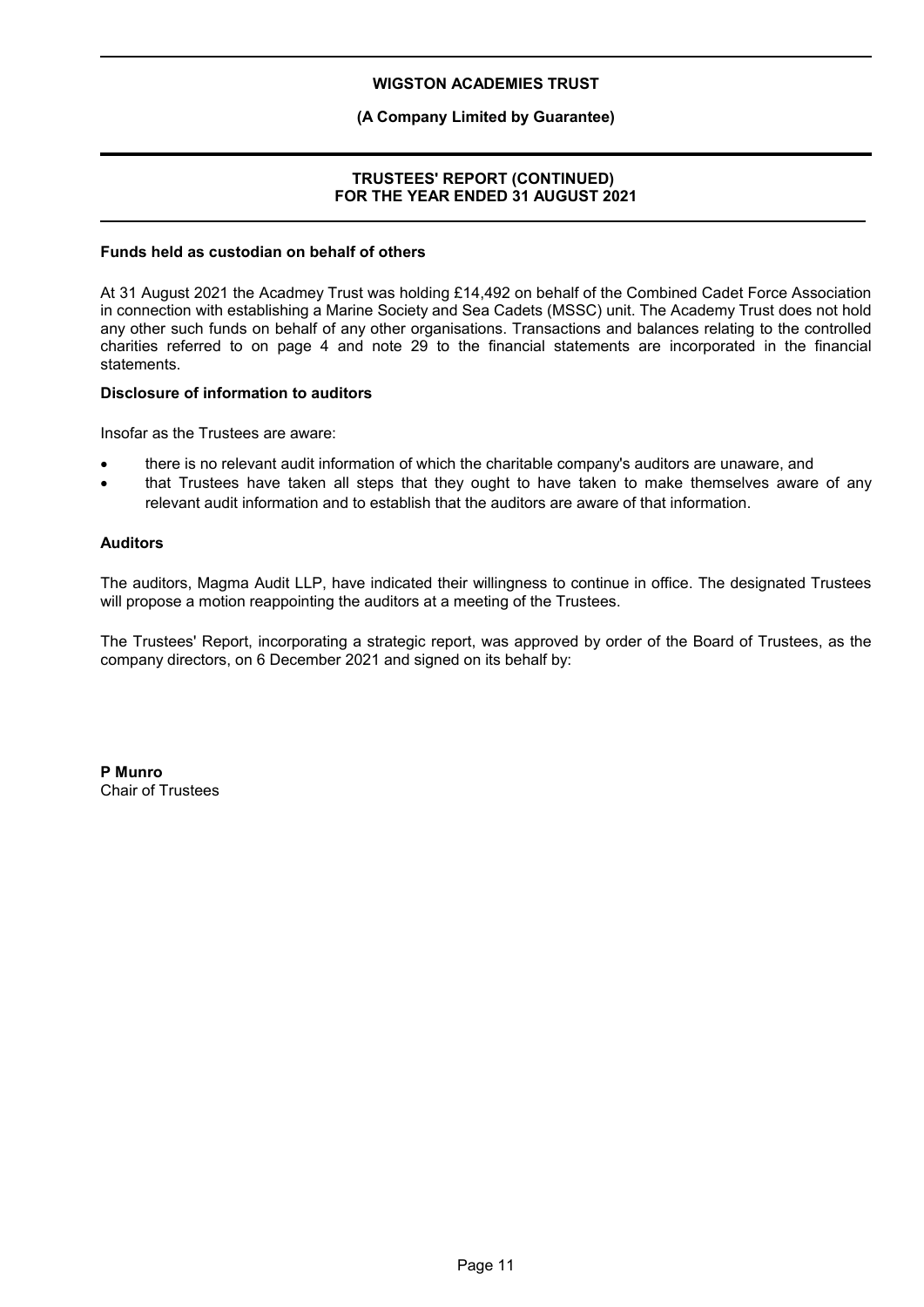#### **(A Company Limited by Guarantee)**

### **GOVERNANCE STATEMENT**

#### **Scope of responsibility**

As Trustees, we acknowledge we have overall responsibility for ensuring that Wigston Academies Trust has an effective and appropriate system of control, financial and otherwise. However, such a system is designed to manage rather than eliminate the risk of failure to achieve business objectives, and can provide only reasonable and not absolute assurance against material misstatement or loss.

As Trustees, we have reviewed and taken account of the guidance in DfE's Governance Handbook and competency framework for governance.

The Board of Trustees has delegated the day-to-day responsibility to the Executive Headteacher, as Accounting Officer, for ensuring financial controls conform with the requirements of both propriety and good financial management and in accordance with the requirements and responsibilities assigned to it in the funding agreement between Wigston Academies Trust and the Secretary of State for Education. They are also responsible for reporting to the Board of Trustees any material weaknesses or breakdowns in internal control.

#### **Governance**

The information on governance included here supplements that described in the Trustees' Report and in the Statement of Trustees' Responsibilities.

The Board of Trustees has formally met 6 times during the year. Due to COVID-19, these meetings have been a mixture of virtual and in person sessions but the Board as well as members and governors have continued to discharge their functions during the pandemic.

Attendance during the year at meetings of the Board of Trustees was as follows:

| Trustee                           | Meetings attended | Out of a possible |
|-----------------------------------|-------------------|-------------------|
| P Munro, Chair                    | 6                 | 6                 |
| E Coates                          | 5                 | 6                 |
| C Gore                            | 6                 | 6                 |
| S Lamb                            | 6                 | 6                 |
| G Swingler                        | 6                 | 6                 |
| N Green                           | 6                 | 6                 |
| M Mitchley, Executive Headteacher | 6                 | 6                 |

The Trust Board is responsible for all aspects of its schools' performance. However, it delegates the evaluation of outcomes of the school's work to one single local governing body across the Trust (i.e. for both schools). This is true for all aspects of the school's performance except finance and staffing which remain the concern of the Board of Trustees. The Board of Trustees regularly carries out skills audits of its members and has a good and broad skills base including financial and legal expertise and expertise in local government. New arrangements put in place by the Executive Headteacher have strengthened the Local Governing Body (LGB) accountability and in turn the accountability of staff to the LGB. The Board sends Trustee observers to each LGB and LGB committee meeting and the Executive Headteacher, attends every LGB meeting. Trustees scrutinise through LGB meetings reports from an external advisor who is a serving OFSTED Inspector and former Headteacher.

The Academy Trust conducts a self-evaluation review or an external review annually. The next review is due in the year ended August 2022. The 2018 Academy Trust inspection rated governance '… a strength'.

The Finance, Audit and Risk Committee is a sub-committee of the main Board of Trustees. Its purpose is to assist the decision making of the governing body, by enabling more detailed consideration to be given to the best means of fulfilling the Governing Body's responsibility to ensure sound management of the Academy Trust's finances and resources.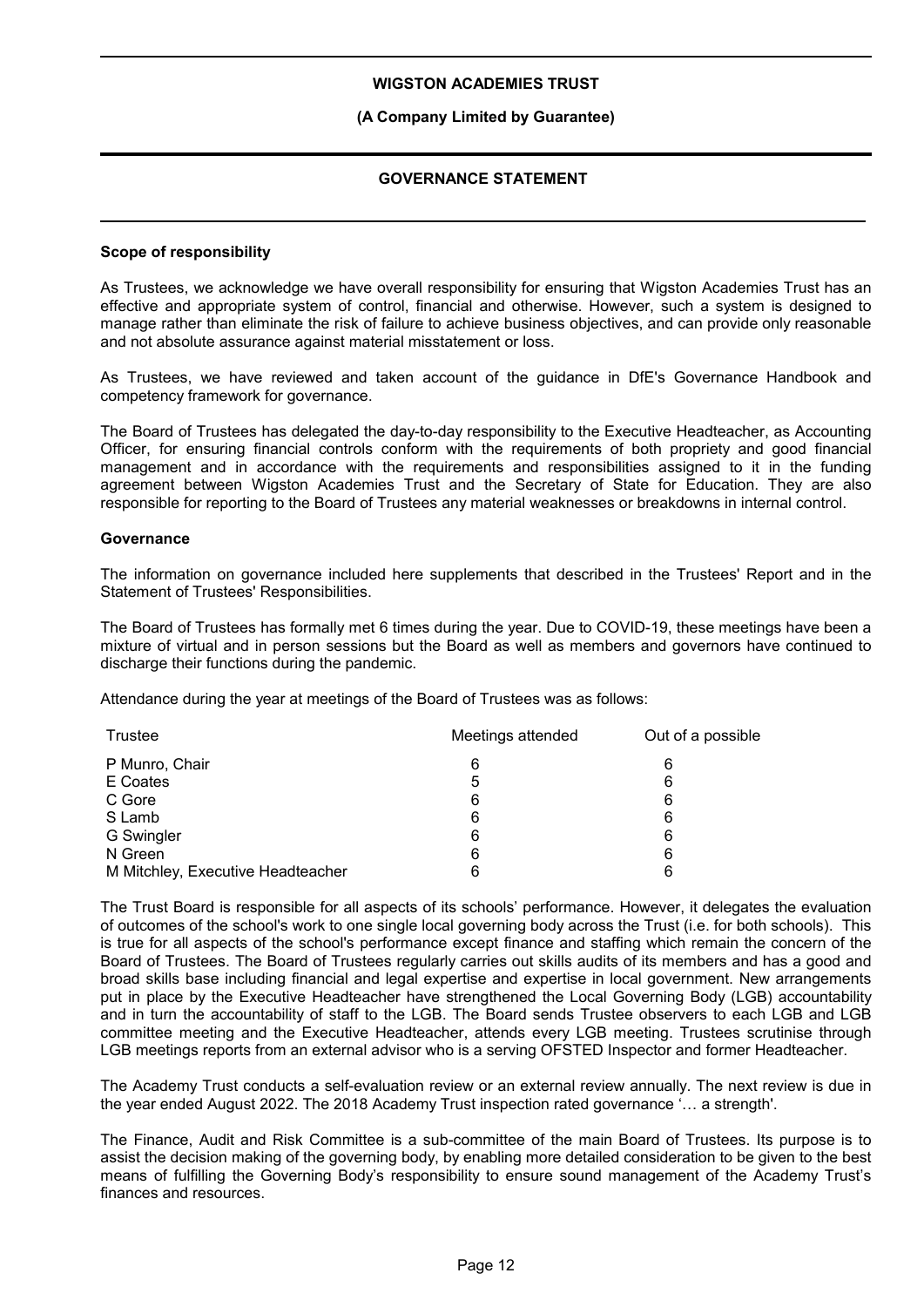### **(A Company Limited by Guarantee)**

### **GOVERNANCE STATEMENT (CONTINUED)**

#### **Governance (continued)**

Attendance during the year at meetings was as follows:

| Trustee                           | Meetings attended | Out of a possible |
|-----------------------------------|-------------------|-------------------|
| P Munro, Chair                    |                   |                   |
| E Coates                          |                   |                   |
| C Gore                            |                   |                   |
| N Green                           |                   |                   |
| M Mitchley, Executive Headteacher |                   |                   |

#### **Review of value for money**

As Accounting Officer, the Executive Headteacher has responsibility for ensuring that the Academy Trust delivers good value in the use of public resources. The accounting officer understands that value for money refers to the educational and wider societal outcomes achieved in return for the taxpayer resources received.

The Accounting Officer considers how the Academy Trust's use of its resources has provided good value for money during each academic year, and reports to the Board of Trustees where value for money can be improved, including the use of benchmarking data where appropriate. The Accounting Officer for the Academy Trust has delivered improved value for money during the year by:

- planning efficiently, effectively and economically the resources available to meet the needs of all the pupils achieving high quality outcomes.
- the Trust's accommodation and site are maintained to a high standard.
- the views of the parents and pupils are sought and responded to in relation to the suitability availability or resources. Resources and equipment are well cared for.
- staff development is well organised and CPD is planned to support the needs of staff and children.
- specific funding is identified and deployed appropriately e.g. SEND funding/pupil premium.

#### **The purpose of the system of internal control**

The system of internal control is designed to manage risk to a reasonable level rather than to eliminate all risk of failure to achieve policies, aims and objectives. It can, therefore, only provide reasonable and not absolute assurance of effectiveness. The system of internal control is based on an on-going process designed to identify and prioritise the risks to the achievement of Academy Trust policies, aims and objectives, to evaluate the likelihood of those risks being realised and the impact should they be realised, and to manage them efficiently, effectively and economically. The system of internal control has been in place in Wigston Academies Trust for the year 1 September 2020 to 31 August 2021 and up to the date of approval of the annual report and financial statements.

#### **Capacity to handle risk**

The Board of Trustees has reviewed the key risks to which the Academy Trust is exposed together with the operating, financial and compliance controls that have been implemented to mitigate those risks. The Board of Trustees is of the view that there is a formal ongoing process for identifying, evaluating and managing the Academy Trust's significant risks that has been in place for the year 1 September 2020 to 31 August 2021 and up to the date of approval of the annual report and financial statements. This process is regularly reviewed by the Board of Trustees.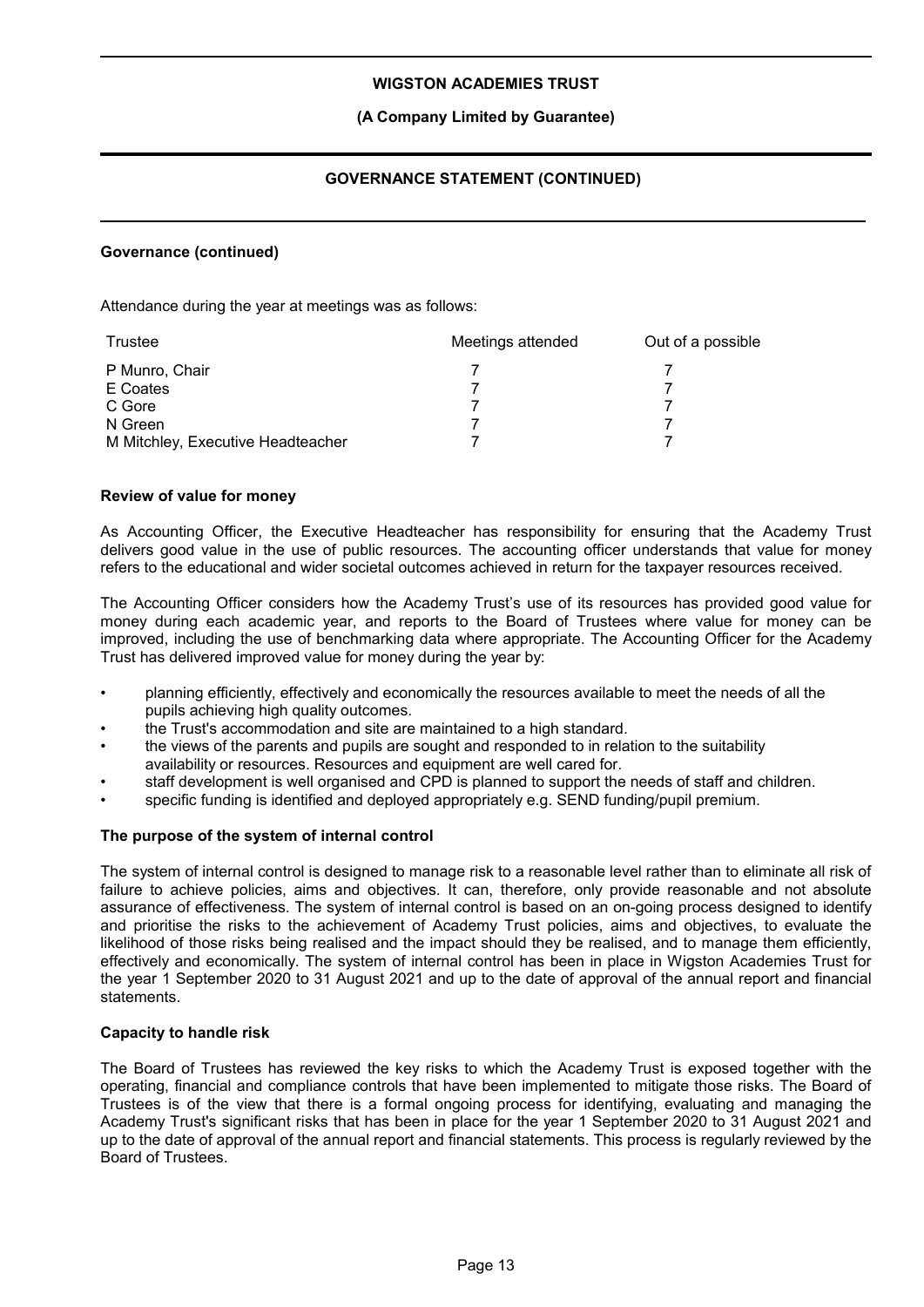### **(A Company Limited by Guarantee)**

### **GOVERNANCE STATEMENT (CONTINUED)**

#### **The risk and control framework**

The Academy Trust's system of internal financial control is based on a framework of regular management information and administrative procedures including the segregation of duties and a system of delegation and accountability. In particular, it includes:

- comprehensive budgeting and monitoring systems with an annual budget and periodic financial reports which are reviewed and agreed by the Board of Trustees
- regular reviews by the Finance Committee of reports which indicate financial performance against the forecasts and of major purchase plans, capital works and expenditure programmes
- setting targets to measure financial and other performance
- clearly defined purchasing (asset purchase or capital investment) guidelines
- identification and management of risks

The Board of Trustees has decided to buy-in an internal audit service from Leicestershire County Council.

The reviewer's role includes giving advice on financial and other matters and performing a range of checks on the Academy Trust's financial systems. In particular, the checks carried out in the current period included:

- Testing of payroll systems
- Testing of purchase systems
- Testing of control account/bank reconciliations

On an annual basis, the reviewer reports to the Board of Trustees through the Finance, Audit and Risk Committee on the operation of the systems of control and on the discharge of the Board of Trustees financial responsibilities.

The latest internal audit visit by Leicestershire County Council was in November 2020. Reports to the governing body on the operation of the systems of control and on the discharge of the governing body's financial responsibilities are done via the Finance, Audit and Risk Committee on a ten weekly basis. The responsible officers' role is undertaken by the Internal Auditors with the responsible officer function being fully delivered in line with the ESFA's requirements. There were no material control issues as a result of the Internal Auditors work during the year.

The Trust Finance, Audit and Risk committee agreed that for the financial year 2020/21 an interim internal scrunity review would be carried out by the appointment of a non-employed trustee. A further internal audit was agreed for the Spring/Summer Term by Leicestershire County Council Audit Services for scrutiny of 2021/22 financial year to ensure the Trust reverts to a pattern of timely internal scrutiny after the previous years disruption due to COVID-19.

This financial health check supports other risk assurance work considered by the Trust during 2020/21 including Risk Registers and Safeguarding Audits.

A "health check" appraisal focusing on certain key financial controls. This review of internal controls and posting accuracy has been undertaken to provide the Board of Trustees with assurance of the Academy Trust's financial controls.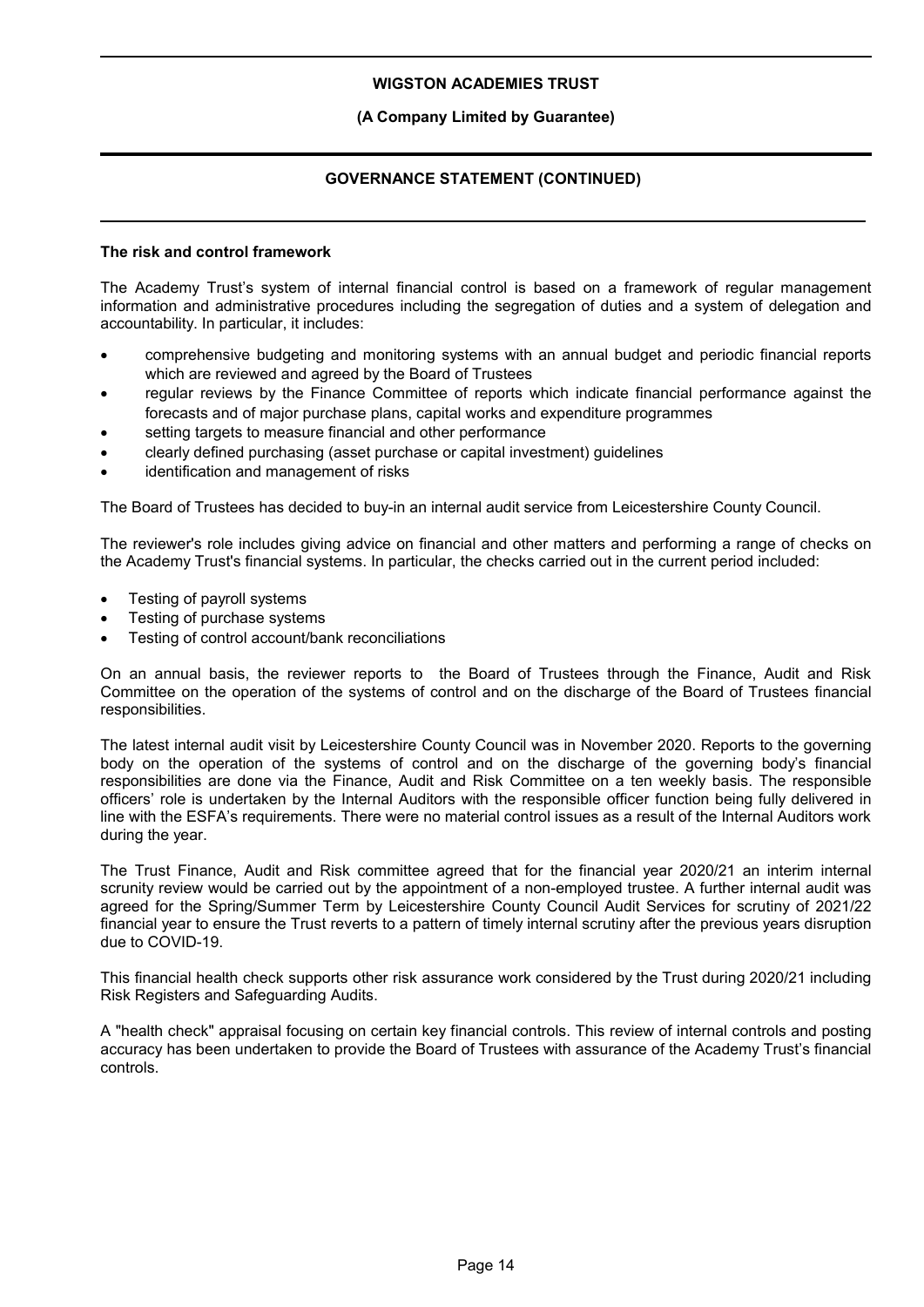### **(A Company Limited by Guarantee)**

### **GOVERNANCE STATEMENT (CONTINUED)**

### **Review of effectiveness**

As accounting officer, the Executive Headteacher has responsibility for reviewing the effectiveness of the system of internal control. During the year in question the review has been informed by:

- the work of the reviewer;
- the work of the external auditors;
- the work of the executive managers within the Academy Trust who have responsibility for the development and maintenance of the internal control framework.

The accounting officer has been advised of the implications of the result of their review of the system of internal control by the Finance committee and a plan to address weaknesses and ensure continuous improvement of the system is in place.

Approved by order of the members of the Board of Trustees on 6 December 2021 and signed on their behalf by:

**P Munro** Chair of Trustees **M Mitchley** Accounting Officer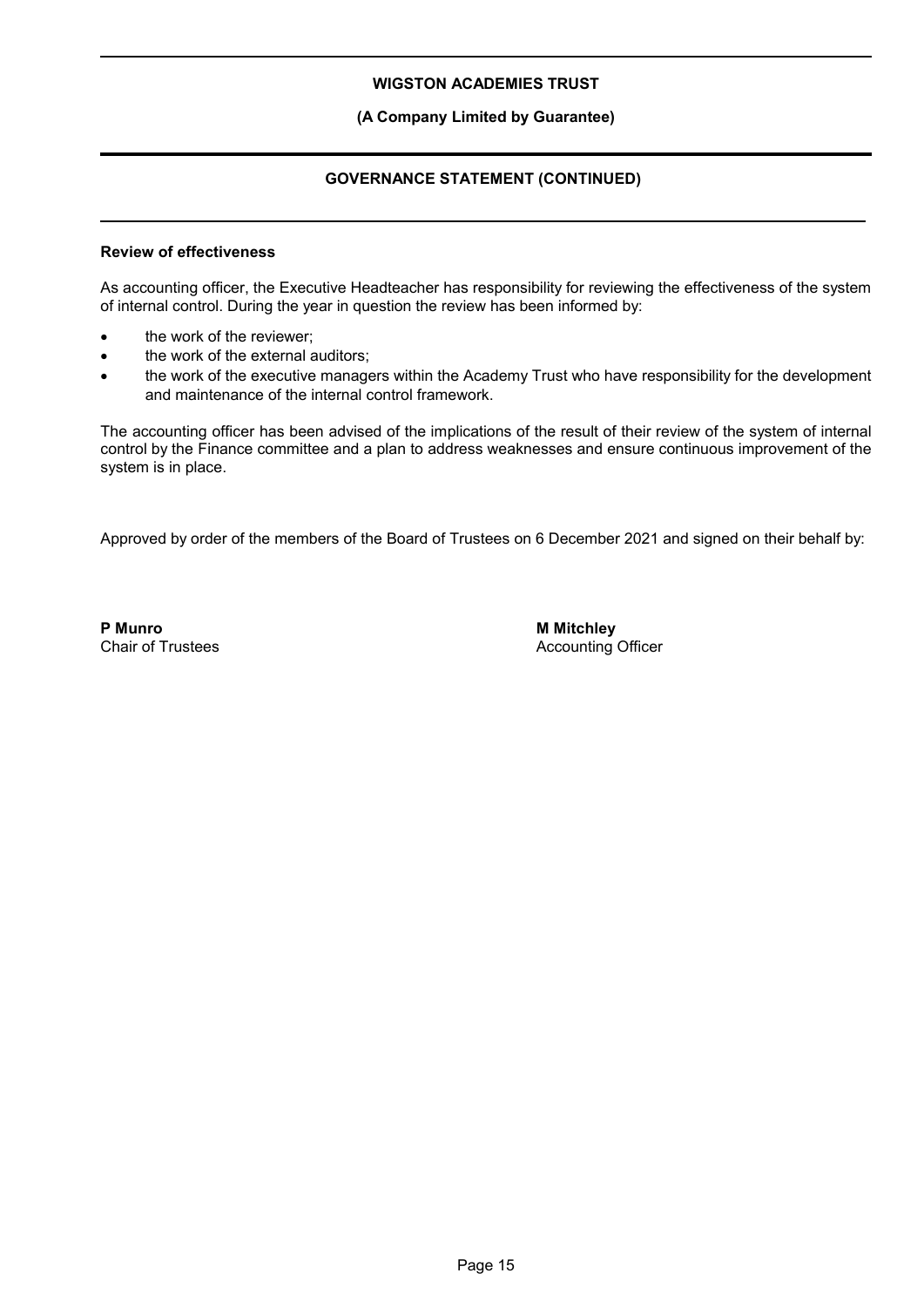#### **(A Company Limited by Guarantee)**

### **STATEMENT ON REGULARITY, PROPRIETY AND COMPLIANCE**

As accounting officer of Wigston Academies Trust I have considered my responsibility to notify the Academy Trust Board of Trustees and the Education and Skills Funding Agency (ESFA) of material irregularity, impropriety and non-compliance with terms and conditions of all funding received by the Academy Trust, under the funding agreement in place between the Academy Trust and the Secretary of State for Education. As part of my consideration I have had due regard to the requirements of the Academies Financial Handbook 2020.

I confirm that I and the Academy Trust Board of Trustees are able to identify any material irregular or improper use of all funds by the Academy Trust, or material non-compliance with the terms and conditions of funding under the Academy Trust's funding agreement and the Academies Financial Handbook 2020.

I confirm that no instances of material irregularity, impropriety or funding non-compliance have been discovered to date. If any instances are identified after the date of this statement, these will be notified to the Board of Trustees and ESFA.

### **M Mitchley**

Accounting Officer

Date: 6 December 2021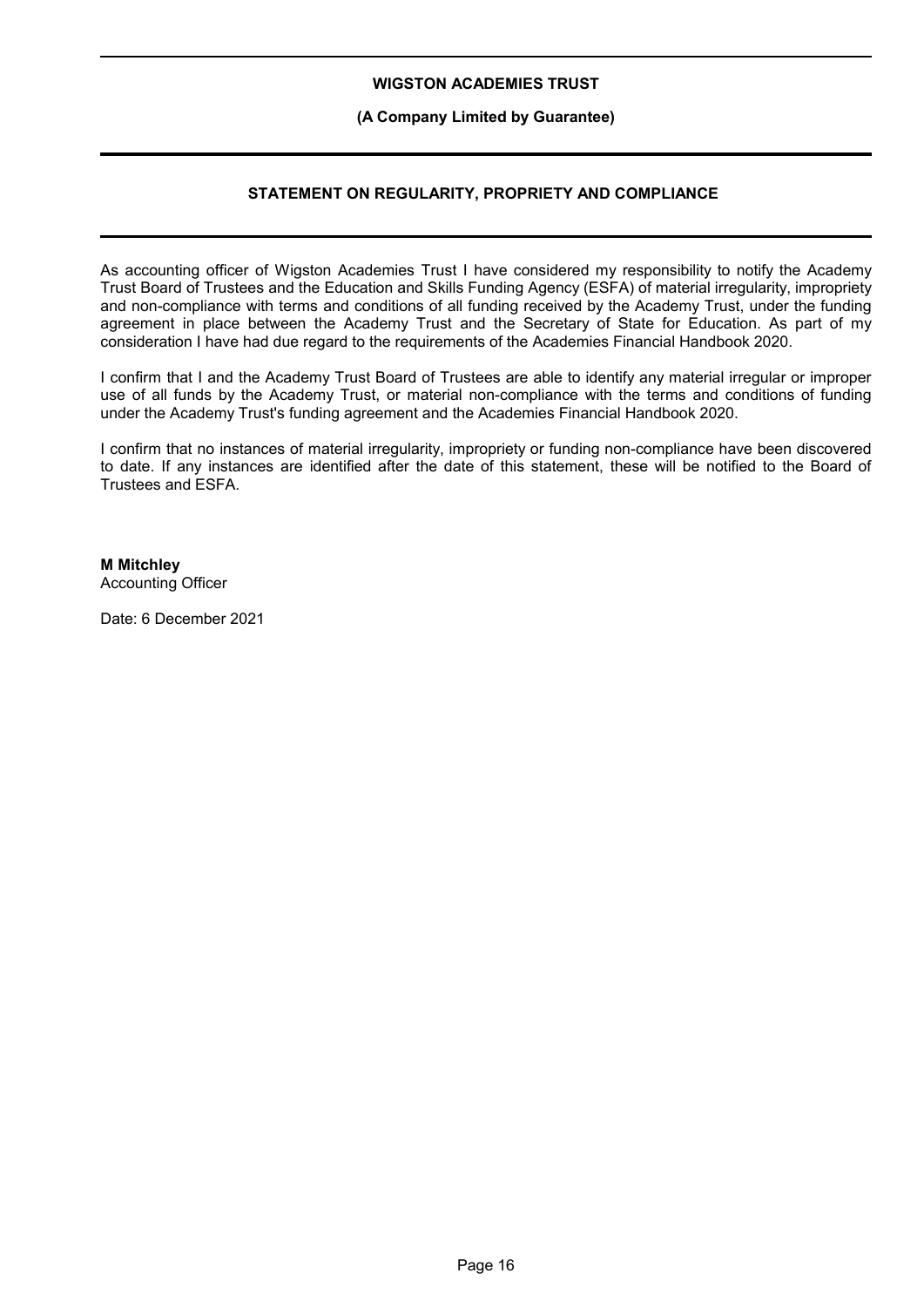### **(A Company Limited by Guarantee)**

### **STATEMENT OF TRUSTEES' RESPONSIBILITIES FOR THE YEAR ENDED 31 AUGUST 2021**

The Trustees (who are also the directors of the charitable company for the purposes of company law) are responsible for preparing the Trustees' Report and the financial statements in accordance with the Academies Accounts Direction published by the Education and Skills Funding Agency, United Kingdom Accounting Standards (United Kingdom Generally Accepted Accounting Practice) and applicable law and regulations.

Company law requires the Trustees to prepare financial statements for each financial year. Under company law, the Trustees must not approve the financial statements unless they are satisfied that they give a true and fair view of the state of affairs of the charitable company and of its incoming resources and application of resources, including its income and expenditure, for that period. In preparing these financial statements, the Trustees are required to:

- select suitable accounting policies and then apply them consistently;
- observe the methods and principles of the Charities SORP 2019 and the Academies Accounts Direction 2020 to 2021;
- make judgments and accounting estimates that are reasonable and prudent;
- state whether applicable UK Accounting Standards have been followed, subject to any material departures disclosed and explained in the financial statements;
- prepare the financial statements on the going concern basis unless it is inappropriate to presume that the charitable company will continue in business.

The Trustees are responsible for keeping adequate accounting records that are sufficient to show and explain the charitable company's transactions and disclose with reasonable accuracy at any time the financial position of the charitable company and enable them to ensure that the financial statements comply with the Companies Act 2006. They are also responsible for safeguarding the assets of the charitable company and hence for taking reasonable steps for the prevention and detection of fraud and other irregularities.

The Trustees are responsible for ensuring that in its conduct and operation the charitable company applies financial and other controls, which conform with the requirements both of propriety and of good financial management. They are also responsible for ensuring grants received from ESFA/DfE have been applied for the purposes intended.

The Trustees are responsible for the maintenance and integrity of the corporate and financial information included on the charitable company's website. Legislation in the United Kingdom governing the preparation and dissemination of financial statements may differ from legislation in other jurisdictions.

Approved by order of the members of the Board of Trustees on 6 December 2021 and signed on its behalf by:

**P Munro** Chair of Trustees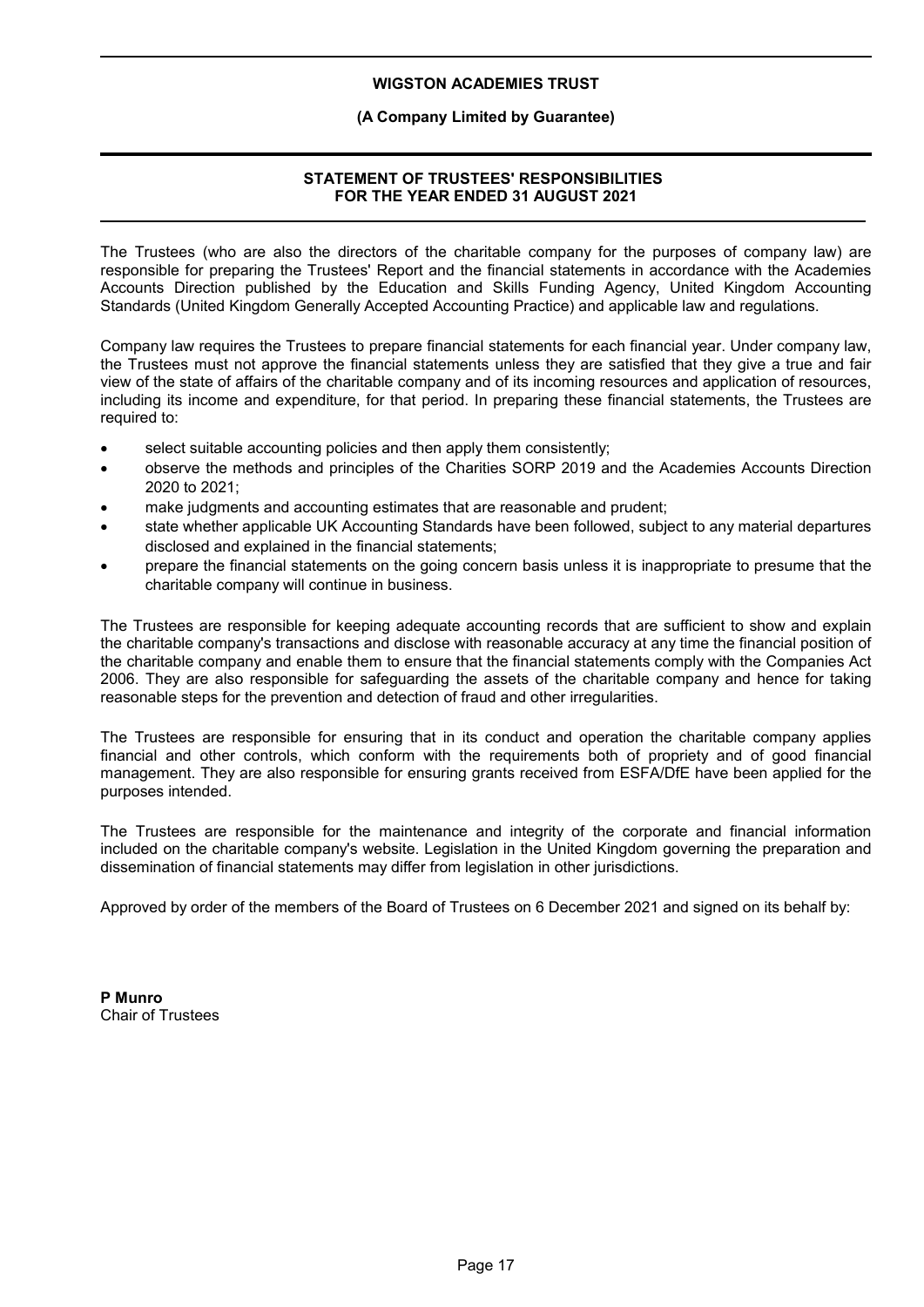### **(A Company Limited by Guarantee)**

### **INDEPENDENT AUDITORS' REPORT ON THE FINANCIAL STATEMENTS TO THE MEMBERS OF WIGSTON ACADEMIES TRUST**

### **Opinion**

We have audited the financial statements of Wigston Academies Trust (the 'academy trust') for the year ended 31 August 2021 which comprise the Statement of Financial Activities, the Balance Sheet, the Statement of Cash Flows and the related notes, including a summary of significant accounting policies. The financial reporting framework that has been applied in their preparation is applicable law, United Kingdom Accounting Standards (United Kingdom Generally Accepted Accounting Practice), including Financial Reporting Standard 102 'The Financial Reporting Standard applicable in the UK and Republic of Ireland', and the Academies Accounts Direction 2020 to 2021 issued by the Education and Skills Funding Agency.

In our opinion the financial statements:

- give a true and fair view of the state of the Academy Trust's affairs as at 31 August 2021 and of its incoming resources and application of resources, including its income and expenditure for the year then ended;
- have been properly prepared in accordance with United Kingdom Generally Accepted Accounting Practice; and
- have been prepared in accordance with the requirements of the Companies Act 2006, the Charities SORP 2019 and the Academies Accounts Direction 2020 to 2021 issued by the Education and Skills Funding Agency.

#### **Basis for opinion**

We conducted our audit in accordance with International Standards on Auditing (UK) (ISAs (UK)) and applicable law. Our responsibilities under those standards are further described in the Auditors' responsibilities for the audit of the financial statements section of our report. We are independent of the Academy Trust in accordance with the ethical requirements that are relevant to our audit of the financial statements in the United Kingdom, including the Financial Reporting Council's Ethical Standard, and we have fulfilled our other ethical responsibilities in accordance with these requirements. We believe that the audit evidence we have obtained is sufficient and appropriate to provide a basis for our opinion.

#### **Conclusions relating to going concern**

In auditing the financial statements, we have concluded that the Trustees' use of the going concern basis of accounting in the preparation of the financial statements is appropriate.

Based on the work we have performed, we have not identified any material uncertainties relating to events or conditions that, individually or collectively, may cast significant doubt on the Academy Trust's ability to continue as a going concern for a period of at least twelve months from when the financial statements are authorised for issue.

Our responsibilities and the responsibilities of the Trustees with respect to going concern are described in the relevant sections of this report.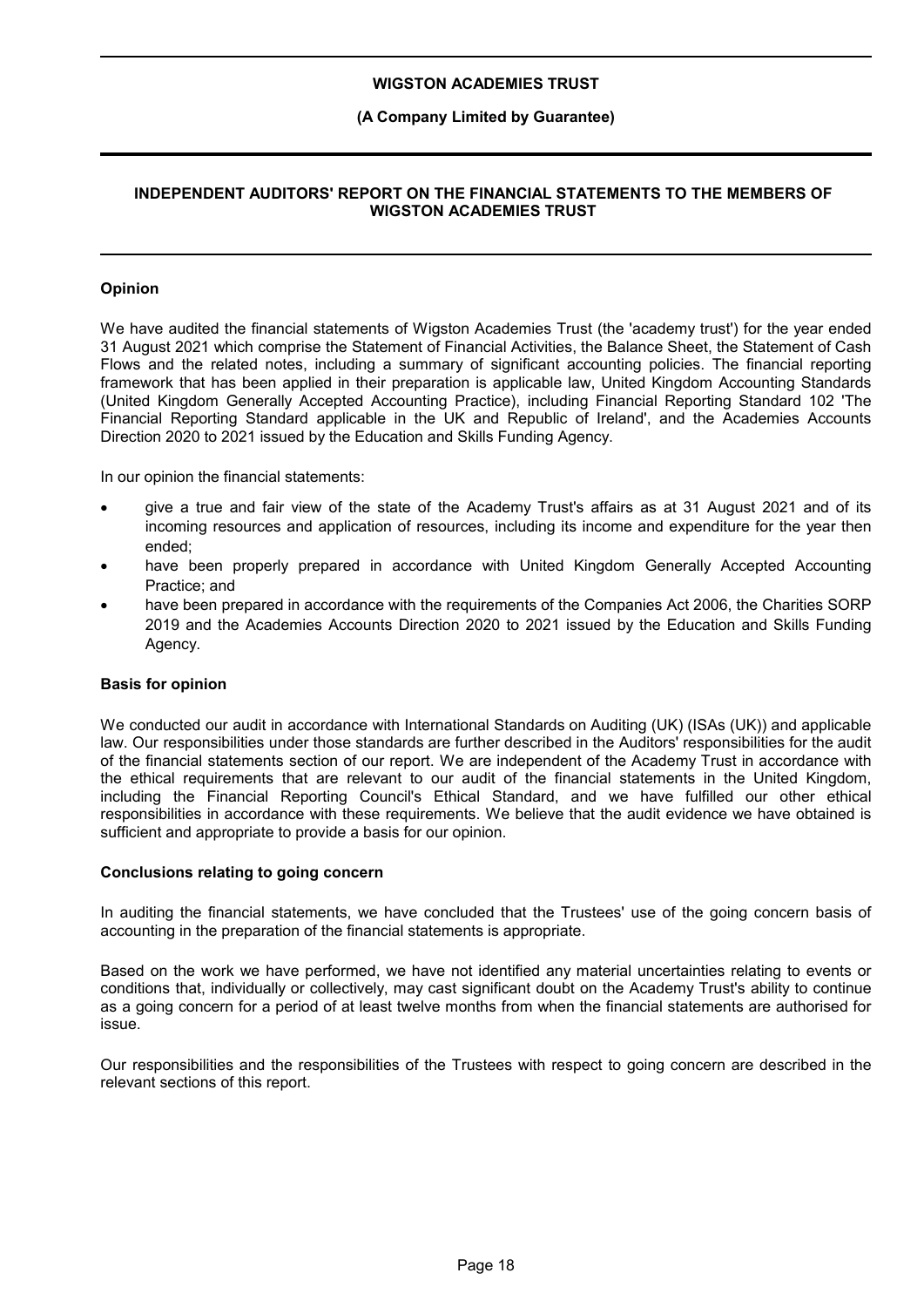### **(A Company Limited by Guarantee)**

### **INDEPENDENT AUDITORS' REPORT ON THE FINANCIAL STATEMENTS TO THE MEMBERS OF WIGSTON ACADEMIES TRUST (CONTINUED)**

### **Other information**

The other information comprises the information included in the Annual Report other than the financial statements and our Auditors' Report thereon. The Trustees are responsible for the other information contained within the Annual Report. Our opinion on the financial statements does not cover the other information and, except to the extent otherwise explicitly stated in our report, we do not express any form of assurance conclusion thereon. Our responsibility is to read the other information and, in doing so, consider whether the other information is materially inconsistent with the financial statements or our knowledge obtained in the course of the audit, or otherwise appears to be materially misstated. If we identify such material inconsistencies or apparent material misstatements, we are required to determine whether this gives rise to a material misstatement in the financial statements themselves. If, based on the work we have performed, we conclude that there is a material misstatement of this other information, we are required to report that fact.

We have nothing to report in this regard.

#### **Opinion on other matters prescribed by the Companies Act 2006**

In our opinion, based on the work undertaken in the course of the audit:

- the information given in the Trustees' Report including the Strategic Report for the financial year for which the financial statements are prepared is consistent with the financial statements.
- the Trustees' Report and the Strategic Report have been prepared in accordance with applicable legal requirements.

#### **Matters on which we are required to report by exception**

In the light of our knowledge and understanding of the Academy Trust and its environment obtained in the course of the audit, we have not identified material misstatements in the Trustees' Report including the Strategic Report.

We have nothing to report in respect of the following matters in relation to which the Companies Act 2006 requires us to report to you if, in our opinion:

- adequate accounting records have not been kept, or returns adequate for our audit have not been received from branches not visited by us; or
- the financial statements are not in agreement with the accounting records and returns; or
- certain disclosures of Trustees' remuneration specified by law are not made; or
- we have not received all the information and explanations we require for our audit.

#### **Responsibilities of trustees**

As explained more fully in the Trustees' Responsibilities Statement, the Trustees (who are also the directors of the Academy Trust for the purposes of company law) are responsible for the preparation of the financial statements and for being satisfied that they give a true and fair view, and for such internal control as the Trustees determine is necessary to enable the preparation of financial statements that are free from material misstatement, whether due to fraud or error.

In preparing the financial statements, the Trustees are responsible for assessing the Academy Trust's ability to continue as a going concern, disclosing, as applicable, matters related to going concern and using the going concern basis of accounting unless the Trustees either intend to liquidate the Academy Trust or to cease operations, or have no realistic alternative but to do so.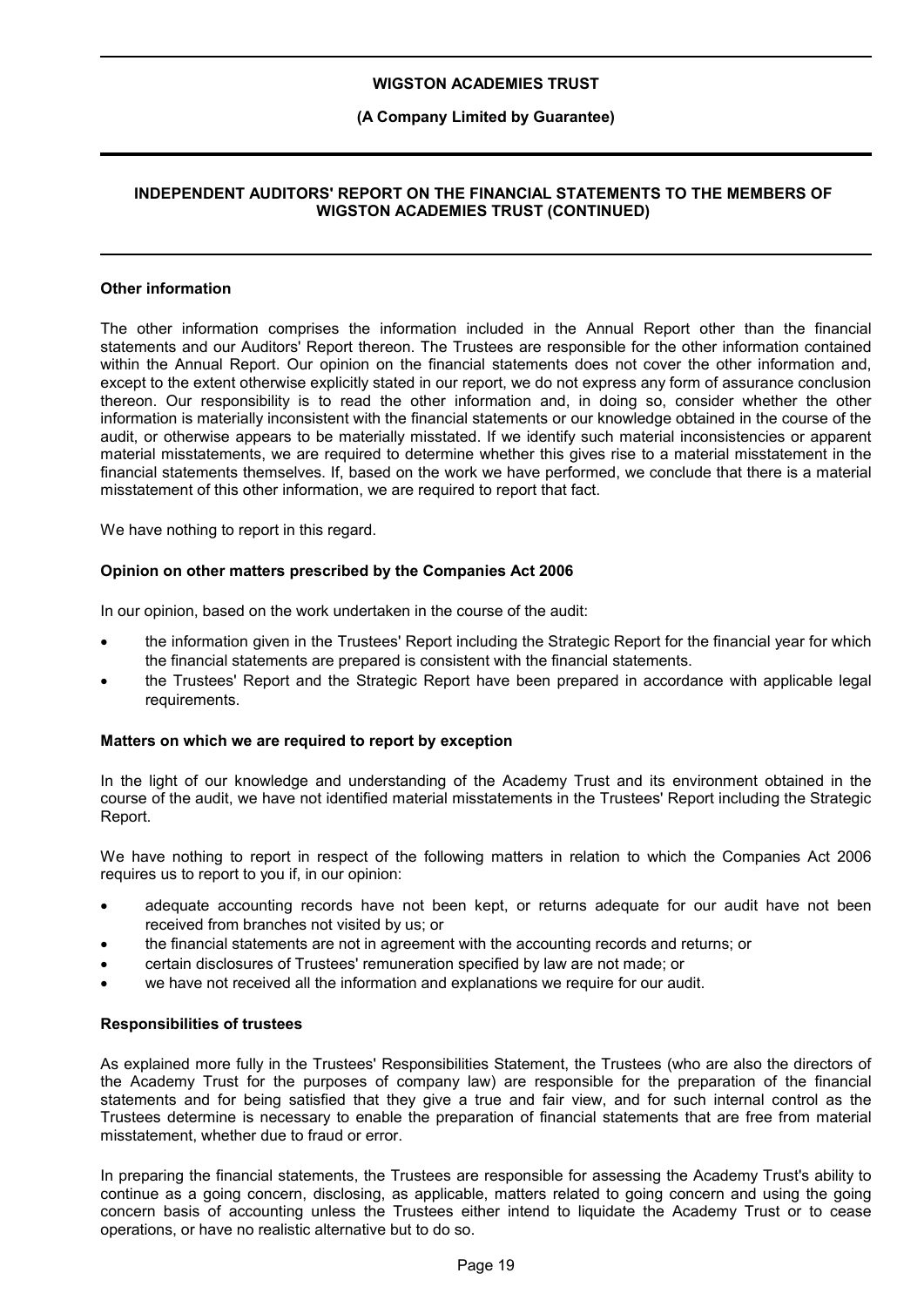#### **(A Company Limited by Guarantee)**

### **INDEPENDENT AUDITORS' REPORT ON THE FINANCIAL STATEMENTS TO THE MEMBERS OF WIGSTON ACADEMIES TRUST (CONTINUED)**

#### **Auditors' responsibilities for the audit of the financial statements**

Our objectives are to obtain reasonable assurance about whether the financial statements as a whole are free from material misstatement, whether due to fraud or error, and to issue an Auditors' Report that includes our opinion. Reasonable assurance is a high level of assurance, but is not a guarantee that an audit conducted in accordance with ISAs (UK) will always detect a material misstatement when it exists. Misstatements can arise from fraud or error and are considered material if, individually or in the aggregate, they could reasonably be expected to influence the economic decisions of users taken on the basis of these financial statements.

Irregularities, including fraud, are instances of non-compliance with laws and regulations. We design procedures in line with our responsibilities, outlined above, to detect material misstatements in respect of irregularities, including fraud. The extent to which our procedures are capable of detecting irregularities, including fraud is detailed below:

Based on our understanding of the Academy Trust and the industry, we have identified that the principal risks of non-compliance with laws and regulations related to UK Tax and legislation and breaches of the Academy's funding agreement with the Secretary of State for Education, the Academies Financial Handbook, and we have considered the extent to which non-compliance might have a material effect on the financial statements. We also considered those laws and regulations that have a direct impact on the preparation of the financial statements such as the, Companies Act 2006 and the Charities SORP. We evaluated management's incentives and opportunities for fraudulent manipulation of the financial statements (including the risk of override of controls) and determined that the principal risks were related to posting inappropriate journal entries, and management bias in accounting estimates. Audit procedures performed included:

- Enquiries with management for consideration of known or suspected instances of non-compliance with laws and regulations and fraud;
- Challenging assumptions made by management in their accounting estimates, in particular in relation to accruals provisions;
- Identifying and testing journal entries, in particular any journal entries posted with unusual account combinations, journal entries crediting revenue, journal entries crediting cash and journal entries with specific defined descriptions.

There are inherent limitations in the audit procedures described above. The more removed non-compliance with laws and regulations is, from the events and transactions reflected in the financial statements, the less likely we would become aware of it. Also, the risk of not detecting a material misstatement due to fraud is higher than the risk of not detecting one resulting from error, as fraud may involve deliberate concealment by forgery or intentional misrepresentation, for example, or through collusion.

A further description of our responsibilities for the audit of the financial statements is located on the Financial Reporting Council's website at: www.frc.org.uk/auditorsresponsibilities. This description forms part of our Auditors' Report.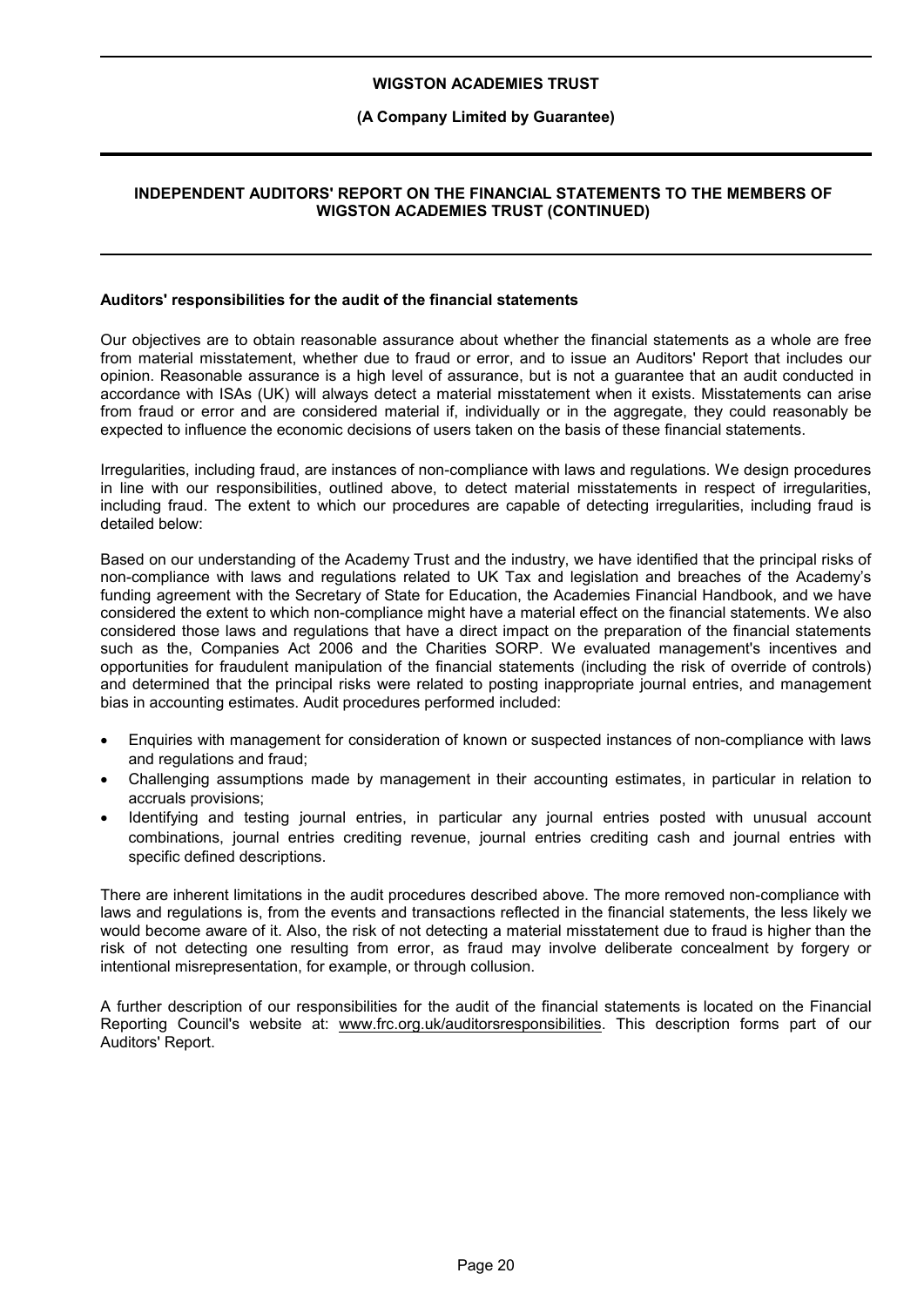### **(A Company Limited by Guarantee)**

### **INDEPENDENT AUDITORS' REPORT ON THE FINANCIAL STATEMENTS TO THE MEMBERS OF WIGSTON ACADEMIES TRUST (CONTINUED)**

#### **Use of our report**

This report is made solely to the Academy Trust's members, as a body, in accordance with Chapter 3 of Part 16 of the Companies Act 2006. Our audit work has been undertaken so that we might state to the Academy Trust's members those matters we are required to state to them in an Auditors' Report and for no other purpose. To the fullest extent permitted by law, we do not accept or assume responsibility to anyone other than the Academy Trust and its members, as a body, for our audit work, for this report, or for the opinions we have formed.

**Luke Turner ACA FCCA (Senior Statutory Auditor)** for and on behalf of **Magma Audit LLP** Chartered Accountants Statutory Auditors Unit 2, Charnwood Edge Business Park Syston Road **Cossington** Leicestershire LE7 4UZ

Date: 9 December 2021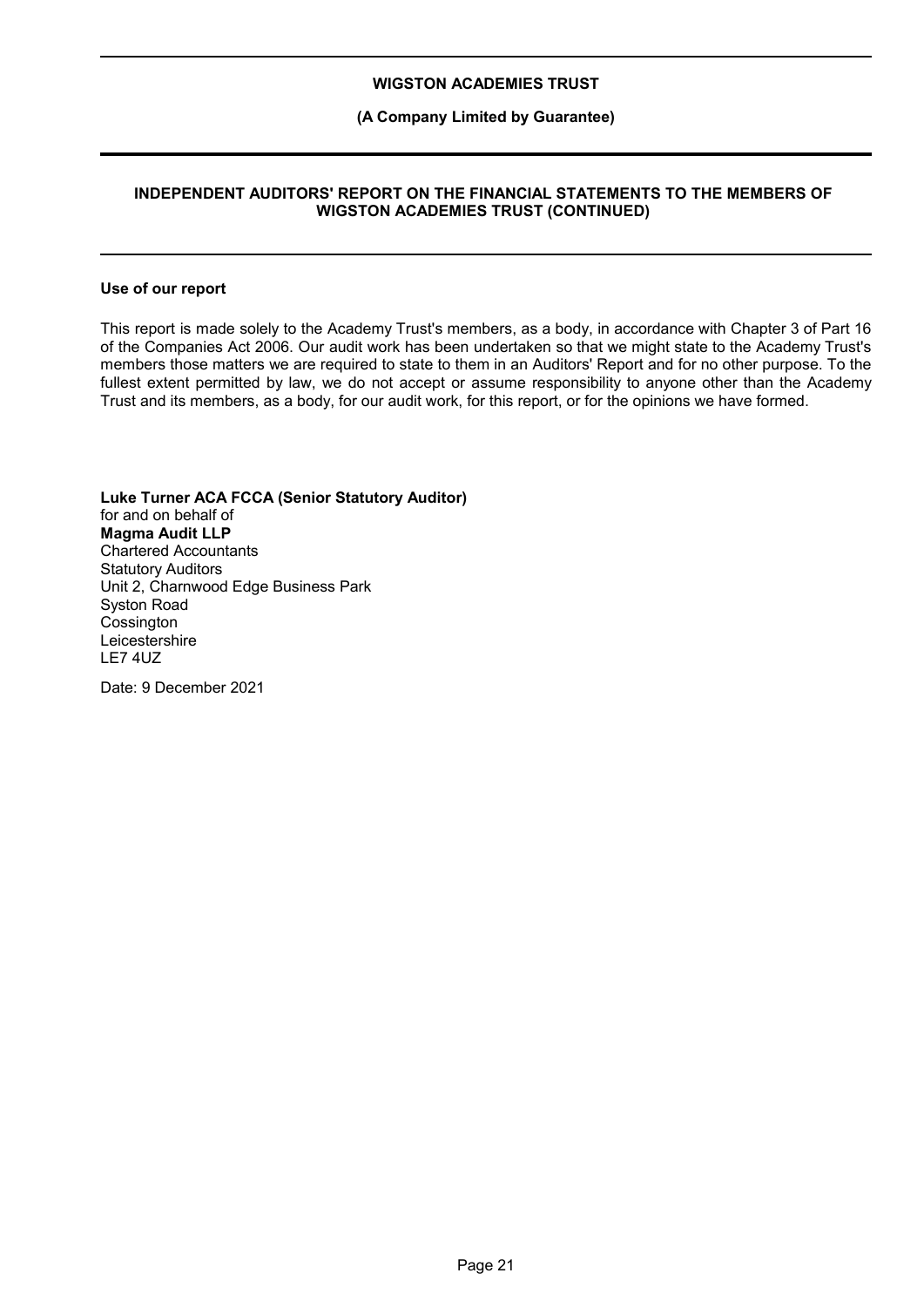### **(A Company Limited by Guarantee)**

### **INDEPENDENT REPORTING ACCOUNTANT'S ASSURANCE REPORT ON REGULARITY TO WIGSTON ACADEMIES TRUST AND THE EDUCATION AND SKILLS FUNDING AGENCY**

In accordance with the terms of our engagement letter dated 20 September 2021 and further to the requirements of the Education and Skills Funding Agency (ESFA) as included in the Academies Accounts Direction 2020 to 2021, we have carried out an engagement to obtain limited assurance about whether the expenditure disbursed and income received by Wigston Academies Trust during the year 1 September 2020 to 31 August 2021 have been applied to the purposes identified by Parliament and the financial transactions conform to the authorities which govern them.

This report is made solely to Wigston Academies Trust and ESFA in accordance with the terms of our engagement letter. Our work has been undertaken so that we might state to Wigston Academies Trust and ESFA those matters we are required to state in a report and for no other purpose. To the fullest extent permitted by law, we do not accept or assume responsibility to anyone other than Wigston Academies Trust and ESFA, for our work, for this report, or for the conclusion we have formed.

#### **Respective responsibilities of Wigston Academies Trust's accounting officer and the reporting accountant**

The accounting officer is responsible, under the requirements of Wigston Academies Trust's funding agreement with the Secretary of State for Education dated 1 April 2012 and the Academies Financial Handbook, extant from 1 September 2020, for ensuring that expenditure disbursed and income received is applied for the purposes intended by Parliament and the financial transactions conform to the authorities which govern them.

Our responsibilities for this engagement are established in the United Kingdom by our profession's ethical guidance and are to obtain limited assurance and report in accordance with our engagement letter and the requirements of the Academies Accounts Direction 2020 to 2021. We report to you whether anything has come to our attention in carrying out our work which suggests that in all material respects, expenditure disbursed and income received during the year 1 September 2020 to 31 August 2021 have not been applied to purposes intended by Parliament or that the financial transactions do not conform to the authorities which govern them.

#### **Approach**

We conducted our engagement in accordance with the Framework and Guide for External Auditors and Reporting Accountant of Academy Trusts issued by ESFA. We performed a limited assurance engagement as defined in our engagement letter.

The objective of a limited assurance engagement is to perform such procedures as to obtain information and explanations in order to provide us with sufficient appropriate evidence to express a negative conclusion on regularity.

A limited assurance engagement is more limited in scope than a reasonable assurance engagement and consequently does not enable us to obtain assurance that we would become aware of all significant matters that might be identified in a reasonable assurance engagement. Accordingly, we do not express a positive opinion.

Our engagement includes examination, on a test basis, of evidence relevant to the regularity and propriety of the Academy Trust's income and expenditure.

The work undertaken to draw our conclusions includes:

- On a sample basis testing transactions and balances;
- Making enquiries of the academy regarding systems and controls in place that are relevant to our regularity conclusion;
- On a sample basis reviewing records for evidence of those systems and controls in operation.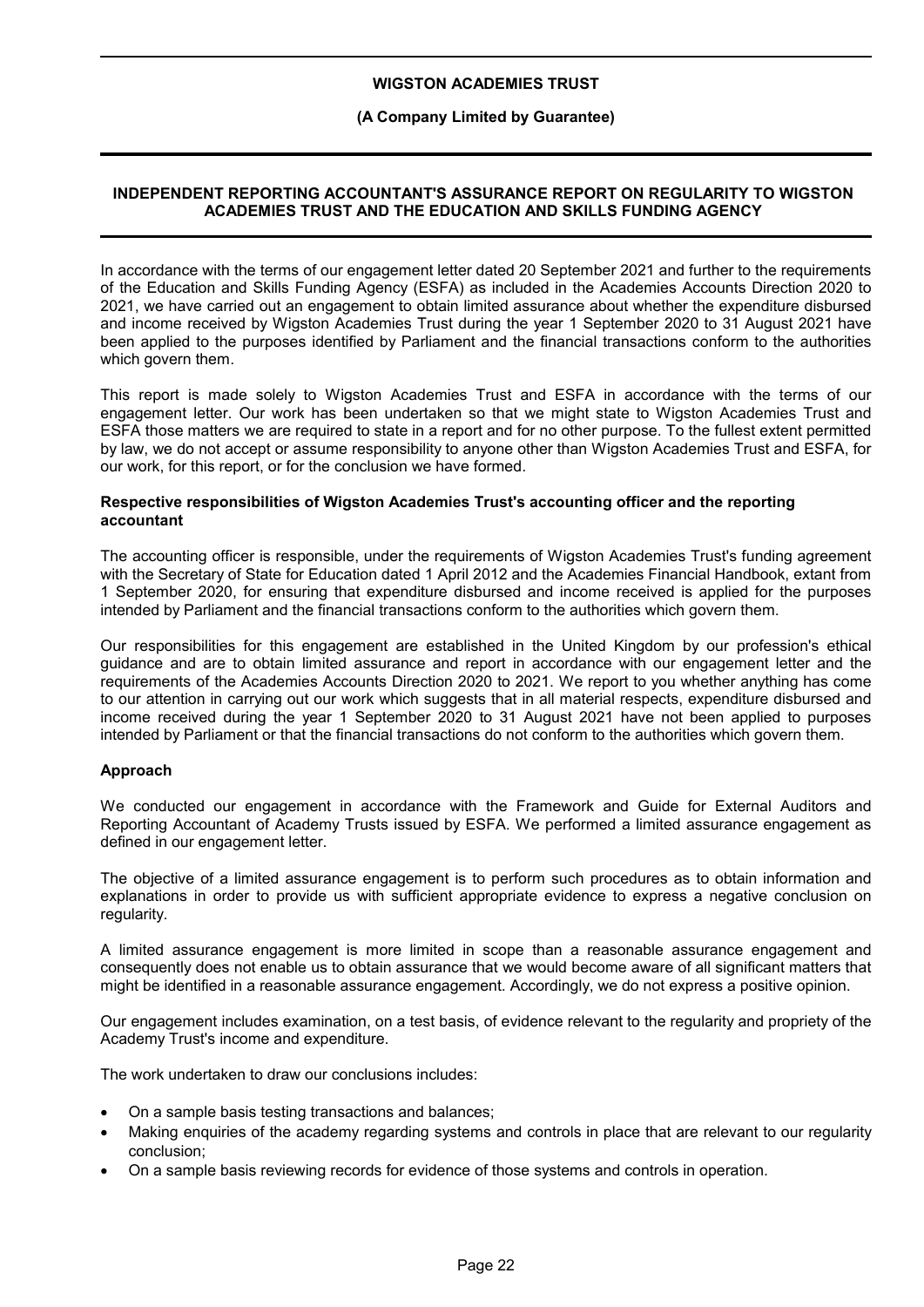### **(A Company Limited by Guarantee)**

### **INDEPENDENT REPORTING ACCOUNTANT'S ASSURANCE REPORT ON REGULARITY TO WIGSTON ACADEMIES TRUST AND THE EDUCATION & SKILLS FUNDING AGENCY (CONTINUED)**

#### **Conclusion**

In the course of our work, nothing has come to our attention which suggest in all material respects the expenditure disbursed and income received during the year 1 September 2020 to 31 August 2021 has not been applied to purposes intended by Parliament and the financial transactions do not conform to the authorities which govern them.

#### **Reporting Accountant Magma Audit LLP** Chartered Accountants

Unit 2, Charnwood Edge Business Park Syston Road **Cossington Leicestershire** LE7 4UZ

Date: 9 December 2021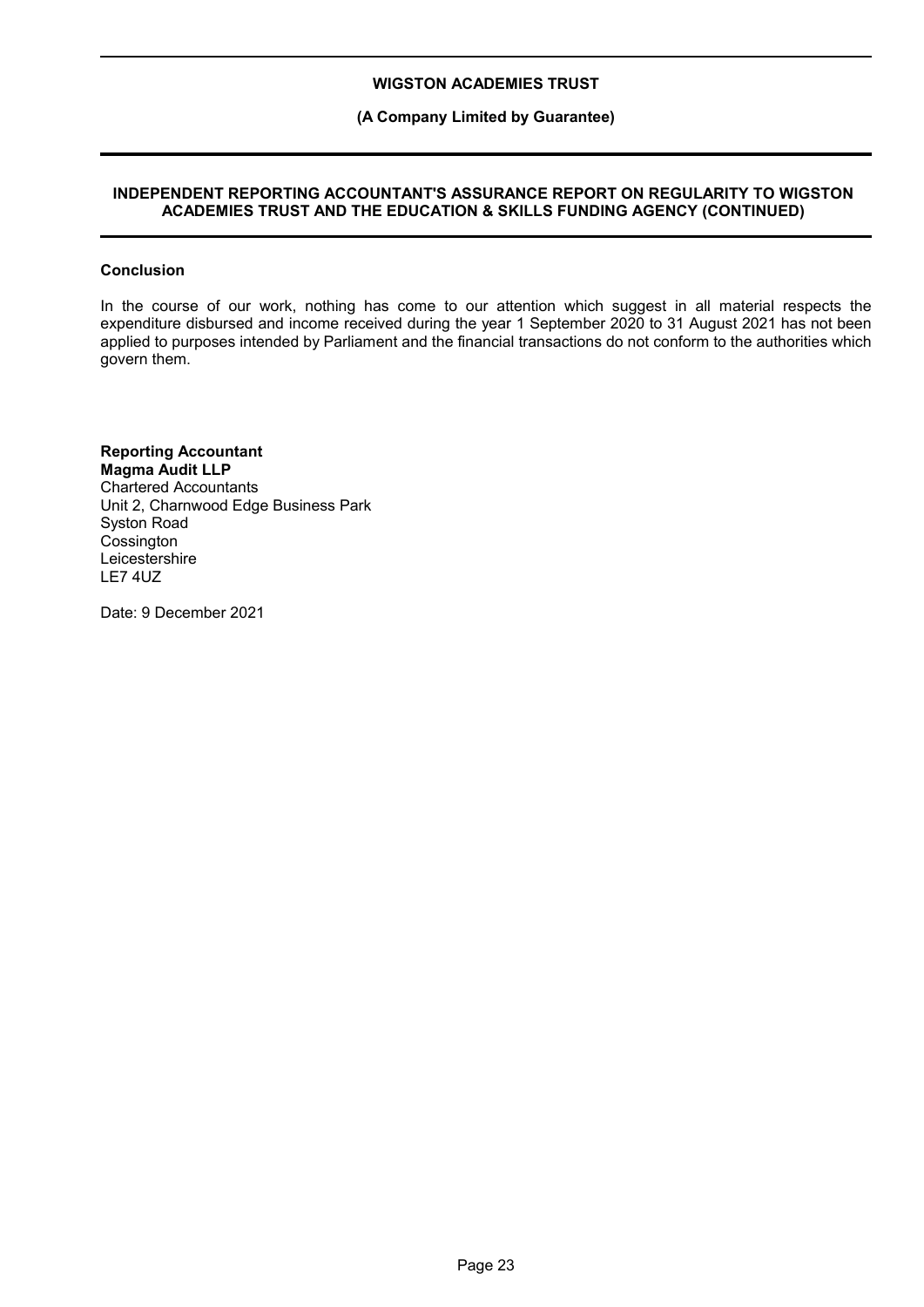### **(A Company Limited by Guarantee)**

|                                                                                                          | <b>Note</b> | <b>Unrestricted</b><br>funds<br>2021<br>£ | <b>Restricted</b><br>funds<br>2021<br>£ | <b>Restricted</b><br>fixed asset<br>funds<br>2021<br>£ | <b>Total</b><br>funds<br>2021<br>£ | Total<br>funds<br>2020<br>£ |
|----------------------------------------------------------------------------------------------------------|-------------|-------------------------------------------|-----------------------------------------|--------------------------------------------------------|------------------------------------|-----------------------------|
| Income from:                                                                                             |             |                                           |                                         |                                                        |                                    |                             |
| Donations and capital<br>grants                                                                          | 3           |                                           |                                         | 99,074                                                 | 99,074                             | 204,624                     |
| Charitable activities                                                                                    | 4           |                                           | 9,573,063                               |                                                        | 9,573,063                          | 9,027,674                   |
| Other trading activities                                                                                 | 5           | 208,351                                   |                                         |                                                        | 208,351                            | 183,423                     |
| Investments                                                                                              | 6           | 144                                       | 1,479                                   |                                                        | 1,623                              | 2,348                       |
| <b>Total income</b>                                                                                      |             | 208,495                                   | 9,574,542                               | 99,074                                                 | 9,882,111                          | 9,418,069                   |
| <b>Expenditure on:</b>                                                                                   |             |                                           |                                         |                                                        |                                    |                             |
| Raising funds                                                                                            |             | 196,049                                   |                                         |                                                        | 196,049                            | 154,346                     |
| Charitable activities                                                                                    |             |                                           | 9,186,185                               | 937,472                                                | 10,123,657                         | 10,093,831                  |
| <b>Total expenditure</b>                                                                                 | 7           | 196,049                                   | 9,186,185                               | 937,472                                                | 10,319,706                         | 10,248,177                  |
| Net income/<br>(expenditure) before<br>net gains on<br>investments                                       |             | 12,446                                    | 388,357                                 | (838, 398)                                             | (437, 595)                         | (830, 108)                  |
| Net gains on<br>investments                                                                              |             |                                           | 8,524                                   |                                                        | 8,524                              | 1,500                       |
| Net income/<br>(expenditure)<br>Transfers between                                                        |             | 12,446                                    | 396,881                                 | (838, 398)                                             | (429, 071)                         | (828, 608)                  |
| funds<br>Net movement in<br>funds before other                                                           | 18          | (4, 765)                                  | (4, 755)                                | 9,520                                                  |                                    |                             |
| recognised<br>gains/(losses)                                                                             |             | 7,681                                     | 392,126                                 | (828, 878)                                             | (429, 071)                         | (828, 608)                  |
| Other recognised<br>gains/(losses):<br>Actuarial (losses)/gains<br>on defined benefit<br>pension schemes | 26          |                                           | (1, 220, 000)                           |                                                        | (1, 220, 000)                      | 508,000                     |
| Net movement in                                                                                          |             |                                           |                                         |                                                        |                                    |                             |
| funds                                                                                                    |             | 7,681                                     | (827, 874)                              | (828, 878)                                             | (1,649,071)                        | (320, 608)                  |

#### **STATEMENT OF FINANCIAL ACTIVITIES (INCORPORATING INCOME AND EXPENDITURE ACCOUNT) FOR THE YEAR ENDED 31 AUGUST 2021**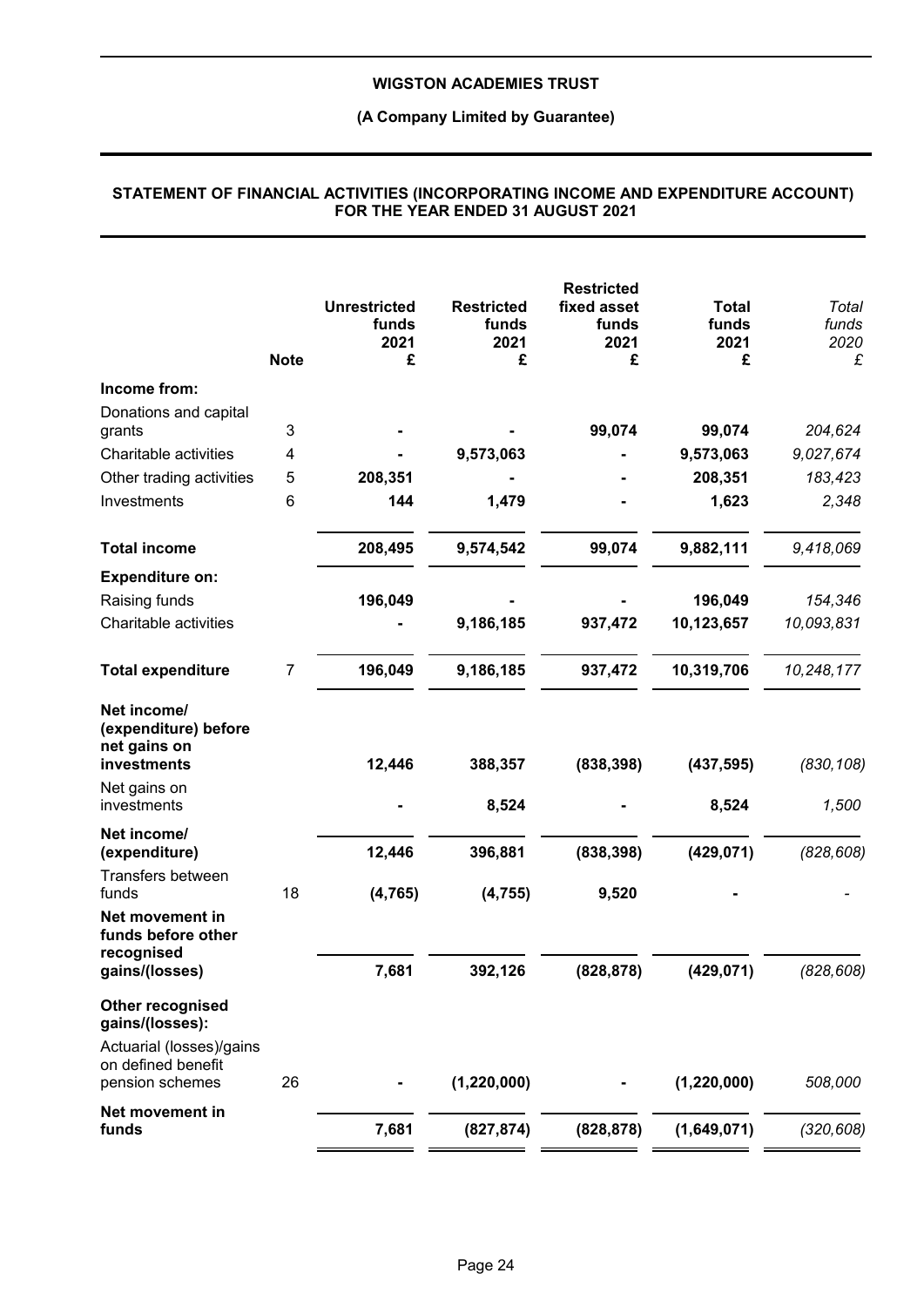### **(A Company Limited by Guarantee)**

|                                       | <b>Note</b> | <b>Unrestricted</b><br>funds<br>2021<br>£ | <b>Restricted</b><br>funds<br>2021<br>£ | <b>Restricted</b><br>fixed asset<br>funds<br>2021<br>£ | Total<br>funds<br>2021<br>£ | Total<br>funds<br>2020<br>£ |
|---------------------------------------|-------------|-------------------------------------------|-----------------------------------------|--------------------------------------------------------|-----------------------------|-----------------------------|
| <b>Reconciliation of</b><br>funds:    |             |                                           |                                         |                                                        |                             |                             |
| Total funds brought<br>forward        |             | 582,653                                   | (7, 107, 189)                           | 26,603,174                                             | 20,078,638                  | 20,399,246                  |
| Net movement in funds                 |             | 7,681                                     | (827, 874)                              | (828, 878)                                             | (1,649,071)                 | (320, 608)                  |
| <b>Total funds carried</b><br>forward |             | 590,334                                   | (7,935,063)                             | 25,774,296                                             | 18,429,567                  | 20,078,638                  |

#### **STATEMENT OF FINANCIAL ACTIVITIES (INCORPORATING INCOME AND EXPENDITURE ACCOUNT) (CONTINUED) FOR THE YEAR ENDED 31 AUGUST 2021**

The Statement of Financial Activities includes all gains and losses recognised in the year.

The notes on pages 29 to 62 form part of these financial statements.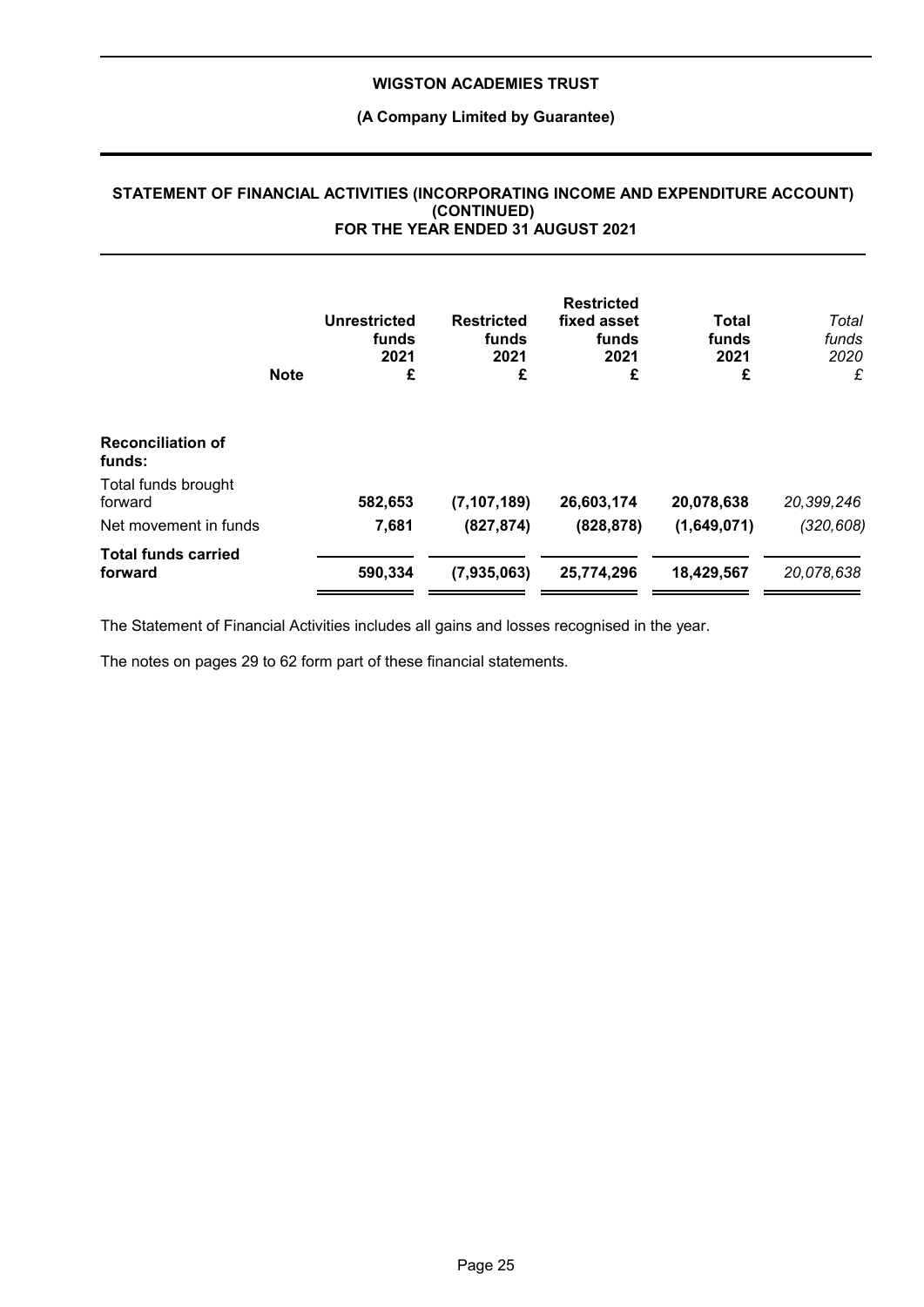#### **(A Company Limited by Guarantee) REGISTERED NUMBER: 07975551**

### **BALANCE SHEET AS AT 31 AUGUST 2021**

|                                                               | <b>Note</b> |             | 2021<br>£   |               | 2020<br>£     |
|---------------------------------------------------------------|-------------|-------------|-------------|---------------|---------------|
| <b>Fixed assets</b>                                           |             |             |             |               |               |
| Tangible assets                                               | 14          |             | 25,701,951  |               | 26,544,273    |
| Investments                                                   | 15          |             | 56,904      |               | 48,380        |
|                                                               |             |             | 25,758,855  |               | 26,592,653    |
| <b>Current assets</b>                                         |             |             |             |               |               |
| <b>Debtors</b>                                                | 16          | 163,233     |             | 253,104       |               |
| Cash at bank and in hand                                      |             | 1,506,773   |             | 556,893       |               |
|                                                               |             | 1,670,006   |             | 809,997       |               |
| Creditors: amounts falling due within one<br>year             | 17          | (532, 294)  |             | (560, 012)    |               |
| Net current assets / liabilities                              |             |             | 1,137,712   |               | 249,985       |
| <b>Total assets less current liabilities</b>                  |             |             | 26,896,567  |               | 26,842,638    |
| Net assets excluding pension liability                        |             |             | 26,896,567  |               | 26,842,638    |
| Defined benefit pension scheme liability                      | 26          |             | (8,467,000) |               | (6, 764, 000) |
| <b>Total net assets</b>                                       |             |             | 18,429,567  |               | 20,078,638    |
| <b>Funds of the Academy Trust</b><br><b>Restricted funds:</b> |             |             |             |               |               |
| Fixed asset fund                                              | 18          | 25,774,296  |             | 26,603,174    |               |
| Restricted income fund                                        | 18          | 531,937     |             | (343, 189)    |               |
| Restricted funds excluding pension liability                  | 18          | 26,306,233  |             | 26,259,985    |               |
| Pension reserve                                               | 18          | (8,467,000) |             | (6, 764, 000) |               |
| <b>Total restricted funds</b>                                 | 18          |             | 17,839,233  |               | 19,495,985    |
| <b>Unrestricted income funds</b>                              | 18          |             | 590,334     |               | 582,653       |
| <b>Total funds</b>                                            |             |             | 18,429,567  |               | 20,078,638    |
|                                                               |             |             |             |               |               |

The financial statements on pages 24 to 62 were approved by the Trustees, and authorised for issue on 06 December 2021 and are signed on their behalf, by: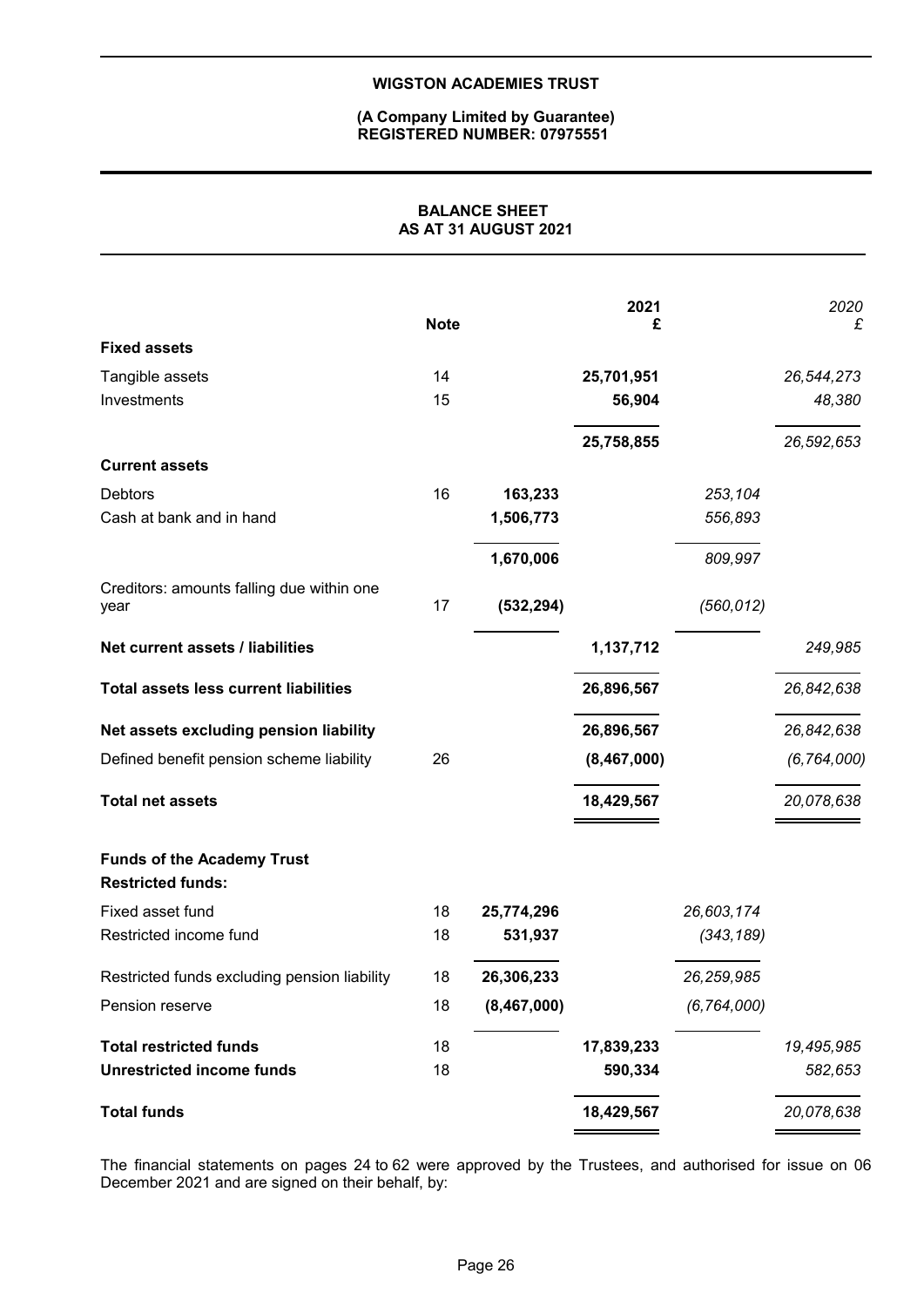**(A Company Limited by Guarantee) REGISTERED NUMBER: 07975551**

### **BALANCE SHEET (CONTINUED) AS AT 31 AUGUST 2021**

**P Munro** Chair of Trustees

The notes on pages 29 to 62 form part of these financial statements.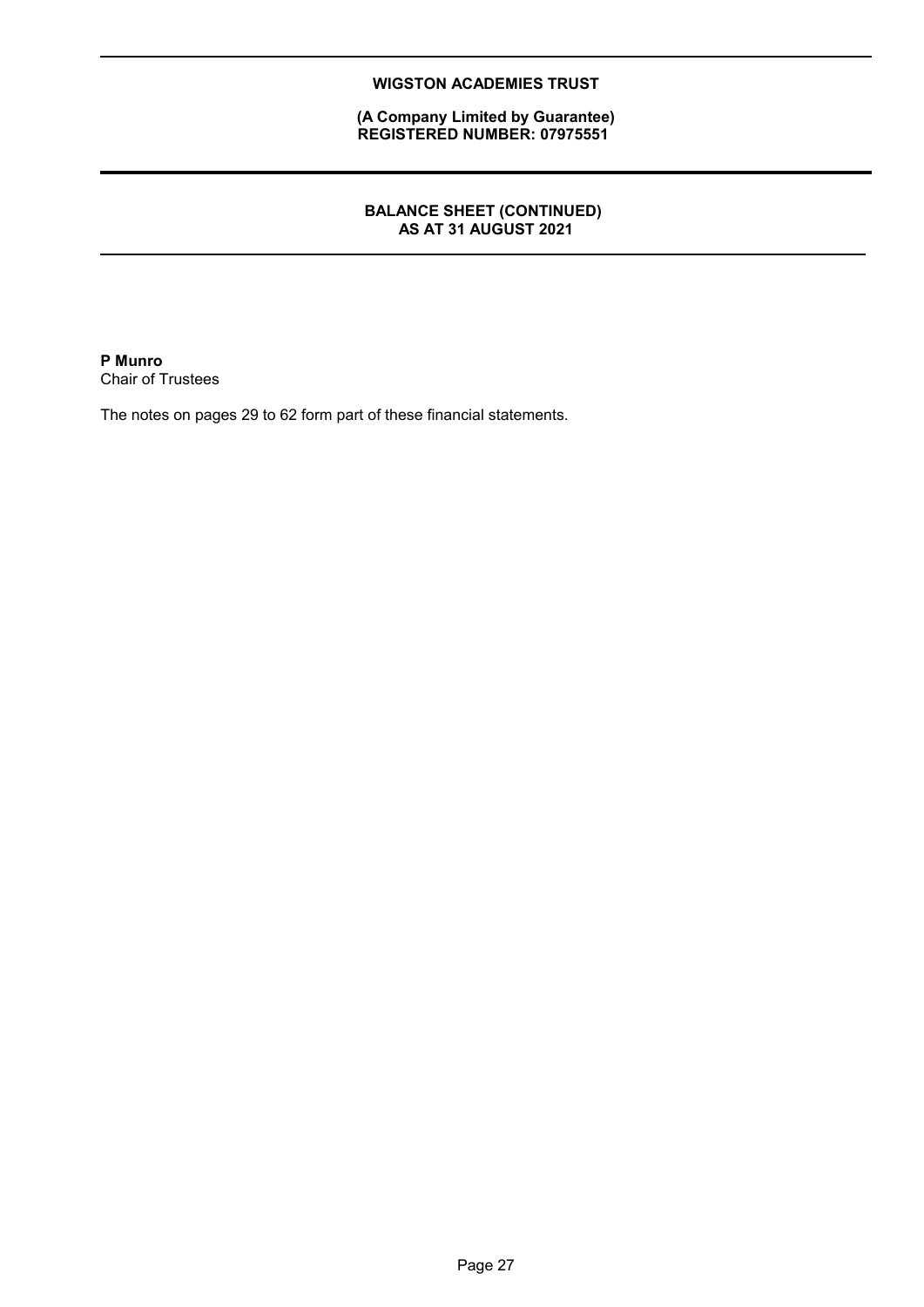## **(A Company Limited by Guarantee)**

### **STATEMENT OF CASH FLOWS FOR THE YEAR ENDED 31 AUGUST 2021**

|                                                        | <b>Note</b> | 2021<br>£ | 2020<br>£ |
|--------------------------------------------------------|-------------|-----------|-----------|
| Cash flows from operating activities                   |             |           |           |
| Net cash provided by operating activities              | 20          | 999,303   | 296,439   |
| Cash flows from investing activities                   | 22          | 5,547     | (32, 825) |
| <b>Cash flows from financing activities</b>            | 21          | (54, 970) | (25, 642) |
| Change in cash and cash equivalents in the year        |             | 949,880   | 237,972   |
| Cash and cash equivalents at the beginning of the year |             | 556,893   | 318,921   |
| Cash and cash equivalents at the end of the year       | 23, 24      | 1,506,773 | 556,893   |

The notes on pages 29 to 62 form part of these financial statements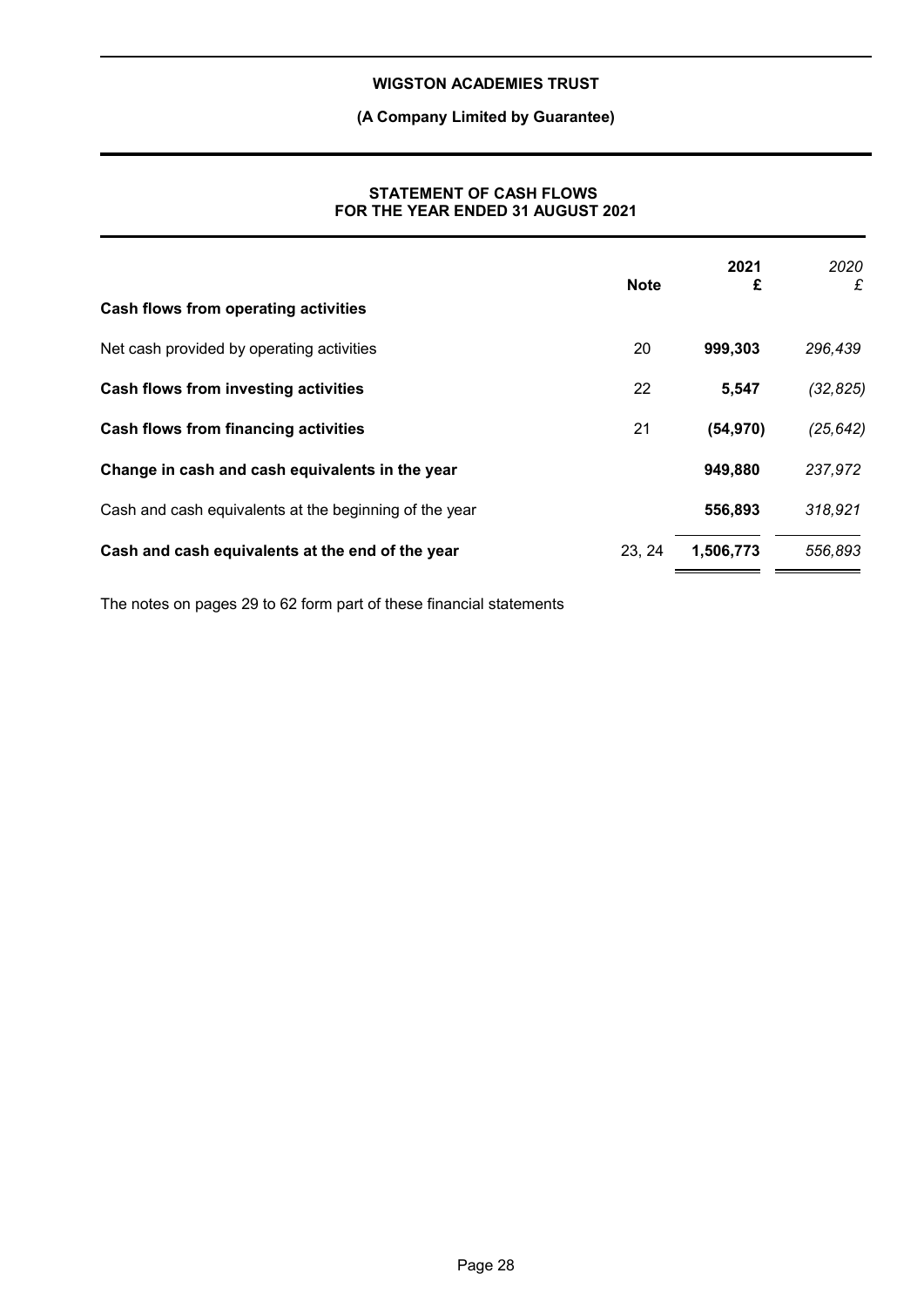### **(A Company Limited by Guarantee)**

### **NOTES TO THE FINANCIAL STATEMENTS FOR THE YEAR ENDED 31 AUGUST 2021**

#### **1. Accounting policies**

A summary of the principal accounting policies adopted (which have been applied consistently, except where noted), judgments and key sources of estimation uncertainty, is set out below.

#### **1.1 Basis of preparation of financial statements**

The financial statements of the Academy Trust, which is a public benefit entity under FRS 102, have been prepared under the historic cost convention in accordance with the Financial Reporting Standard Applicable in the UK and Republic of Ireland (FRS 102), the Accounting and Reporting by Charities: Statement of Recommended Practice applicable to charities preparing their accounts in accordance with the Financial Reporting Standard applicable in the UK and Republic of Ireland (FRS 102) (Charities SORP (FRS 102)), the Academies Accounts Direction *2020* to 2021 issued by ESFA, the Charities Act 2011 and the Companies Act 2006.

Wigston Academies Trust meets the definition of a public benefit entity under FRS 102.

### **1.2 Going concern**

The Trustees assess whether the use of going concern is appropriate i.e. whether there are any material uncertainties related to events or conditions that may cast significant doubt on the ability of the Academy Trust to continue as a going concern. The Trustees make this assessment in respect of a period of at least one year from the date of authorisation for issue of the financial statements and have concluded that the Academy Trust has adequate resources to continue in operational existence for the foreseeable future. Despite the global pandemic which was ongoing at the balance sheet date and subsequently, there are no material uncertainties over the Academy Trust's ability to continue as a going concern. Thus the Trustees continue to adopt the going concern basis of accounting in preparing the financial statements.

#### **1.3 Income**

All incoming resources are recognised when the Academy Trust has entitlement to the funds, the receipt is probable and the amount can be measured reliably.

#### **Grants**

Grants are included in the Statement of Financial Activities on a receivable basis. The balance of income received for specific purposes but not expended during the period is shown in the relevant funds on the Balance Sheet. Where income is received in advance of meeting any performancerelated conditions there is not unconditional entitlement to the income and its recognition is deferred and included in creditors as deferred income until the performance-related conditions are met. Where entitlement occurs before income is received, the income is accrued.

General Annual Grant is recognised in full in the Statement of Financial Activities in the year for which it is receivable and any abatement in respect of the year is deducted from income and recognised as a liability.

Capital grants are recognised in full when there is an unconditional entitlement to the grant. Unspent amounts of capital grants are reflected in the Balance Sheet in the restricted fixed asset fund. Capital grants are recognised when there is entitlement and are not deferred over the life of the asset on which they are expended.

#### **Donations**

Donations are recognised on a receivable basis (where there are no performance-related conditions) where the receipt is probable and the amount can be reliably measured.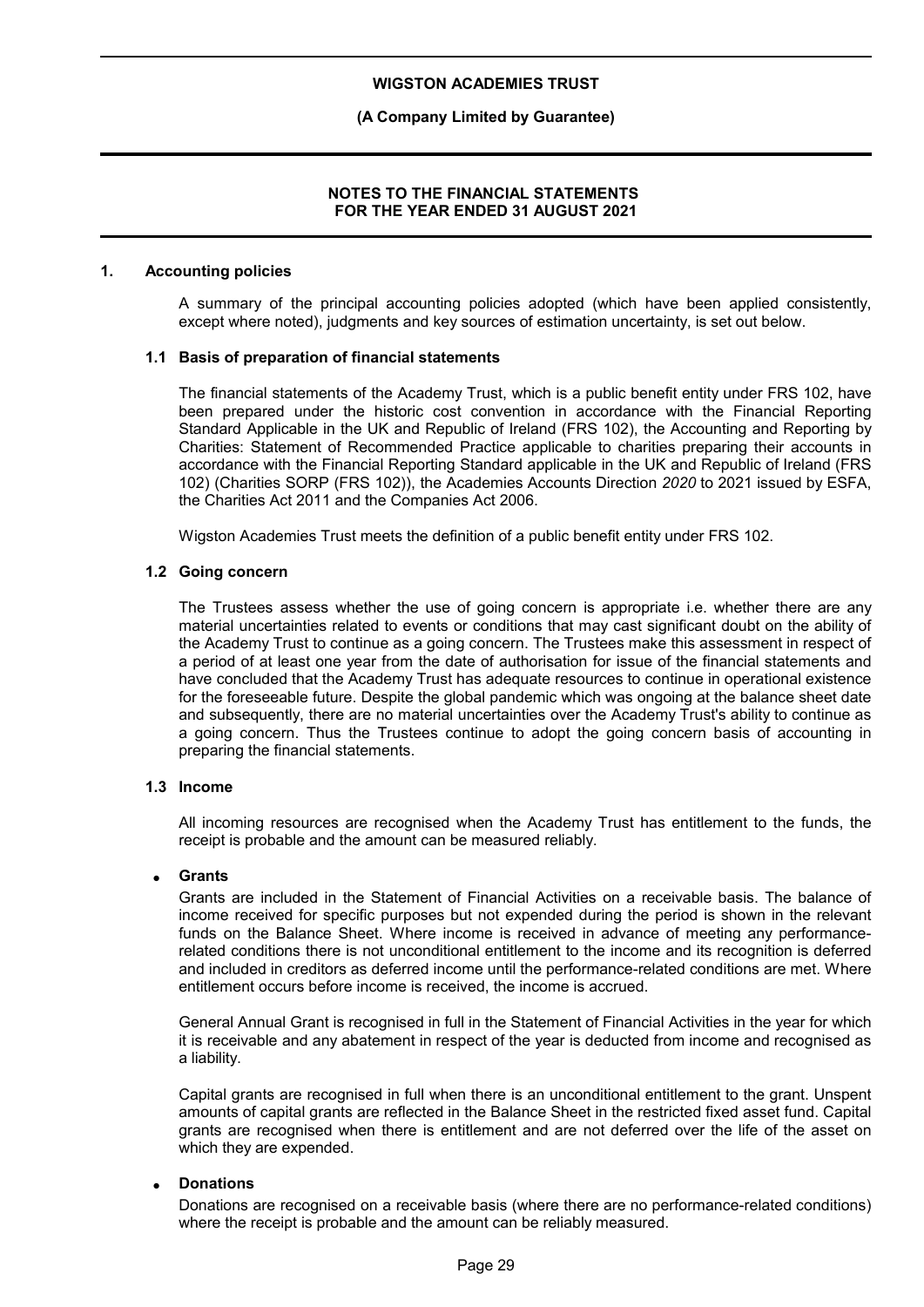### **(A Company Limited by Guarantee)**

### **NOTES TO THE FINANCIAL STATEMENTS FOR THE YEAR ENDED 31 AUGUST 2021**

### **1. Accounting policies (continued)**

#### **1.3 Income (continued)**

### **Other income**

Other income, including the hire of facilities, is recognised in the year it is receivable and to the extent the Academy Trust has provided the goods or services.

#### **Transfer on conversion**

Where assets and liabilities are received by the Academy Trust on conversion to an academy, the transferred assets are measured at fair value and recognised in the Balance Sheet at the point when the risks and rewards of ownership pass to the Academy Trust. An equal amount of income is recognised as a transfer on conversion within 'Income from Donations and Capital Grants' to the net assets received.

### **Donated fixed assets (excluding transfers on conversion or into the Academy Trust)**

Where the donated good is a fixed asset it is measured at fair value, unless it is impractical to measure this reliably, in which case the cost of the item to the donor should be used. The gain is recognised as 'Income from Donations and Capital Grants' and a corresponding amount is included in the appropriate fixed asset category and depreciated over the useful economic life in accordance with the Academy Trust's accounting policies.

#### **1.4 Expenditure**

Expenditure is recognised once there is a legal or constructive obligation to transfer economic benefit to a third party, it is probable that a transfer of economic benefits will be required in settlement and the amount of the obligation can be measured reliably. Expenditure is classified by activity. The costs of each activity are made up of the total of direct costs and shared costs, including support costs involved in undertaking each activity. Direct costs attributable to a single activity are allocated directly to that activity. Shared costs which contribute to more than one activity and support costs which are not attributable to a single activity are apportioned between those activities on a basis consistent with the use of resources. Central staff costs are allocated on the basis of time spent, and depreciation charges allocated on the portion of the asset's use.

#### **Expenditure on raising funds**

This includes all expenditure incurred by the Academy Trust to raise funds for its charitable purposes and includes costs of all fundraising activities events and non-charitable trading.

#### **Charitable activities**

These are costs incurred on the Academy Trust's educational operations, including support costs and costs relating to the governance of the Academy Trust apportioned to charitable activities.

All resources expended are inclusive of irrecoverable VAT.

#### **1.5 Interest receivable**

Interest on funds held on deposit is included when receivable and the amount can be measured reliably by the Academy Trust; this is normally upon notification of the interest paid or payable by the institution with whom the funds are deposited.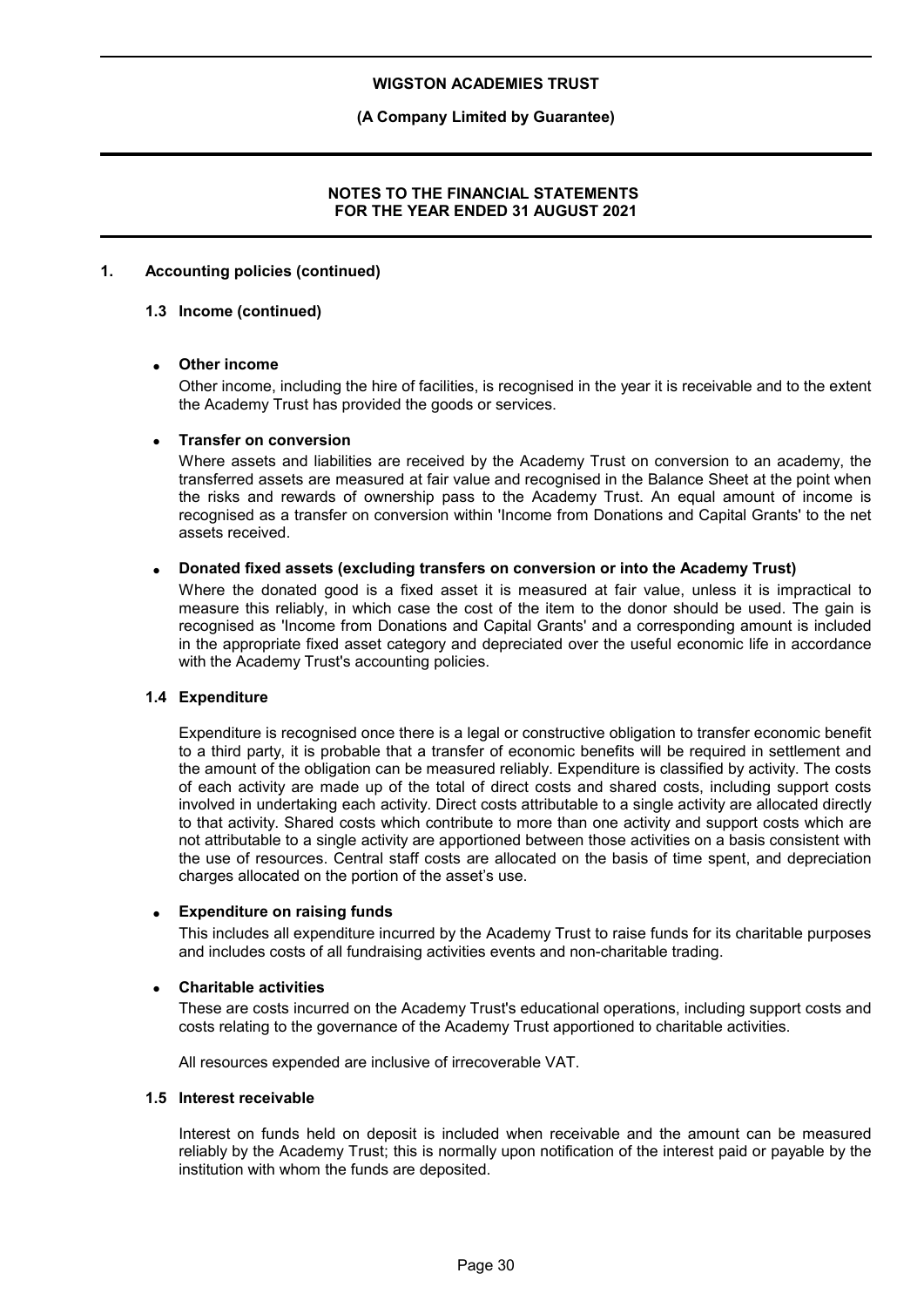### **(A Company Limited by Guarantee)**

### **NOTES TO THE FINANCIAL STATEMENTS FOR THE YEAR ENDED 31 AUGUST 2021**

### **1. Accounting policies (continued)**

#### **1.6 Taxation**

The Academy Trust is considered to pass the tests set out in Paragraph 1 Schedule 6 of the Finance Act 2010 and therefore it meets the definition of a charitable company for UK corporation tax purposes.

Accordingly, the Academy Trust is potentially exempt from taxation in respect of income or capital gains received within categories covered by Part 11, chapter 3 of the Corporation Tax Act 2010 or Section 256 of the Taxation of Chargeable Gains Act 1992, to the extent that such income or gains are applied exclusively to charitable purposes.

#### **1.7 Tangible fixed assets**

Assets costing £1,000 or more are capitalised as tangible fixed assets and are carried at cost, net of depreciation and any provision for impairment.

Where tangible fixed assets have been acquired with the aid of specific grants, either from the government or from the private sector, they are included in the Balance Sheet at cost and depreciated over their expected useful economic life. Where there are specific conditions attached to the funding requiring the continued use of the asset, the related grants are credited to a restricted fixed asset fund in the Statement of Financial Activities and carried forward in the Balance Sheet. Depreciation on the relevant assets is charged directly to the restricted fixed asset fund in the Statement of Financial Activities.

Tangible fixed assets are carried at cost, net of depreciation and any provision for impairment. Depreciation is not charged on freehold land. Depreciation is provided at rates to write off the cost of these fixed assets, less their estimated residual value, over their expected useful lives on the following bases:

| Freehold buildings                                   | - 3% and 2% Straight line |
|------------------------------------------------------|---------------------------|
| Freehold land                                        | - Not depreciated         |
| Leasehold land (125 year lease) - Over 125 years     |                           |
| Leasehold buildings                                  | - 4% Straight line        |
| Fixtures, fittings and equipment - 15% Straight line |                           |
| Computer equipment                                   | - 25% Straight line       |

A review for impairment of a fixed asset is carried out if events or changes in circumstances indicate that the carrying value of any fixed asset may not be recoverable. Shortfalls between the carrying value of fixed assets and their recoverable amounts are recognised as impairments. Impairment losses are recognised in the Statement of Financial Activities.

### **1.8 Investments**

Fixed asset investments are a form of financial instrument and are initially recognised at their transaction cost and subsequently measured at fair value at the Balance Sheet date, unless the value cannot be measured reliably in which case it is measured at cost less impairment. Investment gains and losses, whether realised or unrealised, are combined and presented as 'Gains/(Losses) on investments' in the Statement of Financial Activities.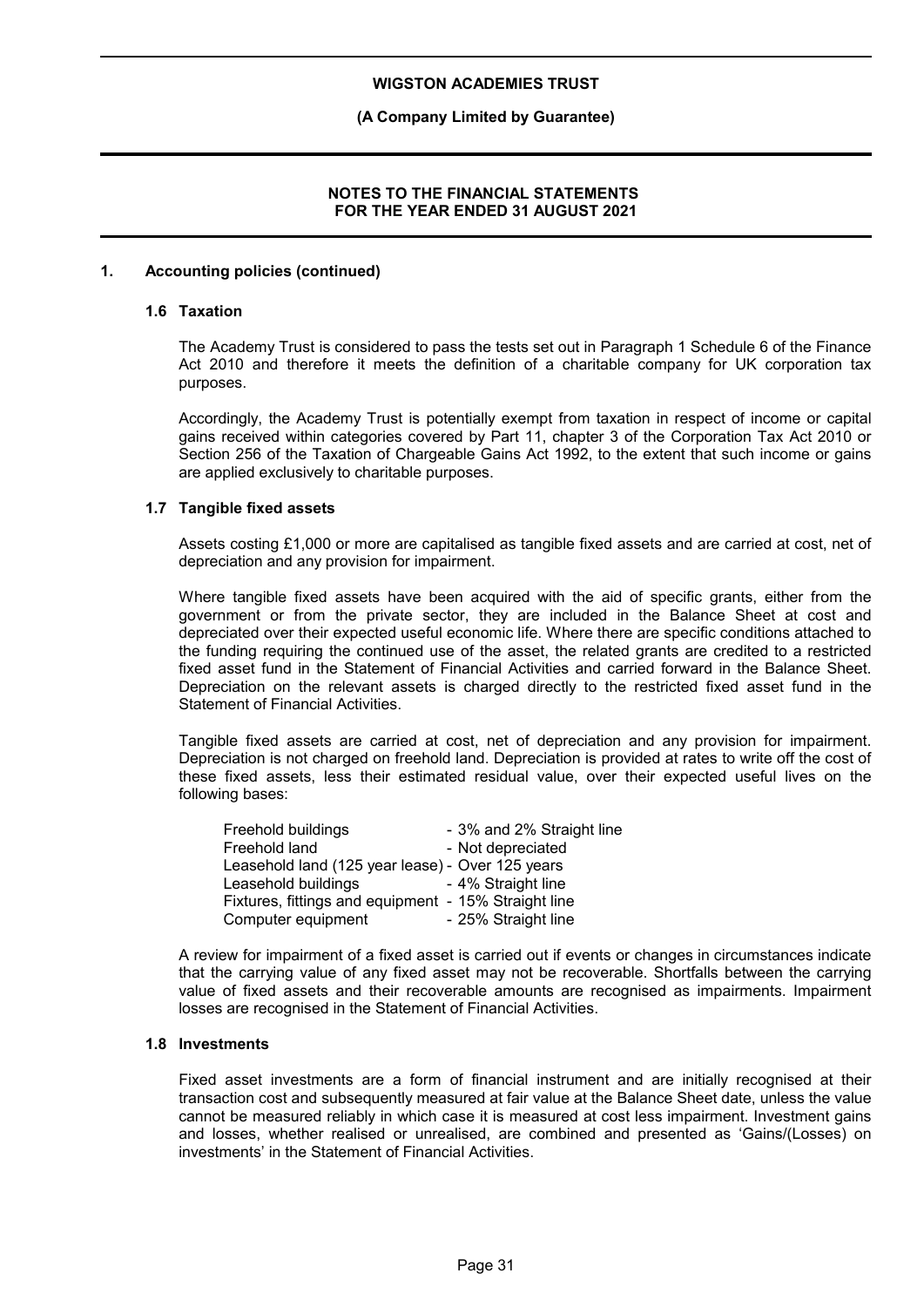### **(A Company Limited by Guarantee)**

### **NOTES TO THE FINANCIAL STATEMENTS FOR THE YEAR ENDED 31 AUGUST 2021**

#### **1. Accounting policies (continued)**

#### **1.9 Debtors**

Trade and other debtors are recognised at the settlement amount after any trade discount offered. Prepayments are valued at the amount prepaid net of any trade discounts due.

#### **1.10 Cash at bank and in hand**

Cash at bank and in hand includes cash and short-term highly liquid investments with a short maturity of three months or less from the date of acquisition or opening of the deposit or similar account.

#### **1.11 Liabilities**

Liabilities are recognised when there is an obligation at the Balance Sheet date as a result of a past event, it is probable that a transfer of economic benefit will be required in settlement, and the amount of the settlement can be estimated reliably. Liabilities are recognised at the amount that the Academy Trust anticipates it will pay to settle the debt or the amount it has received as advanced payments for the goods or services it must provide.

#### **1.12 Provisions**

Provisions are recognised when the Academy Trust has an obligation at the reporting date as a result of a past event which it is probable will result in the transfer of economic benefits and the obligation can be estimated reliably.

Provisions are measured at the best estimate of the amounts required to settle the obligation. Where the effect of the time value of money is material, the provision is based on the present value of those amounts, discounted at the pre-tax discount rate that reflects the risks specific to the liability. The unwinding of the discount is recognised within interest payable and similar charges.

#### **1.13 Financial instruments**

The Academy Trust only holds basic financial instruments as defined in FRS 102. The financial assets and financial liabilities of the Academy Trust and their measurement bases are as follows:

*Financial assets* - trade and other debtors are basic financial instruments and are debt instruments measured at amortised cost as detailed in note 16. Prepayments are not financial instruments.

Cash at bank is classified as a basic financial instrument and is measured at face value.

*Financial liabilities* - trade creditors, accruals and other creditors are financial instruments, and are measured at amortised cost as detailed in note 17. Taxation and social security are not included in the financial instruments disclosure definition. Deferred income is not deemed to be a financial liability, as the cash settlement has already taken place and there is an obligation to deliver services rather than cash or another financial instrument.

#### **1.14 Operating leases**

Rentals paid under operating leases are charged to the Statement of Financial Activities on a straight line basis over the lease term.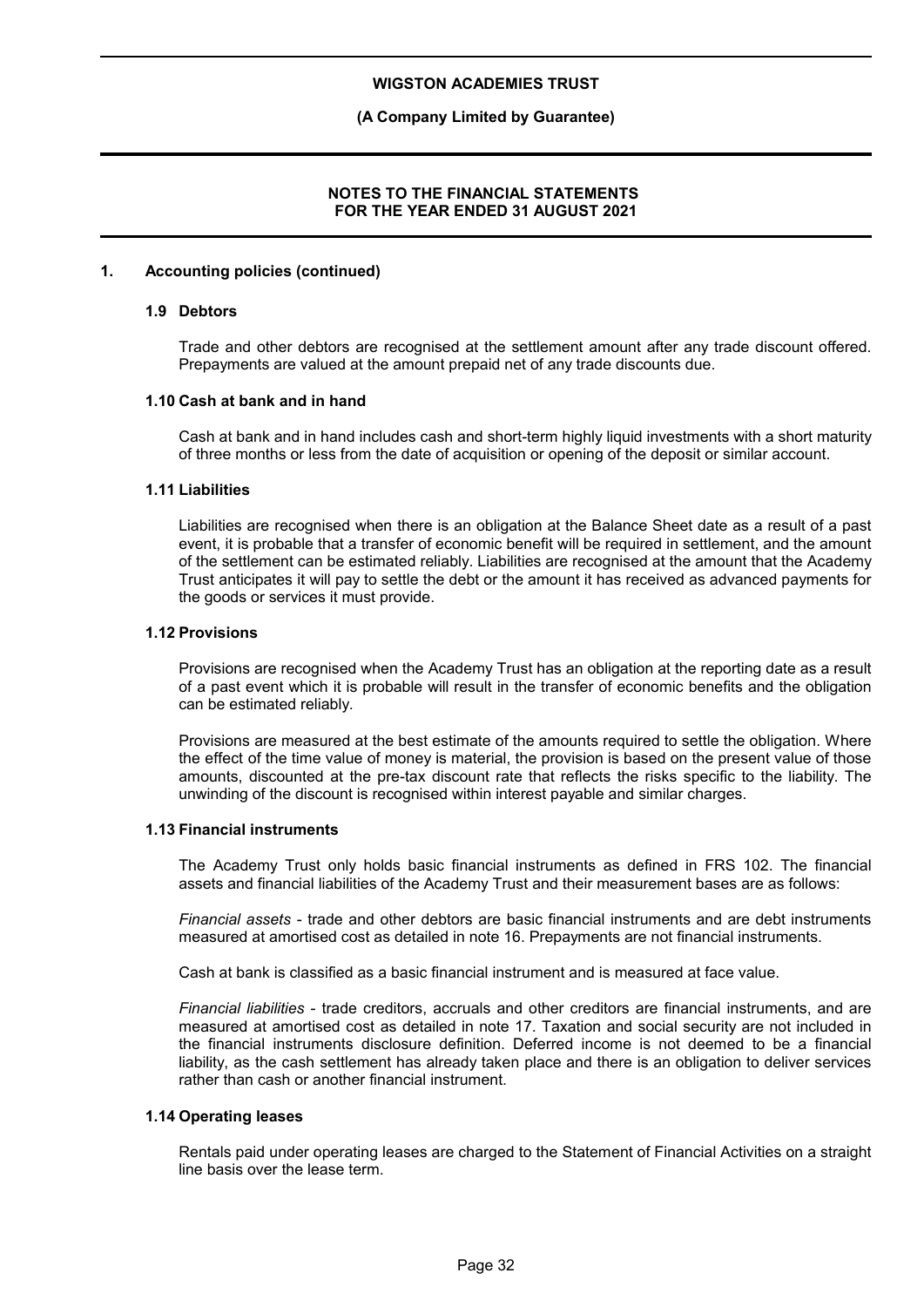### **(A Company Limited by Guarantee)**

### **NOTES TO THE FINANCIAL STATEMENTS FOR THE YEAR ENDED 31 AUGUST 2021**

### **1. Accounting policies (continued)**

### **1.15 Pensions**

Retirement benefits to employees of the Academy Trust are provided by the Teachers' Pension Scheme ("TPS") and the Local Government Pension Scheme ("LGPS"). These are defined benefit schemes.

The TPS is an unfunded scheme and contributions are calculated so as to spread the cost of pensions over employees' working lives with the Academy Trust in such a way that the pension cost is a substantially level percentage of current and future pensionable payroll. The contributions are determined by the Government Actuary on the basis of quadrennial valuations using a prospective unit credit method. TPS is an unfunded multi-employer scheme with no underlying assets to assign between employers. Consequently, the TPS is treated as a defined contribution scheme for accounting purposes and the contributions recognised in the period to which they relate.

The LGPS is a funded multi-employer scheme and the assets are held separately from those of the Academy Trust in separate trustee administered funds. Pension scheme assets are measured at fair value and liabilities are measured on an actuarial basis using the projected unit credit method and discounted at a rate equivalent to the current rate of return on a high quality corporate bond of equivalent term and currency to the liabilities. The actuarial valuations are obtained at least triennially and are updated at each Balance Sheet date. The amounts charged to operating surplus are the current service costs and the costs of scheme introductions, benefit changes, settlements and curtailments. They are included as part of staff costs as incurred. Net interest on the net defined benefit liability/asset is also recognised in the Statement of Financial Activities and comprises the interest cost on the defined benefit obligation and interest income on the scheme assets, calculated by multiplying the fair value of the scheme assets at the beginning of the period by the rate used to discount the benefit obligations. The difference between the interest income on the scheme assets and the actual return on the scheme assets is recognised in other recognised gains and losses.

Actuarial gains and losses are recognised immediately in other recognised gains and losses.

### **1.16 Fund accounting**

Unrestricted income funds represent those resources which may be used towards meeting any of the charitable objects of the Academy Trust at the discretion of the Trustees.

Designated funds comprise unrestricted funds that have been set aside by the Trustees for particular purposes. The aim and use of each designated fund is set out in the notes to the financial statements.

Restricted fixed asset funds are resources which are to be applied to specific capital purposes imposed by the funders where the asset acquired or created is held for a specific purpose.

Restricted general funds comprise all other restricted funds received with restrictions imposed by the funder/donor and include grants from the Department for Education Group.

Transfers between funds and between categories of funds i.e. restricted, designated and unrestricted funds are not only processed with due regard to grant terms, agreement of funders (where applicable) and due process where formal Trustees' resolutions are required, Full disclosures are given in the notes to the accounts for any transfers processed.

Investment income, gains and losses are allocated to the appropriate fund.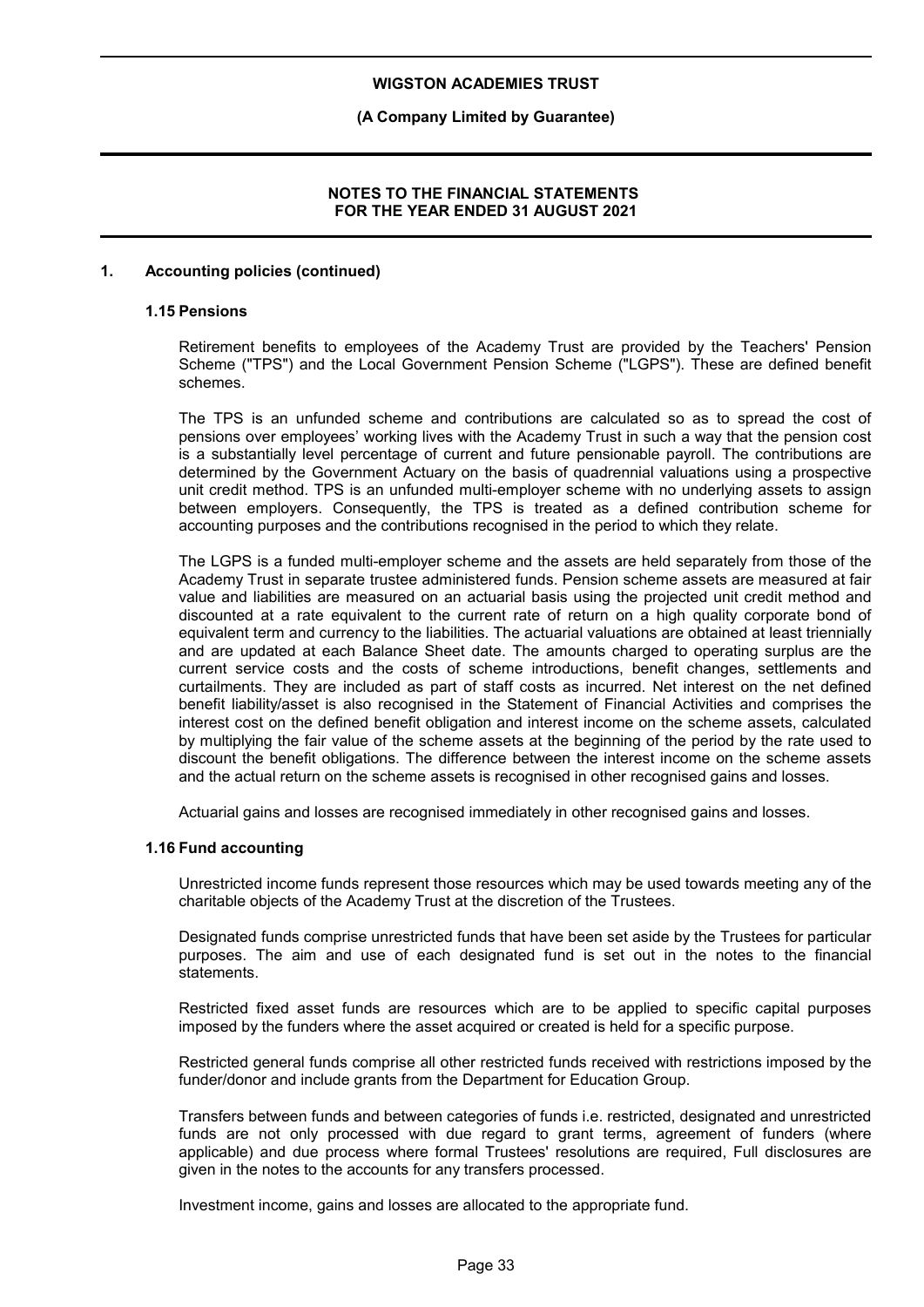### **(A Company Limited by Guarantee)**

### **NOTES TO THE FINANCIAL STATEMENTS FOR THE YEAR ENDED 31 AUGUST 2021**

#### **2. Critical accounting estimates and areas of judgment**

Estimates and judgments are continually evaluated and are based on historical experience and other factors, including expectations of future events that are believed to be reasonable under the circumstances.

The Academy Trust makes estimates and assumptions concerning the future. The resulting accounting estimates and assumptions will, by definition, seldom equal the related actual results. The estimates and assumptions that have a significant risk of causing a material adjustment to the carrying amounts of assets and liabilities within the next financial year are discussed below.

### **Defined benefit pension scheme**

The present value of the Local Government Pension Scheme defined benefit liability depends on a number of factors that are determined on an actuarial basis using a variety of assumptions. The assumptions used in determining the net cost or income for pensions include the discount rate. Any changes in these assumptions, which are disclosed in note 26, will impact the carrying amount of the pension liability. Furthermore a roll forward approach which projects results from the latest full actuarial valuation performed at 31 March 2019 has been used by the actuary in valuing the pensions liability at 31 August 2021. Any differences between the figures derived from the roll forward approach and a full actuarial valuation would impact on the carrying amount of the pension liability.

### **Tangible assets**

The annual depreciation charge for tangible assets is sensitive to changes in the estimated useful economic lives and residual values of the assets. The useful economic lives and residual values are reassessed annually. They are amended when necessary to reflect current estimates, based on technological advancement, future investments, economic utilisation and physical condition of the assets. See note 14 for the carrying amount of the property plant and equipment, and note 1.7 for the useful economic lives for each class of assets.

### **3. Income from donations and capital grants**

|                   | <b>Restricted</b><br>fixed asset<br>funds<br>2021<br>£ | Total<br>funds<br>2021<br>£ | Total<br>funds<br>2020<br>£ |
|-------------------|--------------------------------------------------------|-----------------------------|-----------------------------|
| Capital grants    | 99,074                                                 | 99,074                      | 204,624                     |
| <b>Total 2020</b> | 204,624                                                | 204,624                     |                             |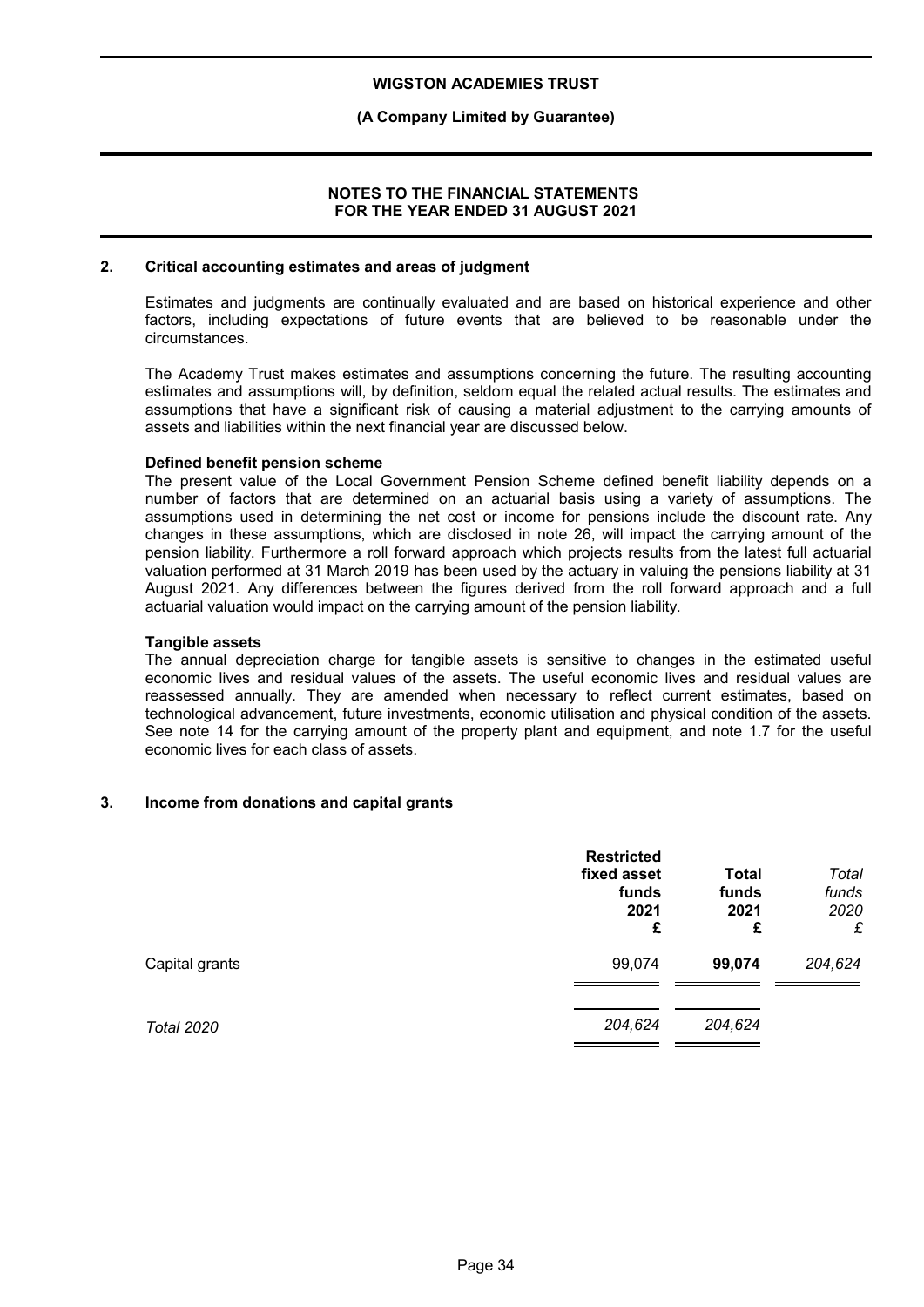**(A Company Limited by Guarantee)**

### **NOTES TO THE FINANCIAL STATEMENTS FOR THE YEAR ENDED 31 AUGUST 2021**

### **4. Funding for the Academy Trust's educational operations**

|                                                                 | <b>Restricted</b><br>funds<br>2021<br>£ | <b>Total</b><br>funds<br>2021<br>£ | Total<br>funds<br>2020<br>£ |
|-----------------------------------------------------------------|-----------------------------------------|------------------------------------|-----------------------------|
| <b>DfE/ESFA grants</b>                                          |                                         |                                    |                             |
| General Annual Grant (GAG)                                      | 8,049,788                               | 8,049,788                          | 7,563,975                   |
| Other DfE/ESFA grants                                           |                                         |                                    |                             |
| Teachers pay and pension                                        | 443,417                                 | 443,417                            | 447,135                     |
| Pupil premium                                                   | 314,012                                 | 314,012                            | 306,391                     |
| Other                                                           | 78,643                                  | 78,643                             | 119,135                     |
|                                                                 | 8,885,860                               | 8,885,860                          | 8,436,636                   |
| <b>Other Government grants</b>                                  |                                         |                                    |                             |
| Local authority grants                                          | 369,816                                 | 369,816                            | 361,169                     |
|                                                                 | 369,816                                 | 369,816                            | 361,169                     |
| Other income from the Academy Trust's educational<br>operations | 133,703                                 | 133,703                            | 198,460                     |
| <b>COVID-19 additional funding (DfE/ESFA)</b>                   |                                         |                                    |                             |
| Catch-up premium                                                | 107,360                                 | 107,360                            |                             |
| Other DfE/ESFA COVID-19 funding                                 | 19,382                                  | 19,382                             | 31,409                      |
|                                                                 | 126,742                                 | 126,742                            | 31,409                      |
| COVID-19 additional funding (non-DfE/ESFA)                      |                                         |                                    |                             |
| Coronavirus Job Retention Scheme (CJRS) grant                   | 10,203                                  | 10,203                             |                             |
| Other COVID-19 funding                                          | 46,739                                  | 46,739                             |                             |
|                                                                 | 56,942                                  | 56,942                             |                             |
|                                                                 | 9,573,063                               | 9,573,063                          | 9,027,674                   |
| <b>Total 2020</b>                                               | 9,027,674                               | 9,027,674                          |                             |

Following the reclassification in the Academies Accounts Direction 2020/21 of some grants received from the Department of Education and ESFA, the Academy Trust's funding for Teachers' pay and pension, and Pupil Premium is no longer reported under the Other DfE Group grants heading, but as separate lines under the Other DfE/ESFA grants heading. The prior year numbers have been reclassified.

The Trust furloughed some of its lettings and facilities staff under the government's CJRS. The funding received of £10,203 relates to staff costs in respect of 11 staff which are included within note 10 below.

The Trust received £107,360 of funding for catch-up premium and costs incurred in respect of this funding totalled £81427, with the remaining £25,933 to be spent in 2021/22.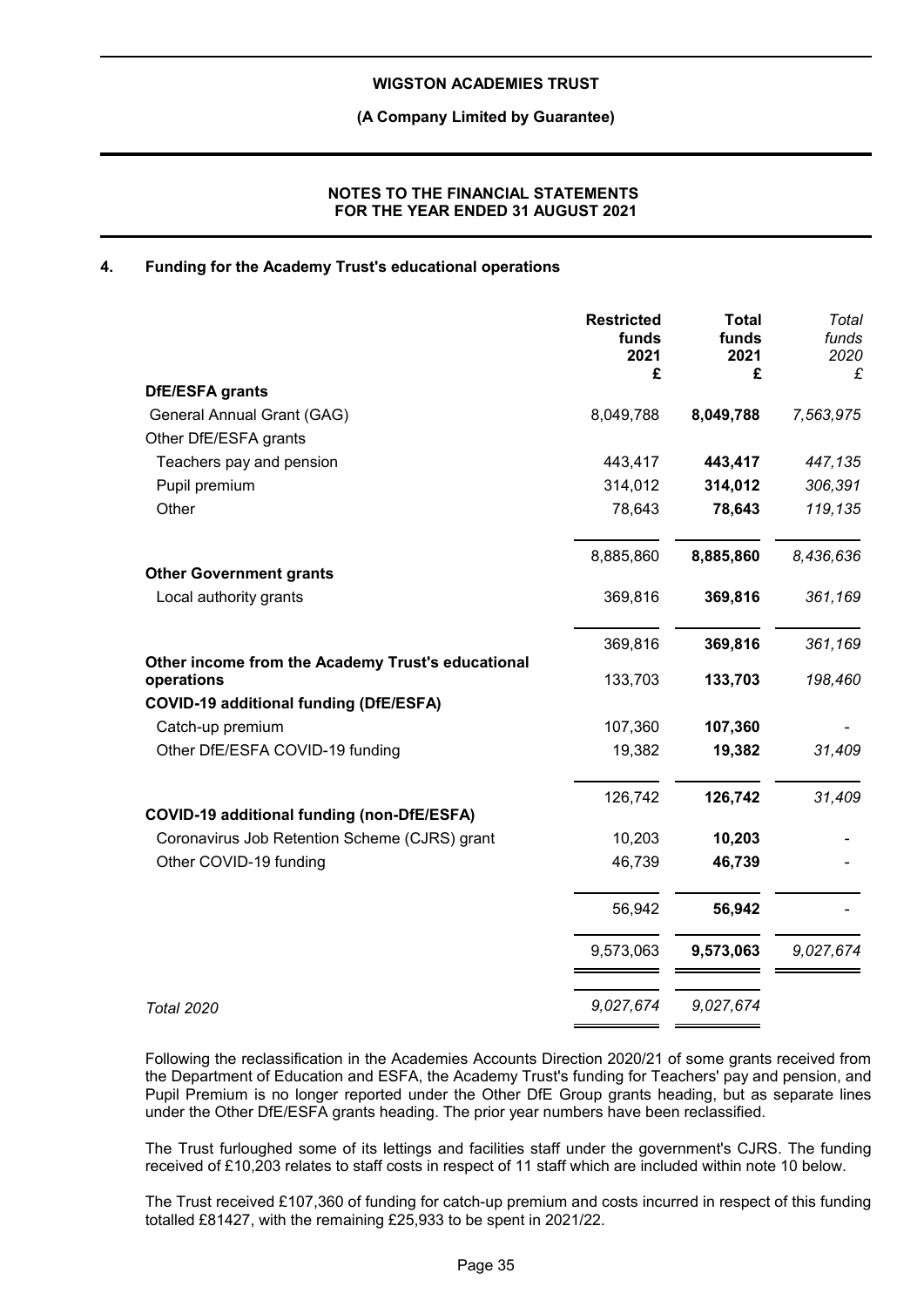## **(A Company Limited by Guarantee)**

### **NOTES TO THE FINANCIAL STATEMENTS FOR THE YEAR ENDED 31 AUGUST 2021**

### **5. Income from other trading activities**

|                              | <b>Unrestricted</b><br>funds<br>2021<br>£ | Total<br>funds<br>2021<br>£ | Total<br>funds<br>2020<br>£ |
|------------------------------|-------------------------------------------|-----------------------------|-----------------------------|
| Hire of facilities           | 52,827                                    | 52,827                      | 71,460                      |
| Bar income                   | 365                                       | 365                         | 2,707                       |
| Headteacher consultancy fees | 8,466                                     | 8,466                       | 6,347                       |
| Tiger Tots income            | 98,424                                    | 98,424                      | 102,909                     |
| Other income                 | 48,269                                    | 48,269                      |                             |
| <b>Total 2021</b>            | 208,351                                   | 208,351                     | 183,423                     |
| <b>Total 2020</b>            | 183,423                                   | 183,423                     |                             |

### **6. Investment income**

|                        | <b>Unrestricted</b> | <b>Restricted</b> | <b>Total</b> | Total |
|------------------------|---------------------|-------------------|--------------|-------|
|                        | funds               | funds             | funds        | funds |
|                        | 2021                | 2021              | 2021         | 2020  |
|                        | £                   | £                 | £            | £     |
| Dividends received     | 144                 | 1,479             | 1,479        | 1,820 |
| Bank interest received |                     | ۰                 | 144          | 528   |
| <b>Total 2021</b>      | 144                 | 1,479             | 1,623        | 2,348 |
| <b>Total 2020</b>      | 461                 | 1,887             | 2,348        |       |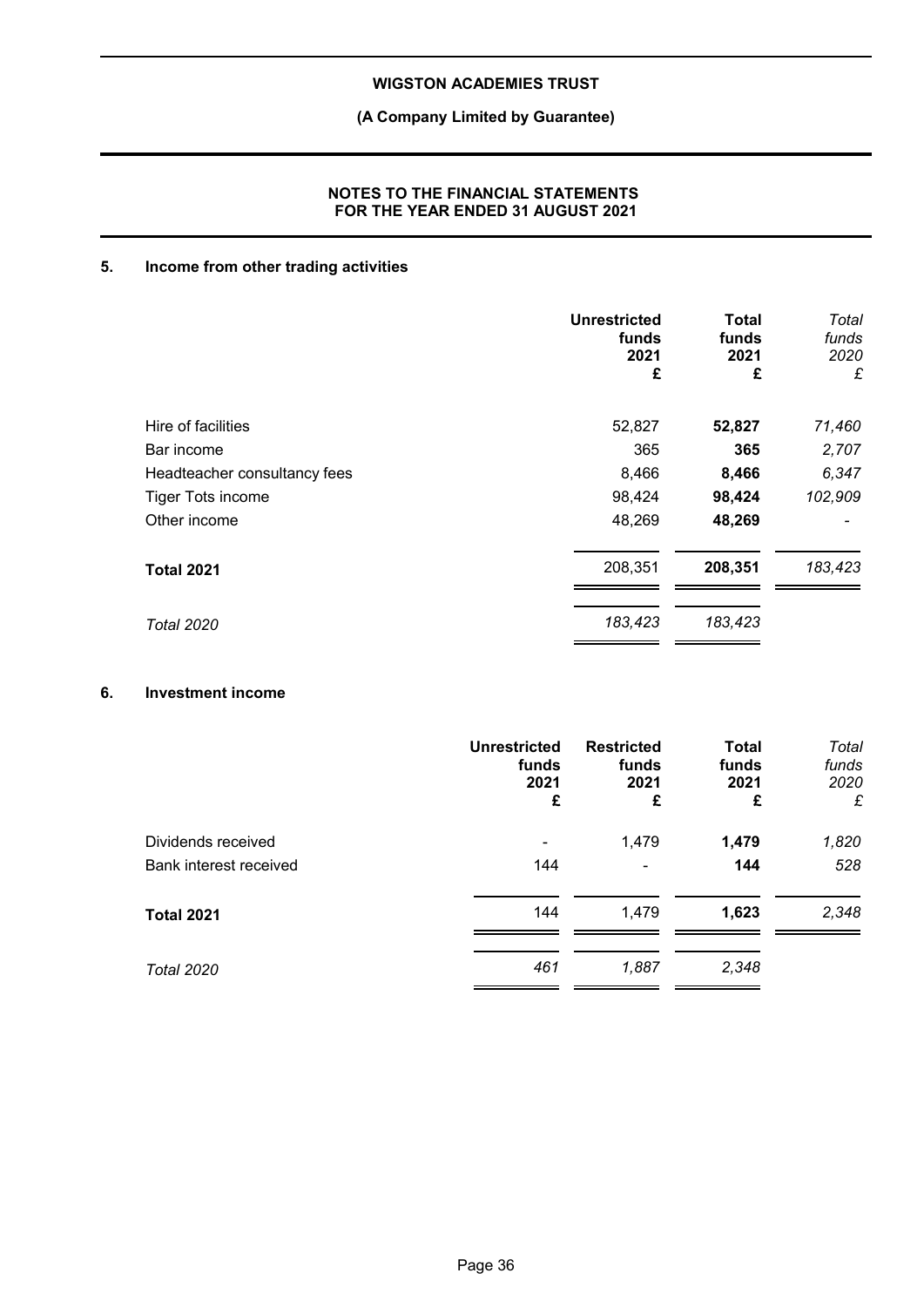## **(A Company Limited by Guarantee)**

### **NOTES TO THE FINANCIAL STATEMENTS FOR THE YEAR ENDED 31 AUGUST 2021**

### **7. Expenditure**

|                                                           | <b>Staff Costs</b><br>2021<br>£ | <b>Premises</b><br>2021<br>£ | Other<br>2021<br>£ | Total<br>2021<br>£ | Total<br>2020<br>£ |
|-----------------------------------------------------------|---------------------------------|------------------------------|--------------------|--------------------|--------------------|
| Expenditure on raising funds:                             |                                 |                              |                    |                    |                    |
| Direct costs                                              | 8,466                           |                              |                    | 8,466              | 4,690              |
| Allocated support costs<br><b>Educational Operations:</b> | 179,526                         |                              | 8,057              | 187,583            | 149,656            |
| Direct costs                                              | 6,495,020                       | 703,104                      | 527,125            | 7,725,249          | 7,700,939          |
| Allocated support costs                                   | 1,295,809                       | 559,737                      | 542,862            | 2,398,408          | 2,392,892          |
| <b>Total 2021</b>                                         | 7,978,821                       | 1,262,841                    | 1,078,044          | 10,319,706         | 10,248,177         |
| <b>Total 2020</b>                                         | 7,934,906                       | 1,233,382                    | 1,079,889          | 10,248,177         |                    |

## **8. Analysis of expenditure by activities**

|                               | <b>Activities</b><br>undertaken<br>directly<br>2021<br>£ | <b>Support</b><br>costs<br>2021<br>£ | Total<br>funds<br>2021<br>£ | Total<br>funds<br>2020<br>£ |
|-------------------------------|----------------------------------------------------------|--------------------------------------|-----------------------------|-----------------------------|
| <b>Educational Operations</b> | 7,725,249                                                | 2,398,408                            | 10,123,657                  | 10,093,831                  |
| Total 2020                    | 7,700,939                                                | 2,392,892                            | 10,093,831                  |                             |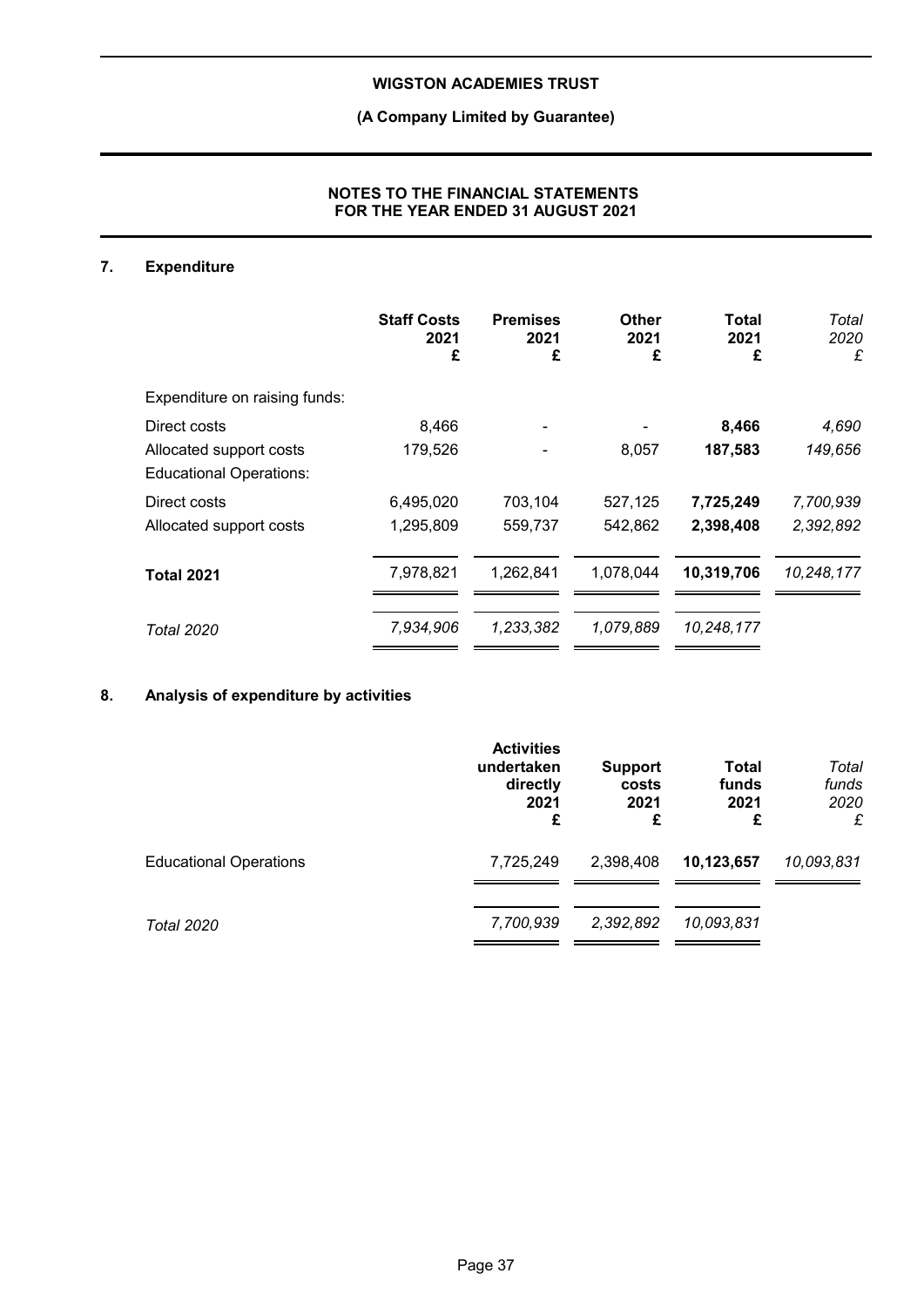**(A Company Limited by Guarantee)**

### **NOTES TO THE FINANCIAL STATEMENTS FOR THE YEAR ENDED 31 AUGUST 2021**

## **8. Analysis of expenditure by activities (continued)**

## **Analysis of direct costs**

|                                                                        | <b>Total</b><br>funds<br>2021<br>£ | Total<br>funds<br>2020<br>£ |
|------------------------------------------------------------------------|------------------------------------|-----------------------------|
| LGPS pension interest cost (£255,000) less return on assets (£137,000) | 118,000                            | 125,000                     |
| Staff costs                                                            | 6,451,909                          | 6,391,033                   |
| <b>Educational supplies</b>                                            | 128,878                            | 120,990                     |
| <b>Examination fees</b>                                                | 83,927                             | 120,351                     |
| Staff development                                                      | 7,334                              | 11,808                      |
| Educational consultancy                                                | 180,822                            | 149,191                     |
| Other direct costs                                                     | 43,111                             | 93,057                      |
| Depreciation                                                           | 703,104                            | 687,766                     |
| Technology costs                                                       | 8,164                              | 1,743                       |
|                                                                        | 7,725,249                          | 7,700,939                   |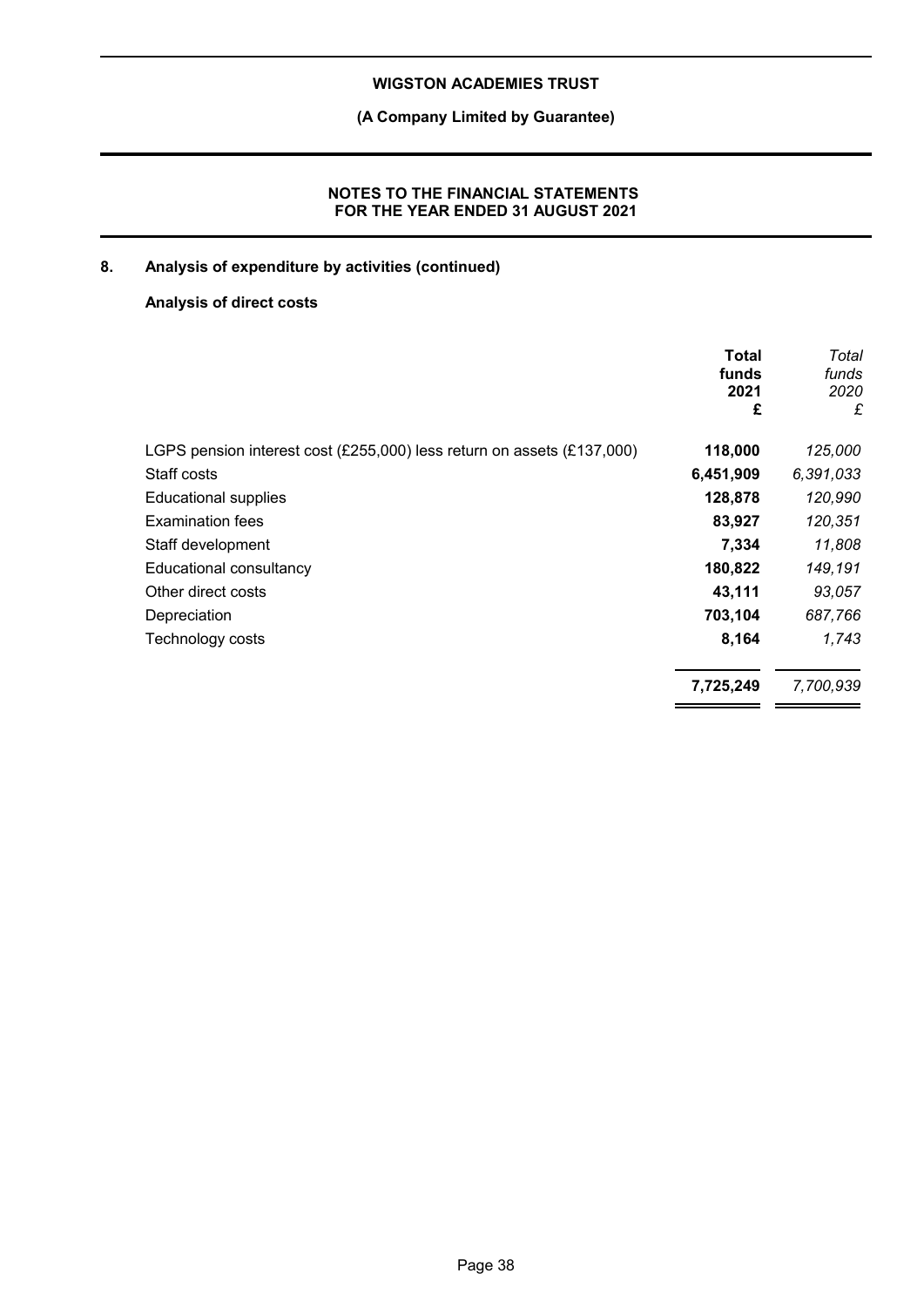## **(A Company Limited by Guarantee)**

### **NOTES TO THE FINANCIAL STATEMENTS FOR THE YEAR ENDED 31 AUGUST 2021**

## **8. Analysis of expenditure by activities (continued)**

## **Analysis of support costs**

|    |                                                 | <b>Total</b>  | Total         |
|----|-------------------------------------------------|---------------|---------------|
|    |                                                 | funds<br>2021 | funds<br>2020 |
|    |                                                 | £             | £             |
|    | Staff costs                                     | 1,295,809     | 1,312,704     |
|    | Recruitment                                     | 1,700         | 3,804         |
|    | Maintenance of premises and equipment           | 99,823        | 111,023       |
|    | Cleaning                                        | 41,857        | 24,300        |
|    | Rent and rates                                  | 134,115       | 121,266       |
|    | Insurance                                       | 49,575        | 59,772        |
|    | Depreciation                                    | 234,368       | 229,256       |
|    | Catering                                        | 91,021        | 114,735       |
|    | Bank interest and charges                       | 3,017         | 6,283         |
|    | Other support costs                             | 134,469       | 127,068       |
|    | Security and transport                          | 43,406        | 39,035        |
|    | Technology costs                                | 65,458        | 42,478        |
|    | Energy costs                                    | 186,371       | 181,956       |
|    | Governance                                      | 17,419        | 19,212        |
|    |                                                 | 2,398,408     | 2,392,892     |
| 9. | Net income/(expenditure)                        |               |               |
|    | Net income/(expenditure) for the year includes: |               |               |
|    |                                                 | 2021<br>£     | 2020<br>£     |
|    | Operating lease rentals                         | 6,856         | 5,142         |
|    | Depreciation of tangible fixed assets           | 937,472       | 917,022       |
|    | Fees paid to auditors for:                      |               |               |
|    | - audit                                         | 15,450        | 15,000        |
|    | - other services                                | 1,945         | 1,450         |

 $\overline{a}$  and  $\overline{a}$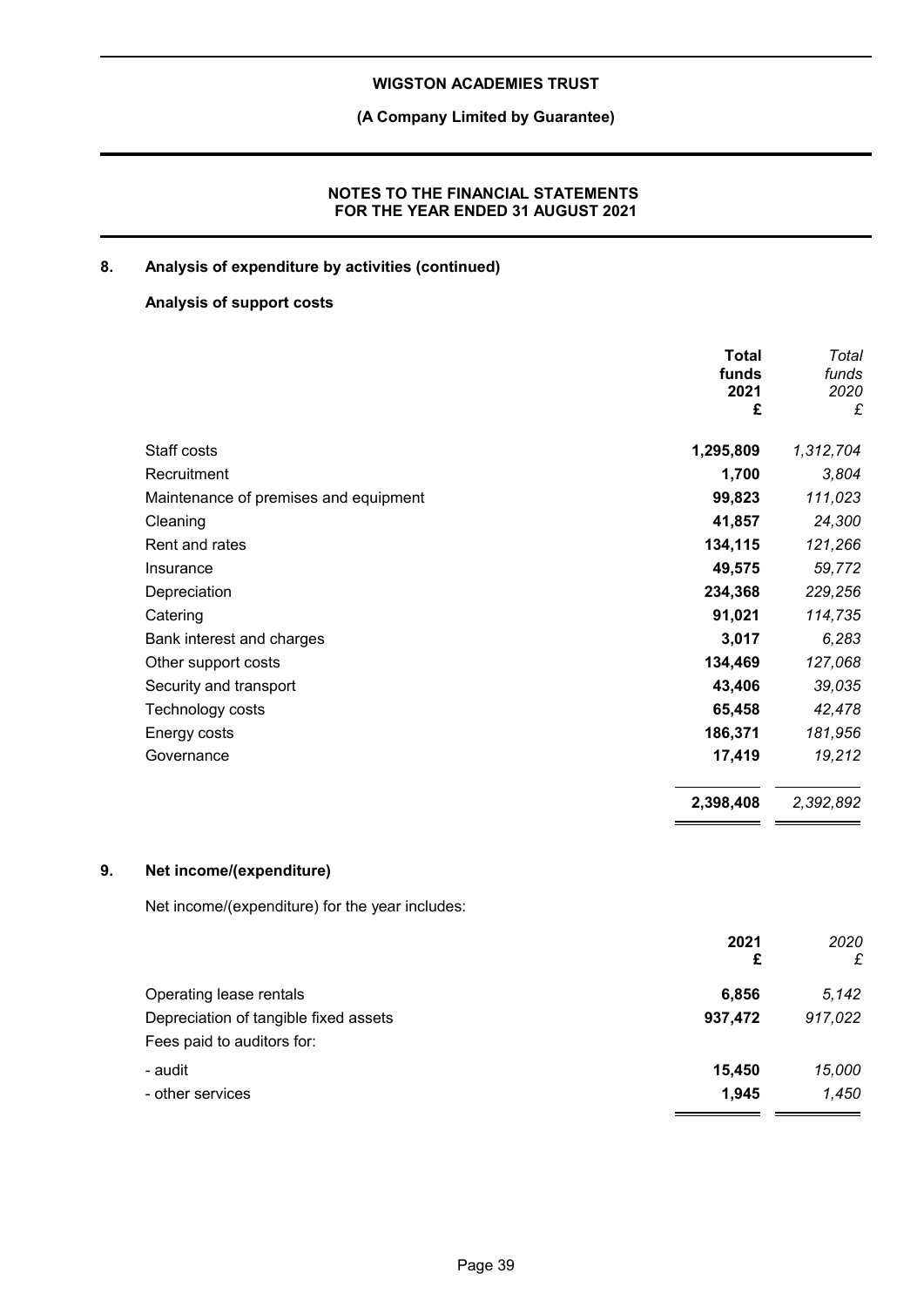## **(A Company Limited by Guarantee)**

### **NOTES TO THE FINANCIAL STATEMENTS FOR THE YEAR ENDED 31 AUGUST 2021**

### **10. Staff**

### **a. Staff costs**

Staff costs during the year were as follows:

| 2021<br>£ | 2020<br>£ |
|-----------|-----------|
| 5,702,251 | 5,601,272 |
| 542,347   | 519,134   |
| 1,691,112 | 1,721,501 |
| 7,935,710 | 7,841,907 |
| 43,111    | 92,999    |
| 7,978,821 | 7,934,906 |
|           |           |

### **b. Staff numbers**

The average number of persons employed by the Academy Trust during the year was as follows:

|                            | 2021<br>No. | 2020<br>No. |
|----------------------------|-------------|-------------|
| <b>Teachers</b>            | 89          | 94          |
| Administration and support | 146         | 122         |
| Management                 | 3           | 3           |
|                            | 238         | 219         |

### **c. Higher paid staff**

The number of employees whose employee benefits (excluding employer pension costs) exceeded £60,000 was:

|                                 | 2021<br>No.    | 2020<br>No. |
|---------------------------------|----------------|-------------|
| In the band £60,001 - £70,000   | 4              | 4           |
| In the band £90,001 - £100,000  | $\blacksquare$ | 1           |
| In the band £100,001 - £110,000 |                |             |
| In the band £110,001 - £120,000 | $\blacksquare$ | 1           |
| In the band £120,001 - £130,000 |                |             |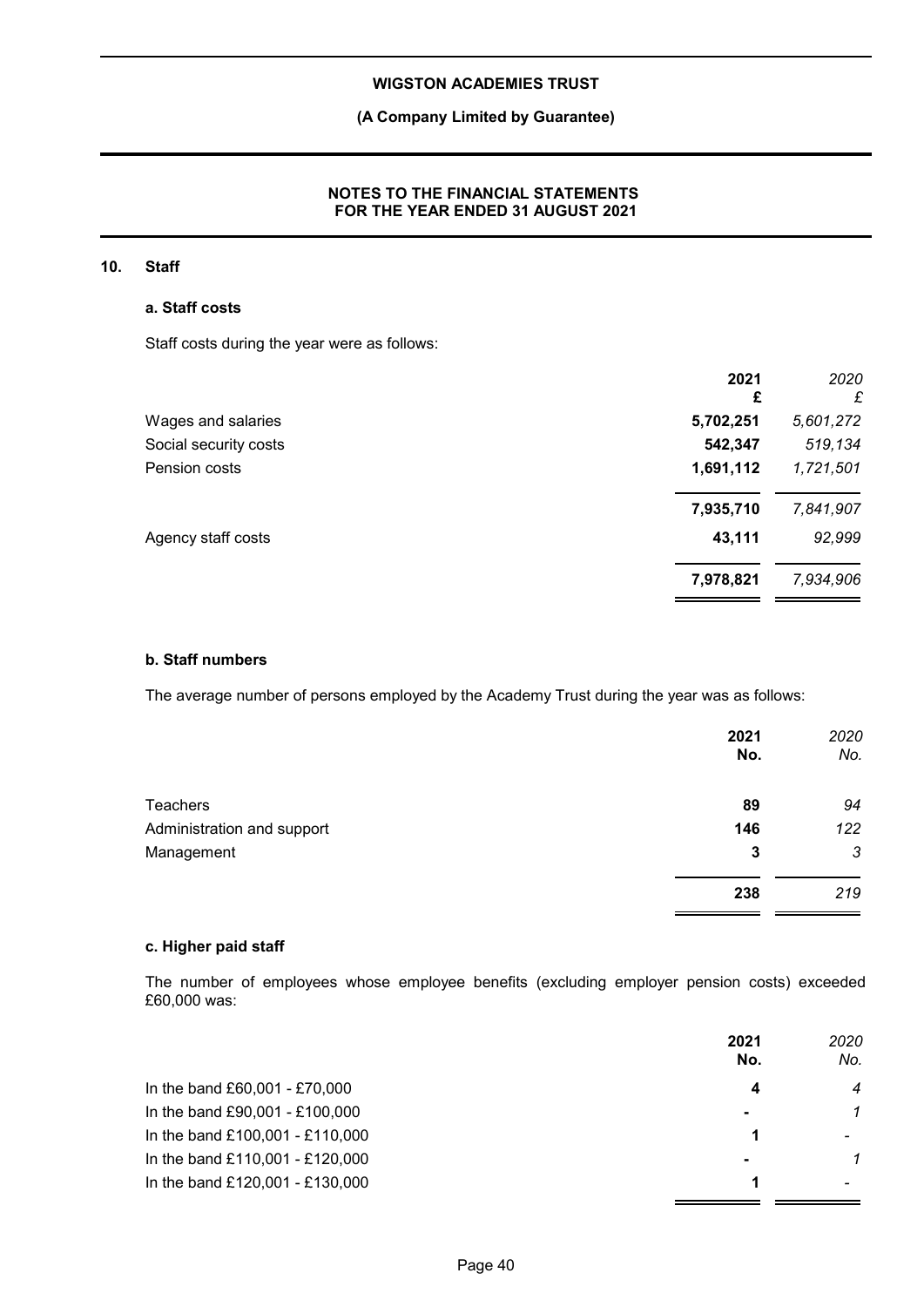### **(A Company Limited by Guarantee)**

### **NOTES TO THE FINANCIAL STATEMENTS FOR THE YEAR ENDED 31 AUGUST 2021**

#### **10. Staff (continued)**

#### **d. Key management personnel**

The key management personnel of the Academy Trust comprise the Trustees and the senior management team as listed on page 1. The total amount of employee benefits (including employer pension contributions and employer national insurance contributions) received by key management personnel for their services to the Academy Trust was £380,316 *(2020 - £350,229)*.

#### **11. Central services**

The Academy Trust has provided the following central services to its academies during the year:

- human resources
- financial services
- educational support services
- others as arising

The Academy Trust charges for these services on the following basis:

5% of GAG funding

The actual amounts charged during the year were as follows:

|                        | 2021<br>£ | 2020<br>£ |
|------------------------|-----------|-----------|
| <b>Wigston Academy</b> | 356,527   | 332,900   |
| <b>Wigston College</b> | 45,962    | 45,298    |
| <b>Total</b>           | 402,489   | 378,198   |

#### **12. Trustees' and Executive Headteacher remuneration and expenses**

One or more Trustees has been paid remuneration or has received other benefits from an employment with the Academy Trust. The Executive Headteacher and other staff Trustees only receive remuneration in respect of services they provide undertaking the roles of principal and staff members under their contracts of employment. The value of Trustees' remuneration and other benefits was as follows:

The value of the Executive Headteacher and Trustees' remuneration and other benefits were as follows:

M Mitchley (Headteacher and Trustee)

Remuneration £120,000 - £125,000 (2020: £110,000 - £115,000) Employer's pension contributions £25,000 - £30,000 (2020: £15,000 - £20,000)

During the year ended 31 August 2021, no Trustee expenses have been incurred *(2020 - £NIL)*.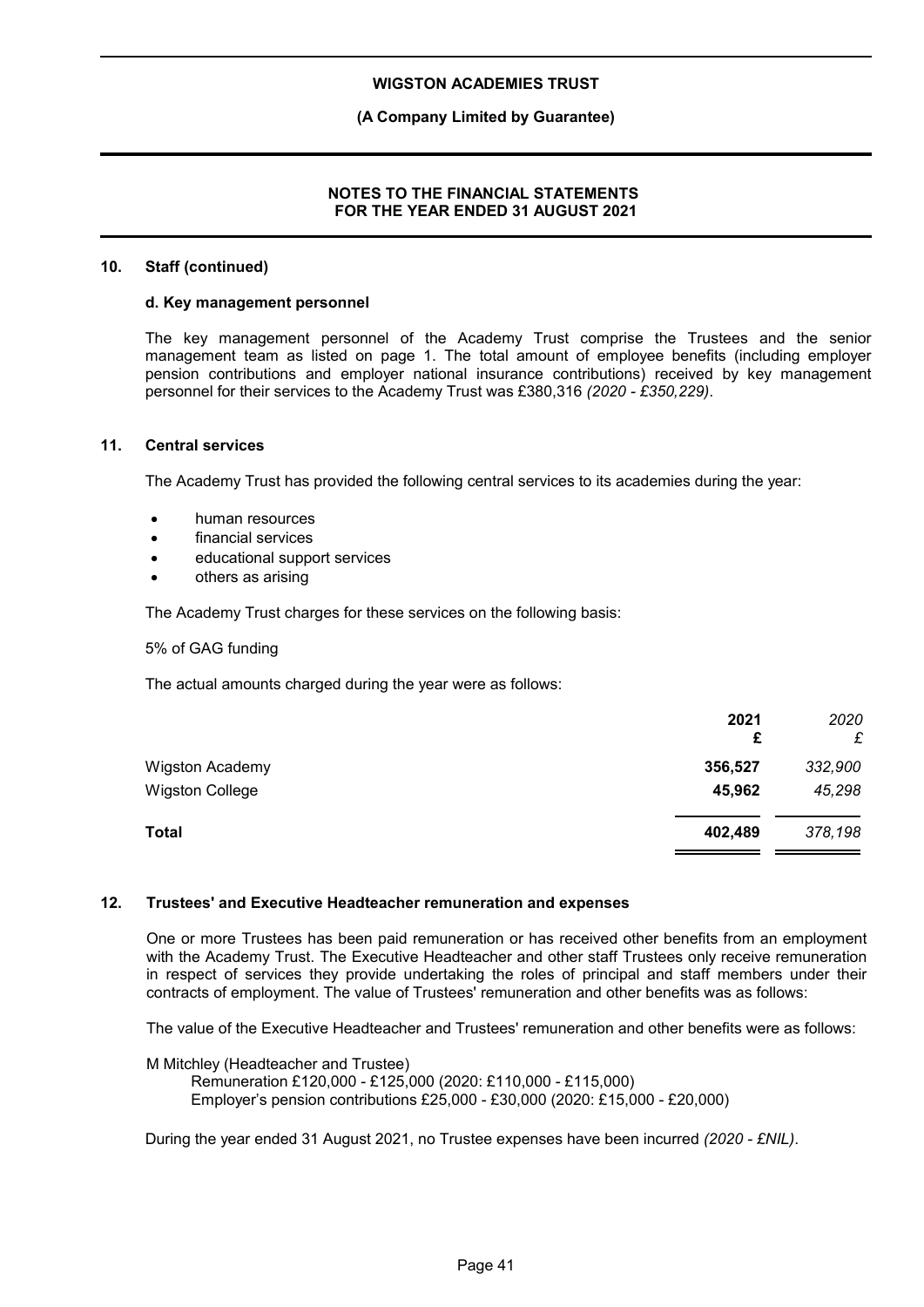### **(A Company Limited by Guarantee)**

#### **NOTES TO THE FINANCIAL STATEMENTS FOR THE YEAR ENDED 31 AUGUST 2021**

#### **13. Trustees' and Officers' insurance**

The Academy Trust has opted into the Department for Education's risk protection arrangement (RPA), an alternative to insurance where UK government funds cover losses that arise. This scheme protects Trustees and officers from claims arising from negligent acts, errors or omissions occurring whilst on academy business, and provides cover up to £10,000,000. It is not possible to quantify the Trustees and officers indemnity element from the overall cost of the RPA scheme membership.

#### **14. Tangible fixed assets**

|                          | Freehold<br>land and<br>buildings<br>£ | Leasehold<br>land and<br>buildings | Furniture,<br>fittings and<br>equipment<br>£ | Computer<br>equipment<br>£ | <b>Total</b><br>£ |
|--------------------------|----------------------------------------|------------------------------------|----------------------------------------------|----------------------------|-------------------|
| <b>Cost or valuation</b> |                                        |                                    |                                              |                            |                   |
| At 1 September 2020      | 20,649,819                             | 10,193,877                         | 602,692                                      | 351,151                    | 31,797,539        |
| Additions                |                                        | 7,366                              | 12,670                                       | 75,114                     | 95,150            |
| At 31 August 2021        | 20,649,819                             | 10,201,243                         | 615,362                                      | 426,265                    | 31,892,689        |
| <b>Depreciation</b>      |                                        |                                    |                                              |                            |                   |
| At 1 September 2020      | 2,891,400                              | 1,596,414                          | 480,988                                      | 284,464                    | 5,253,266         |
| Charge for the year      | 478,393                                | 357,763                            | 65,211                                       | 36,105                     | 937,472           |
| At 31 August 2021        | 3,369,793                              | 1,954,177                          | 546,199                                      | 320,569                    | 6,190,738         |
| Net book value           |                                        |                                    |                                              |                            |                   |
| At 31 August 2021        | 17,280,026                             | 8,247,066                          | 69,163                                       | 105,696                    | 25,701,951        |
| At 31 August 2020        | 17,758,419                             | 8,597,463                          | 121,704                                      | 66,687                     | 26,544,273        |

See note 1.3 regarding assets transferred on conversion.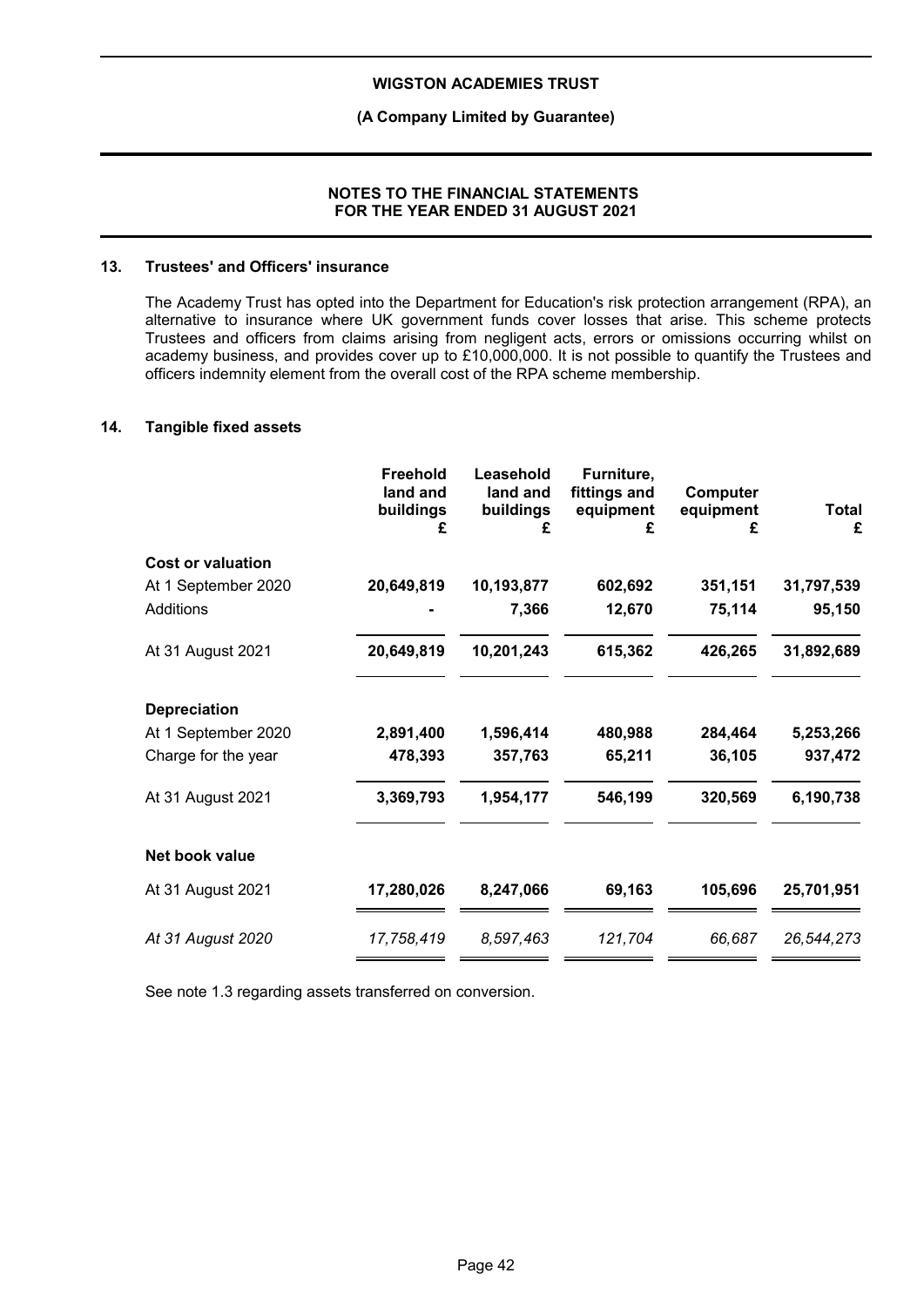**(A Company Limited by Guarantee)**

### **NOTES TO THE FINANCIAL STATEMENTS FOR THE YEAR ENDED 31 AUGUST 2021**

### **15. Fixed asset investments**

|     |                                |           | <b>Listed</b><br>investments<br>£ |
|-----|--------------------------------|-----------|-----------------------------------|
|     | <b>Cost or valuation</b>       |           |                                   |
|     | At 1 September 2020            |           | 48,380                            |
|     | <b>Revaluations</b>            |           | 8,524                             |
|     | At 31 August 2021              |           | 56,904                            |
| 16. | <b>Debtors</b>                 |           |                                   |
|     |                                | 2021<br>£ | 2020<br>£                         |
|     | Trade debtors                  | 56,622    | 20,507                            |
|     | VAT recoverable                | 15,555    | 27,969                            |
|     | Prepayments and accrued income | 91,056    | 204,628                           |
|     |                                | 163,233   | 253,104                           |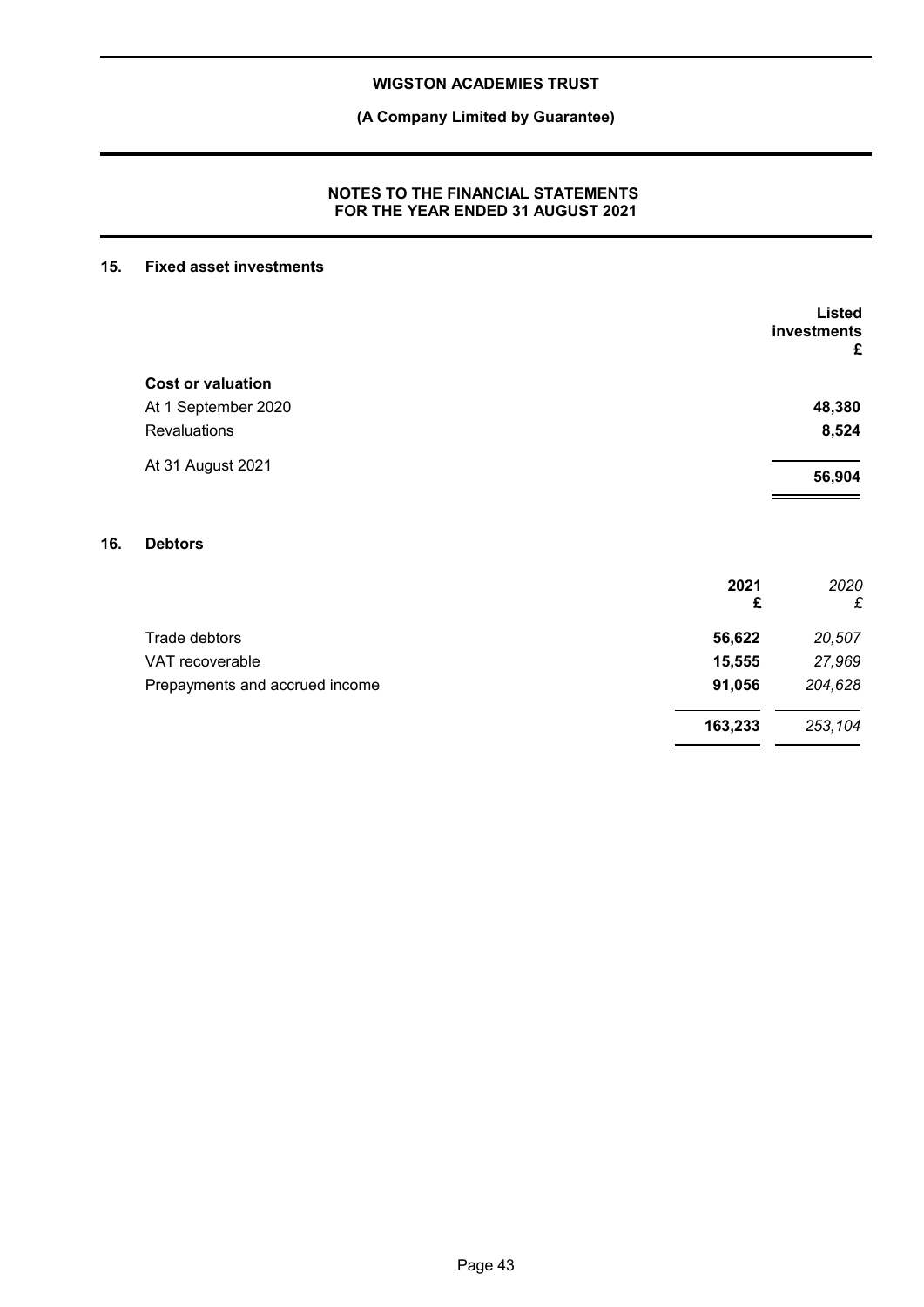### **(A Company Limited by Guarantee)**

### **NOTES TO THE FINANCIAL STATEMENTS FOR THE YEAR ENDED 31 AUGUST 2021**

### **17. Creditors: Amounts falling due within one year**

|                                        | 2021<br>£ | 2020<br>£ |
|----------------------------------------|-----------|-----------|
| Other loans                            |           | 54,970    |
| Trade creditors                        | 63,159    | 34,217    |
| Other taxation and social security     | 128,879   | 119,403   |
| Other creditors                        | 152,916   | 158,249   |
| Accruals and deferred income           | 187,340   | 193,173   |
|                                        | 532,294   | 560,012   |
|                                        | 2021<br>£ | 2020<br>£ |
| Deferred income at 1 September 2020    | 56,922    | 120,125   |
| Resources deferred during the year     | 121,417   | 56,922    |
| Amounts released from previous periods | (56, 922) | (120,125) |
|                                        | 121,417   | 56,922    |

Included within deferred income are amounts received in advance for rates income for the year to 31 March 2022 of £45,875, CIF income received in advance of the projects starting £51,009, Tiger Tots income received in advance of the Autumn term £21,100, and University of Leicester additional resource funding of £3,433.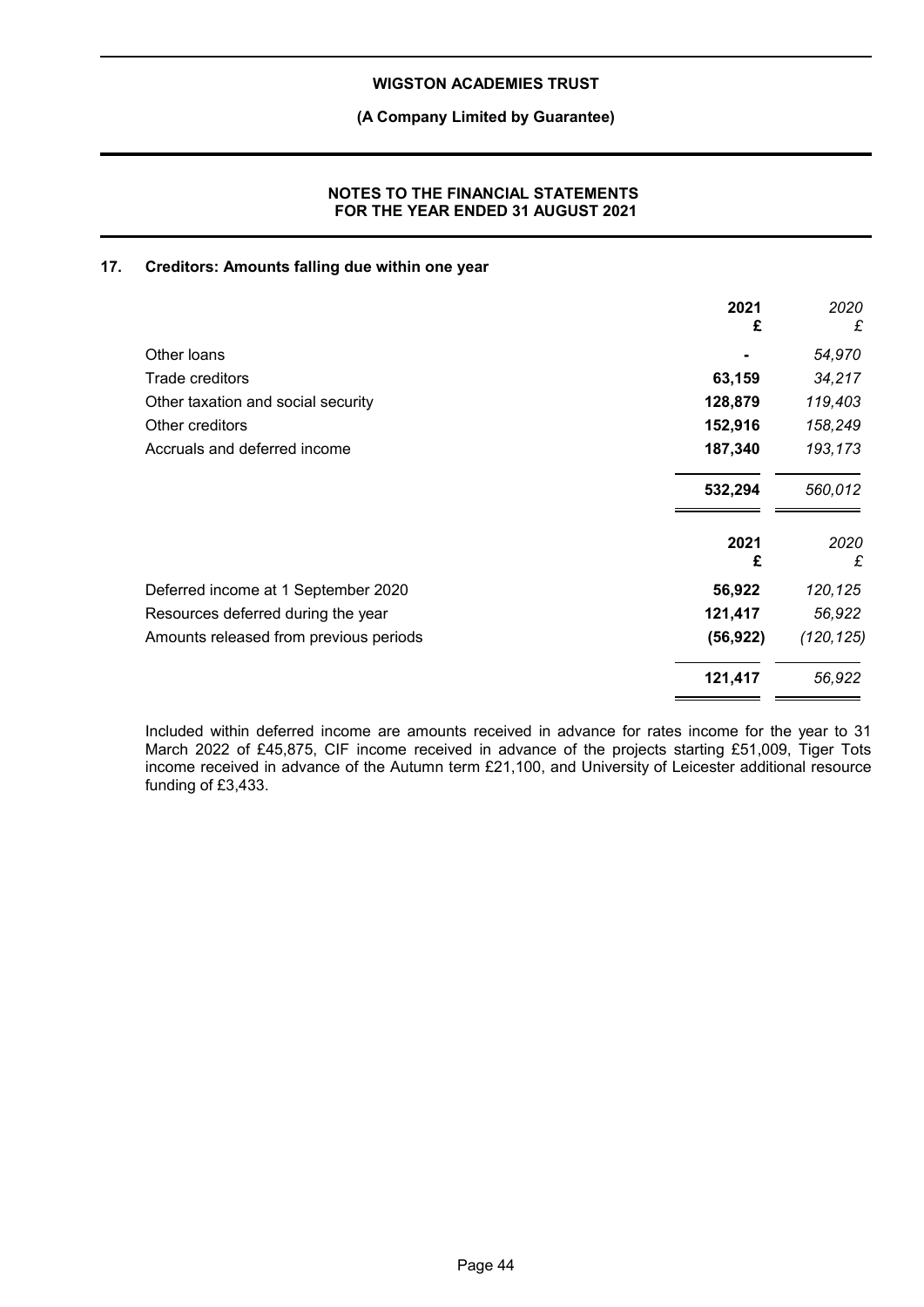**(A Company Limited by Guarantee)**

### **NOTES TO THE FINANCIAL STATEMENTS FOR THE YEAR ENDED 31 AUGUST 2021**

### **18. Statement of funds**

|                                              | <b>Balance at 1</b><br><b>September</b><br>2020<br>£ | Income<br>£ | <b>Expenditure</b><br>£ | <b>Transfers</b><br>in/out<br>£ | Gains/<br>(Losses)<br>£ | <b>Balance at</b><br>31 August<br>2021<br>£ |
|----------------------------------------------|------------------------------------------------------|-------------|-------------------------|---------------------------------|-------------------------|---------------------------------------------|
| <b>Unrestricted</b><br>funds                 |                                                      |             |                         |                                 |                         |                                             |
| <b>Designated</b><br>funds                   |                                                      |             |                         |                                 |                         |                                             |
| All weather pitch                            | 175,000                                              |             |                         |                                 |                         | 175,000                                     |
| <b>General funds</b>                         |                                                      |             |                         |                                 |                         |                                             |
| General funds                                | 407,653                                              | 208,495     | (196, 049)              | (4, 765)                        |                         | 415,334                                     |
| <b>Total</b><br><b>Unrestricted</b><br>funds | 582,653                                              | 208,495     | (196, 049)              | (4, 765)                        |                         | 590,334                                     |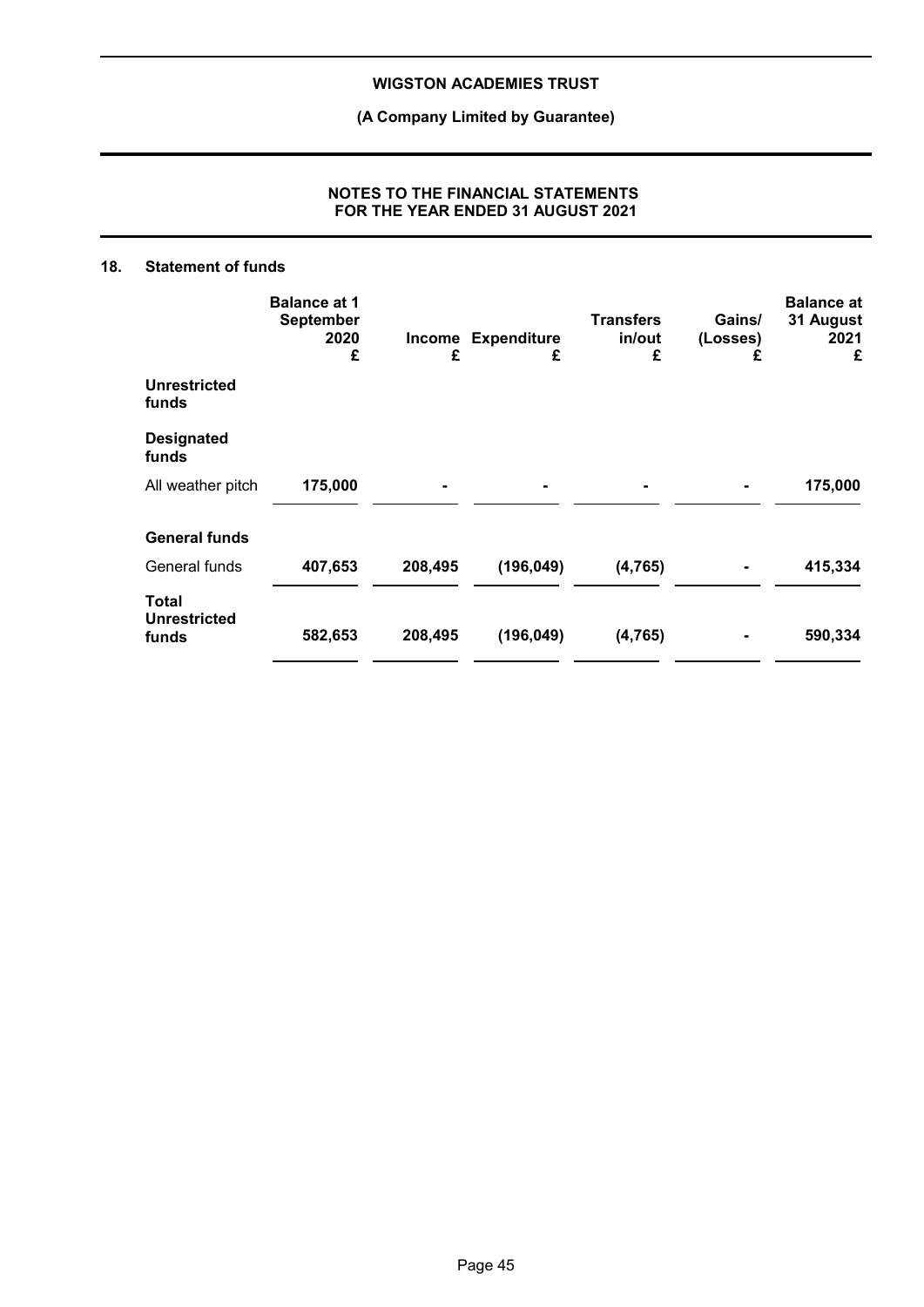## **(A Company Limited by Guarantee)**

### **NOTES TO THE FINANCIAL STATEMENTS FOR THE YEAR ENDED 31 AUGUST 2021**

## **18. Statement of funds (continued)**

|                                                      | <b>Balance at 1</b><br><b>September</b><br>2020<br>£ | £         | Income Expenditure<br>£ | <b>Transfers</b><br>in/out<br>£ | Gains/<br>(Losses)<br>£ | <b>Balance at</b><br>31 August<br>2021<br>£ |
|------------------------------------------------------|------------------------------------------------------|-----------|-------------------------|---------------------------------|-------------------------|---------------------------------------------|
| <b>Restricted</b><br>general funds                   |                                                      |           |                         |                                 |                         |                                             |
| <b>General Annual</b><br>Grant (GAG)                 | (423, 328)                                           | 8,049,788 | (7, 211, 466)           | 4,765                           |                         | 419,759                                     |
| Pupil Premium                                        |                                                      | 314,012   | (311, 304)              |                                 |                         | 2,708                                       |
| Teachers' pay<br>and pension<br>grant                |                                                      | 443,417   | (443, 417)              |                                 |                         |                                             |
| Other DfE/ESFA                                       |                                                      | 78,643    | (78, 643)               |                                 |                         |                                             |
| Local authority<br>grants                            |                                                      | 369,816   | (369, 816)              |                                 |                         |                                             |
| Other funding                                        | 500                                                  | 133,703   | (130, 788)              |                                 |                         | 3,415                                       |
| Abington High<br><b>School Trust</b><br>Fund         | 6,514                                                |           |                         |                                 |                         | 6,514                                       |
| Guthlaxton<br>College<br><b>Foundation Fund</b>      | 63,605                                               | 1,479     |                         |                                 | 8,524                   | 73,608                                      |
| COVID-19<br>additional<br>funding                    |                                                      |           |                         |                                 |                         |                                             |
| (DfE/ESFA)<br>COVID-19<br>additional<br>funding (non | 9,520                                                | 126,742   | (100, 809)              | (9, 520)                        |                         | 25,933                                      |
| DfE/ESFA)                                            |                                                      | 56,942    | (56, 942)               |                                 |                         |                                             |
| Pension reserve                                      | (6,764,000)                                          |           | (483,000)               |                                 | (1, 220, 000)           | (8,467,000)                                 |
|                                                      | (7, 107, 189)                                        | 9,574,542 | (9, 186, 185)           | (4, 755)                        | (1,211,476)             | (7,935,063)                                 |
|                                                      |                                                      |           |                         |                                 |                         |                                             |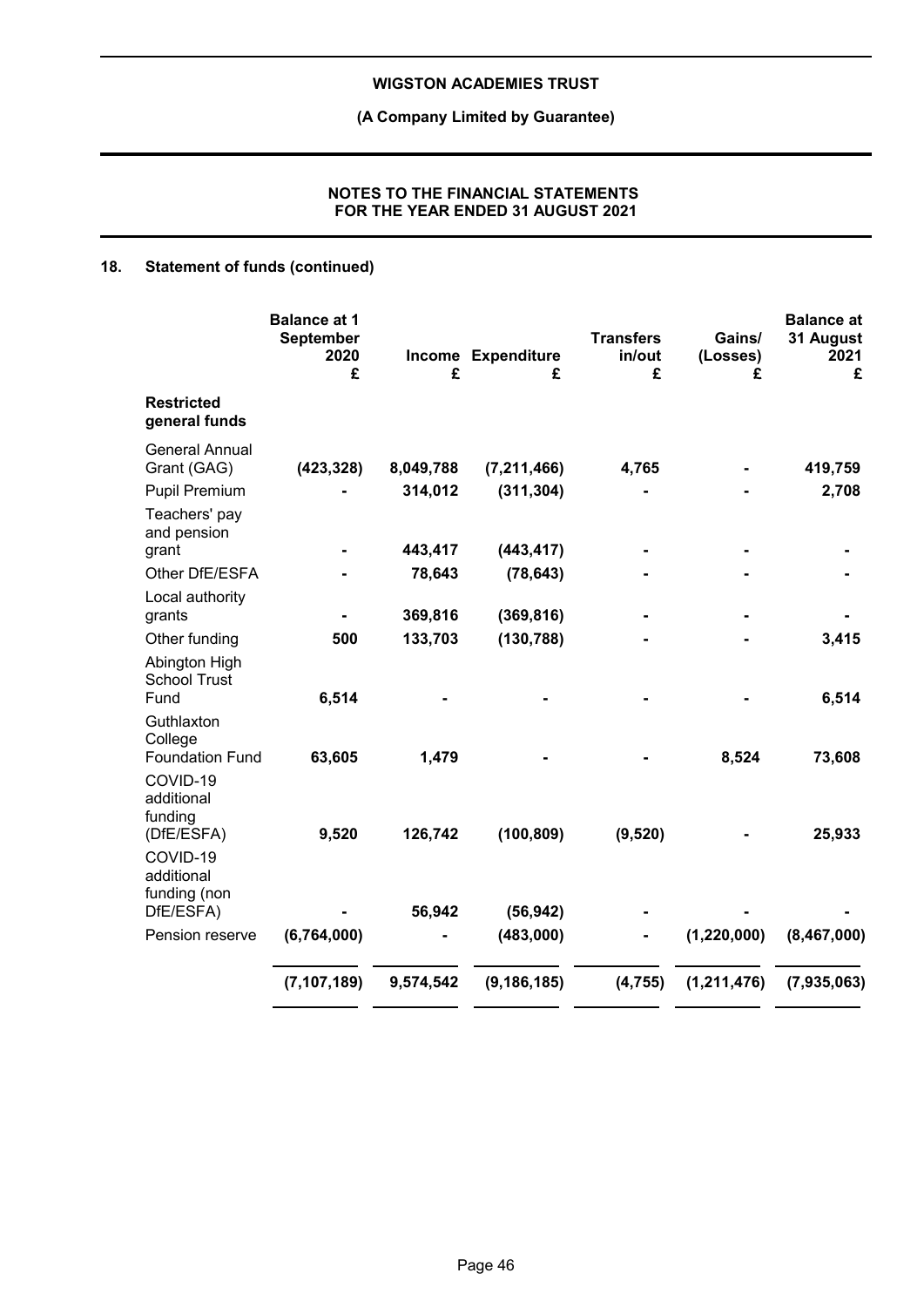## **(A Company Limited by Guarantee)**

### **NOTES TO THE FINANCIAL STATEMENTS FOR THE YEAR ENDED 31 AUGUST 2021**

## **18. Statement of funds (continued)**

|                                                        | <b>Balance at 1</b><br>September<br>2020<br>£ | £              | Income Expenditure<br>£ | <b>Transfers</b><br>in/out<br>£ | Gains/<br>(Losses)<br>£ | <b>Balance</b> at<br>31 August<br>2021<br>£ |
|--------------------------------------------------------|-----------------------------------------------|----------------|-------------------------|---------------------------------|-------------------------|---------------------------------------------|
| <b>Restricted fixed</b><br>asset funds                 |                                               |                |                         |                                 |                         |                                             |
| <b>DfE</b> Group<br>capital grants                     | 242,512                                       | 88,558         | (41, 262)               |                                 |                         | 289,808                                     |
| <b>Transfer from</b><br><b>Local Authority</b>         | 20,636,617                                    |                | (621, 278)              |                                 |                         | 20,015,339                                  |
| Capital<br>expenditure from<br><b>GAG</b>              | 639,927                                       |                | (66, 616)               | 9,520                           |                         | 582,831                                     |
| <b>Local Authority</b><br>income                       | 2,393,473                                     |                | (76, 174)               |                                 |                         | 2,317,299                                   |
| <b>Local Authority</b><br>donation                     | 752,925                                       |                | (51, 589)               |                                 |                         | 701,336                                     |
| Condition<br>Improvement<br>Fund (CIF)<br>Other income | 1,937,720                                     | 7,366<br>3,150 | (80, 513)<br>(40)       |                                 |                         | 1,864,573<br>3,110                          |
|                                                        | 26,603,174                                    | 99,074         | (937, 472)              | 9,520                           |                         | 25,774,296                                  |
| <b>Total Restricted</b><br>funds                       | 19,495,985                                    | 9,673,616      | (10, 123, 657)          | 4,765                           | (1,211,476)             | 17,839,233                                  |
| <b>Total funds</b>                                     | 20,078,638                                    | 9,882,111      | (10, 319, 706)          |                                 | (1, 211, 476)           | 18,429,567                                  |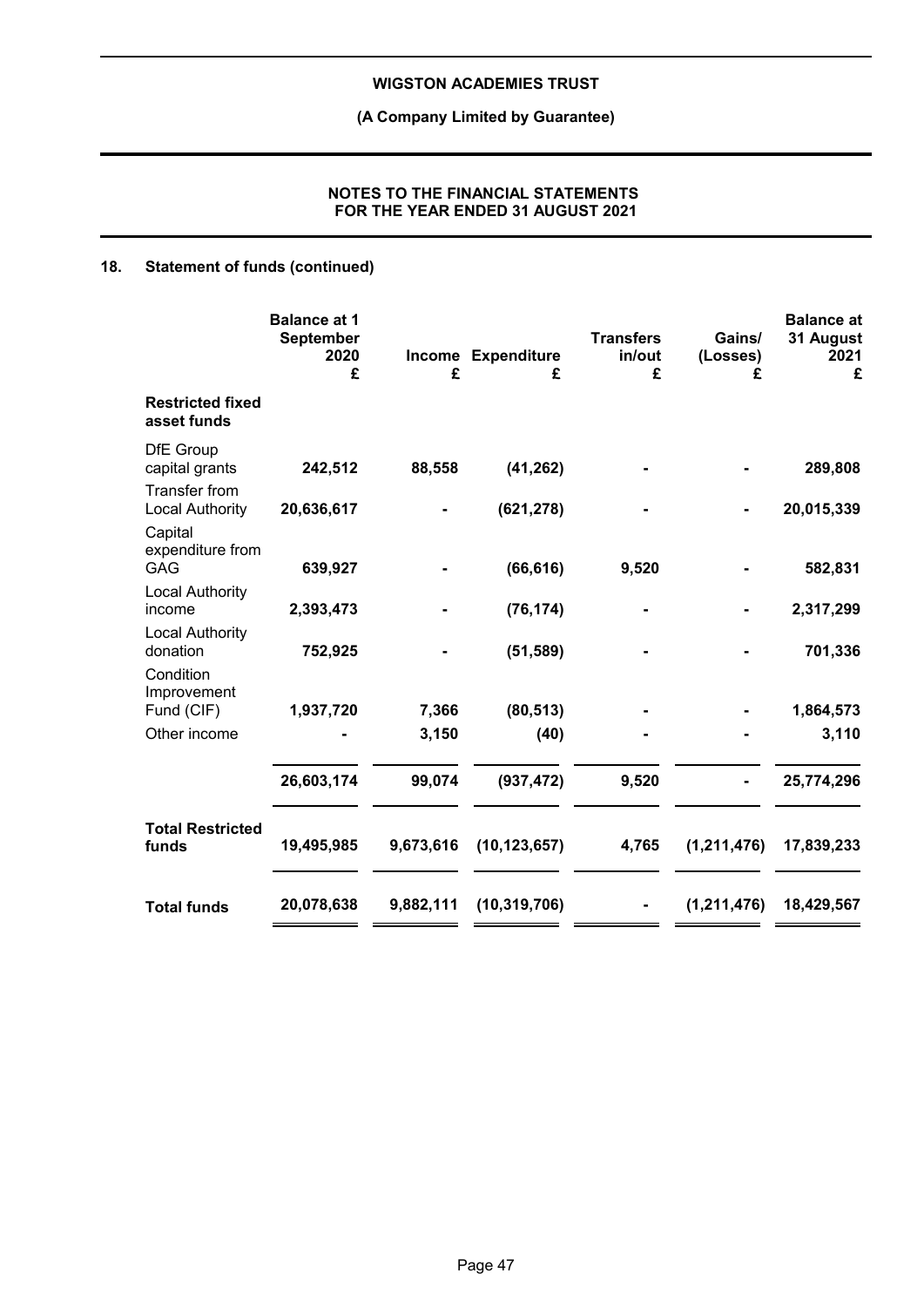### **(A Company Limited by Guarantee)**

### **NOTES TO THE FINANCIAL STATEMENTS FOR THE YEAR ENDED 31 AUGUST 2021**

### **18. Statement of funds (continued)**

The specific purposes for which the funds are to be applied are as follows:

#### **Designated Funds**

The All Weather Pitch designated funds represents the historic annual funds retained specifically for the future replacement of the pitch surface.

#### **Restricted Funds**

The General Annual Grant (GAG) relates to the school's development and operational activities. The transfer to GAG relates to an amount transferred from unrestricted funds to equalise the GAG.

Pupil Premium relates to additional funding received to raise the attainment of disadvantaged pupils of all abilities and to close the gaps between them and their peers. The closing balance relates to unspent funds at the year end.

The Teachers' pay and pension grant provides funding for school to support teachers' pay awards and the increase in employer pension contributions. All funds were fully spent during the year.

The other DfE/ESFA restricted grants consists of the rates funding. All funds were fully spent in the year.

Local Authority grants relates to Special Educational Needs funding and Looked After Pupil funding, which were both fully spent in the year.

Other funding includes catering income restricted by virtue of the statutory obligation to provide pupil meals linked to the school funding agreement. Also included in other funding are grants received from other organisations and includes various small grants from, Manchester Metropolitan University, Science Technology Engineering Mathematics Learning (STEM), University of Leicester, Thomas Estley Learning Alliance (TELA) and Kelloggs Breakfast Club. The balance carried forward at 31 August 2021 relates to an unspent School Council Grant of £500 and STEM funds of £2,915.

The Abington High School Trust and Guthlaxton College Foundation Fund (charity registration number 527854) are charities established to raise funds to enable disadvantaged children to have the same opportunities as their peers, e.g. to take part in visits and to provide suitable help towards uniforms and clothing as necessary. The closing balances of £6,514 and £73,608 respectively relate to unspent funds.

COVID-19 additional funding (DfE/ESFA) includes the COVID-19 catch up premium income received to support children and young people to catch up on missed learning caused by the COVID-19 pandemic. The closing balance relates to unspent funds to be carried forward to next year. Also included is exceptional government funding, a support grant claimed during the year to be used towards the increased premises related costs, support for FSM vouchers and additional cleaning costs during the Easter holidays incurred by the school as a result of the COVID-19 pandemic. All funds were spent during the year.

COVID-19 additional funding (non DfE/ESFA) includes COVID-19 Mass Testing income provided to cover additional costs as a result of the COVID-19 testing programme required in secondary schools. All funds were fully spent during the year. Finally the Trust claimed for funding under the Coronavirus Job Retention Scheme, for kitchen and facilities staff unable to carry out their work as a result of the COVID-19 pandemic. All funds were spent at the year end.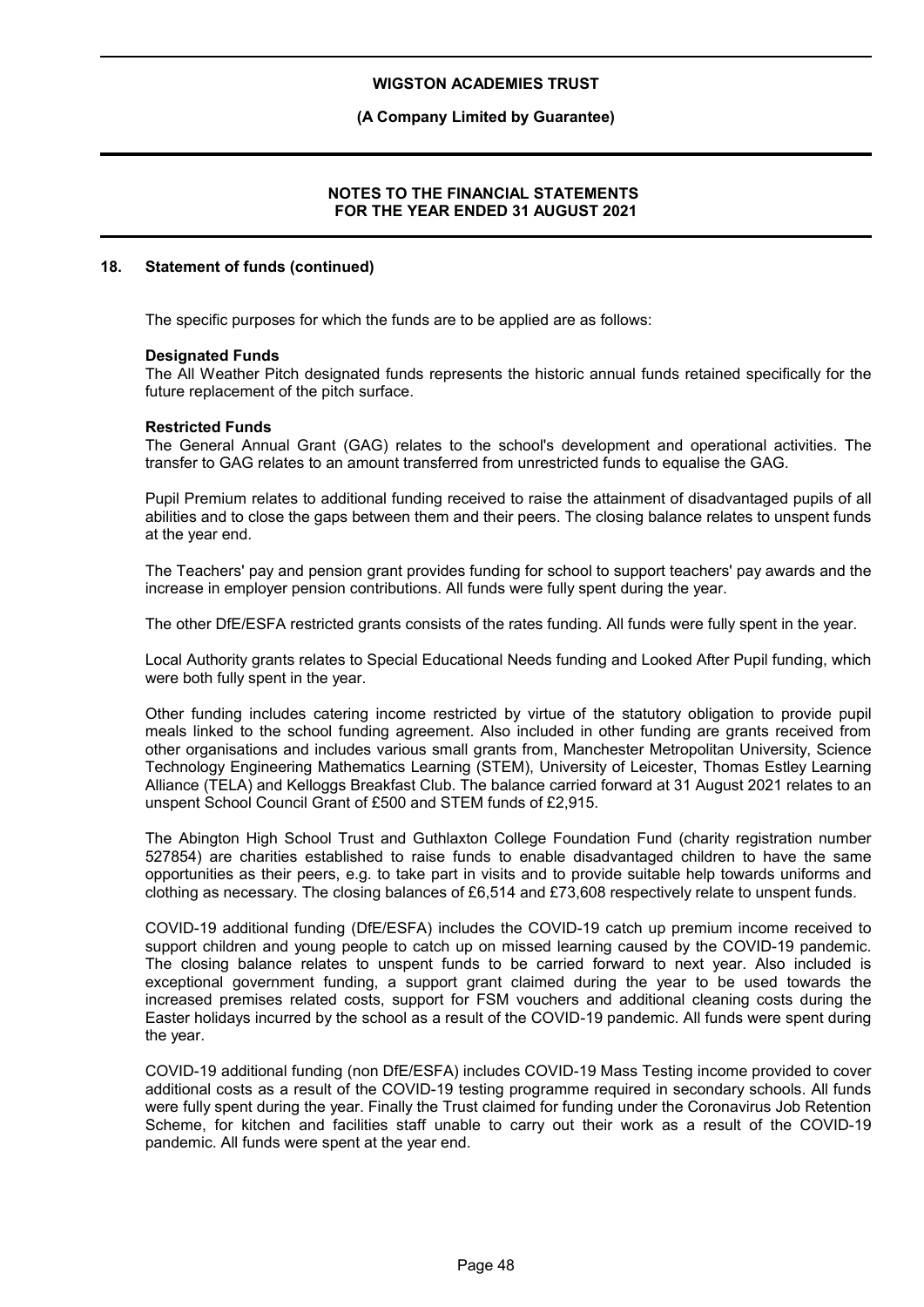### **(A Company Limited by Guarantee)**

#### **NOTES TO THE FINANCIAL STATEMENTS FOR THE YEAR ENDED 31 AUGUST 2021**

#### **18. Statement of funds (continued)**

The pension reserve relates to the academy's share of the deficit of Leicestershire County Council's Local Government Pension Scheme.

#### **Restricted Fixed Asset Funds**

DfE Group capital grants relate to funding received from these sources to purchase fixed assets. The closing balance relates to the net book value of assets concerned plus unspent Devolved Formula Capital income of £62,400.

The transfer from Local Authority relates to the value of freehold and leasehold buildings and moveable assets transferred on conversion less depreciation charged to date. The closing balance relates to the net book value of the assets concerned.

Capital expenditure from GAG relates to capitalised expenditure allocated to the GAG within this grant's terms. The transfer to restricted funds is the schools contribution to the windows and roof projects which was not required at the end of the project.

The Local Authority income is from Leicestershire County Council being funding received for capital building works to be spent on joining two buildings at Wigston Academy. The closing balance relates to the net book value of assets concerned.

The Local Authority donation relates to refurbishment works carried out in classrooms at the Wigston College and the transfer of the lease of 121 years for Abington House, a building owned by the Local Authority which is on the school campus and used by the Tiger Tots Nursery. The closing balance relates to the net book value of these assets.

The Condition Improvement Fund (CIF) income in the year relates to funding received in relation to a successful window replacement bid at Wigston College. The closing balance relates to the net book value of the assets concerned plus an underspend of funds of £9,945 from roof phase II project.

Other income is from the Universal Music UK Sound Foundation to fund the cost of new Yamaha keyboards. The closing balance relates to the net book value of these assets.

Under the funding agreement with the Secretary of State, the Academy Trust was not subject to a limit on the amount of GAG it could carry forward at 31 August 2021.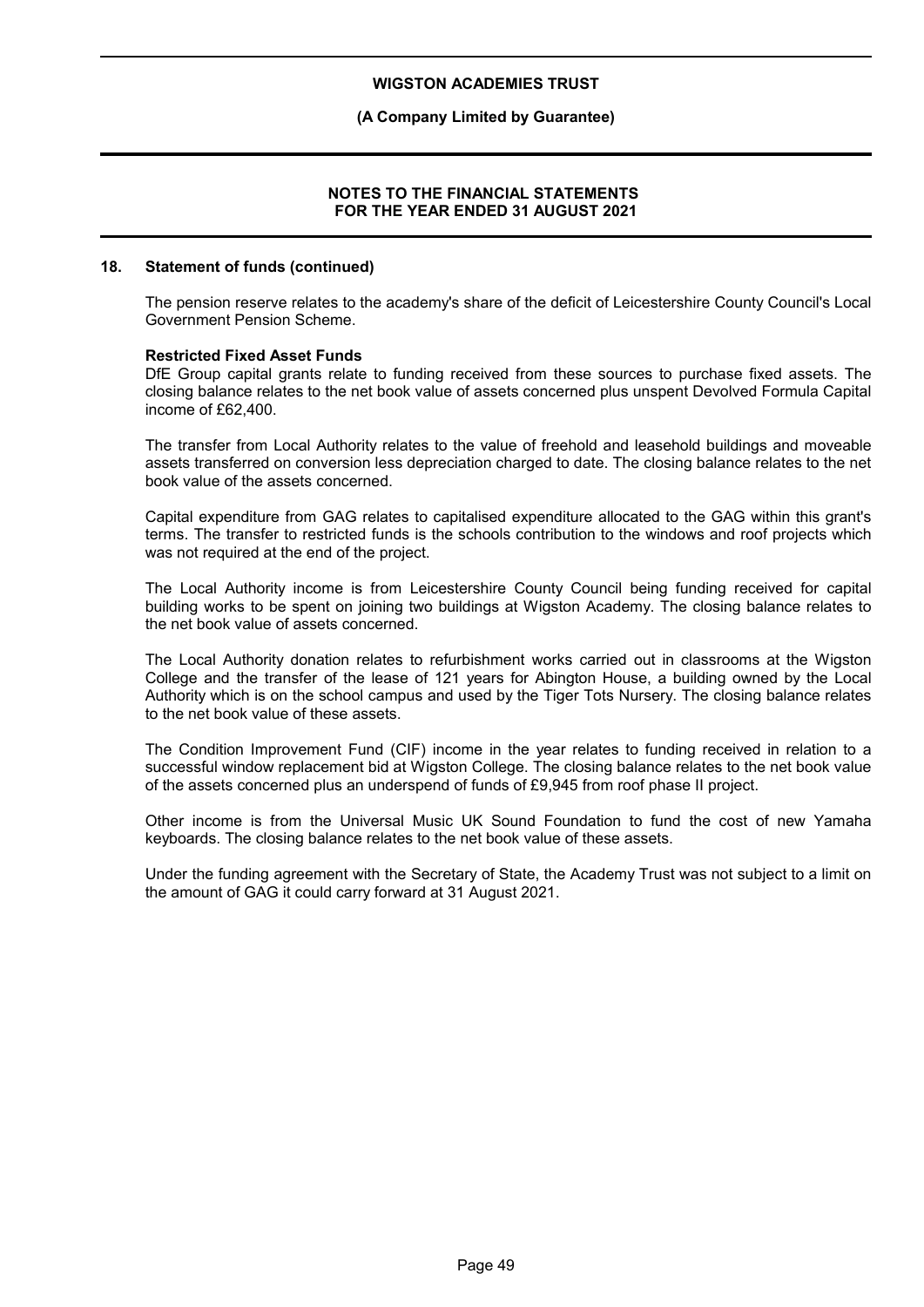**(A Company Limited by Guarantee)**

### **NOTES TO THE FINANCIAL STATEMENTS FOR THE YEAR ENDED 31 AUGUST 2021**

## **18. Statement of funds (continued)**

Comparative information in respect of the preceding year is as follows:

|                                       | <b>Balance</b> at<br>1 September<br>2019<br>£ | <i>Income</i><br>£ | Expenditure<br>£ | <b>Transfers</b><br>in/out<br>£ | Gains/<br>(Losses)<br>£ | <b>Balance</b> at<br>31 August<br>2020<br>£ |
|---------------------------------------|-----------------------------------------------|--------------------|------------------|---------------------------------|-------------------------|---------------------------------------------|
| <b>Unrestricted</b><br>funds          |                                               |                    |                  |                                 |                         |                                             |
| <b>Designated</b><br>funds            |                                               |                    |                  |                                 |                         |                                             |
| All weather pitch                     | 175,000                                       |                    |                  |                                 |                         | 175,000                                     |
| <b>General funds</b>                  |                                               |                    |                  |                                 |                         |                                             |
| General funds                         | 399,655                                       | 183,884            | (154, 346)       | (21, 540)                       |                         | 407,653                                     |
| Total<br><b>Unrestricted</b><br>funds | 574,655                                       | 183,884            | (154, 346)       | (21, 540)                       |                         | 582,653                                     |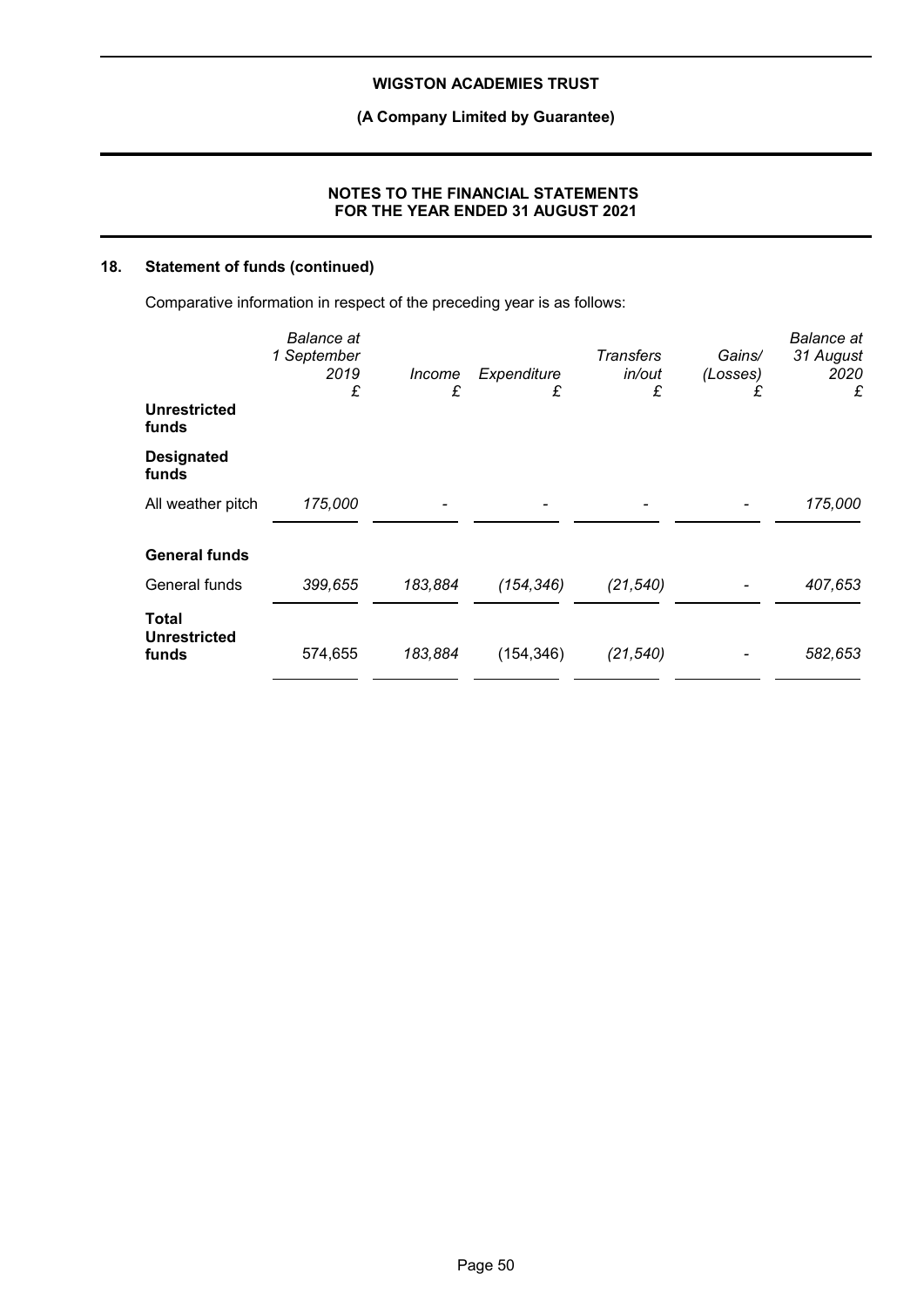## **(A Company Limited by Guarantee)**

### **NOTES TO THE FINANCIAL STATEMENTS FOR THE YEAR ENDED 31 AUGUST 2021**

## **18. Statement of funds (continued)**

|                                                     | <b>Balance</b> at<br>1 September<br>2019<br>£ | Income<br>£ | Expenditure<br>£       | <b>Transfers</b><br>in/out<br>£ | Gains/<br>(Losses)<br>£ | <b>Balance</b> at<br>31 August<br>2020<br>£ |
|-----------------------------------------------------|-----------------------------------------------|-------------|------------------------|---------------------------------|-------------------------|---------------------------------------------|
| <b>Restricted</b><br>general funds                  |                                               |             |                        |                                 |                         |                                             |
| <b>General Annual</b><br>Grant (GAG)                | (855, 213)                                    | 7,563,975   | (7, 153, 630)          | 21,540                          |                         | (423, 328)                                  |
| <b>Pupil Premium</b>                                |                                               | 306,391     | (306, 391)             |                                 |                         |                                             |
| Teachers' pay<br>and pension<br>grant               |                                               | 447,135     | (447, 135)             |                                 |                         |                                             |
| Other DfE/ESFA                                      |                                               | 119,135     | (119, 135)             |                                 |                         |                                             |
| Local authority<br>grants                           |                                               | 361,169     | (361, 169)             |                                 |                         |                                             |
| Other funding                                       | 500                                           | 198,460     | (198, 460)             |                                 |                         | 500                                         |
| Abington High<br><b>School Trust</b><br>Fund        | 6,463                                         | 51          |                        |                                 |                         | 6,514                                       |
| Guthlaxton<br>College<br><b>Foundation Fund</b>     | 60,269                                        | 1,836       |                        |                                 | 1,500                   | 63,605                                      |
| COVID-19<br>additional<br>funding (non<br>DfE/ESFA) |                                               | 31,409      |                        |                                 |                         | 9,520                                       |
| Pension reserve                                     | (6, 703, 000)                                 |             | (21, 889)<br>(569,000) |                                 | 508,000                 | (6, 764, 000)                               |
|                                                     |                                               |             |                        |                                 |                         |                                             |
|                                                     | (7, 490, 981)                                 | 9,029,561   | (9, 176, 809)          | 21,540                          | 509,500                 | (7, 107, 189)                               |
|                                                     |                                               |             |                        |                                 |                         |                                             |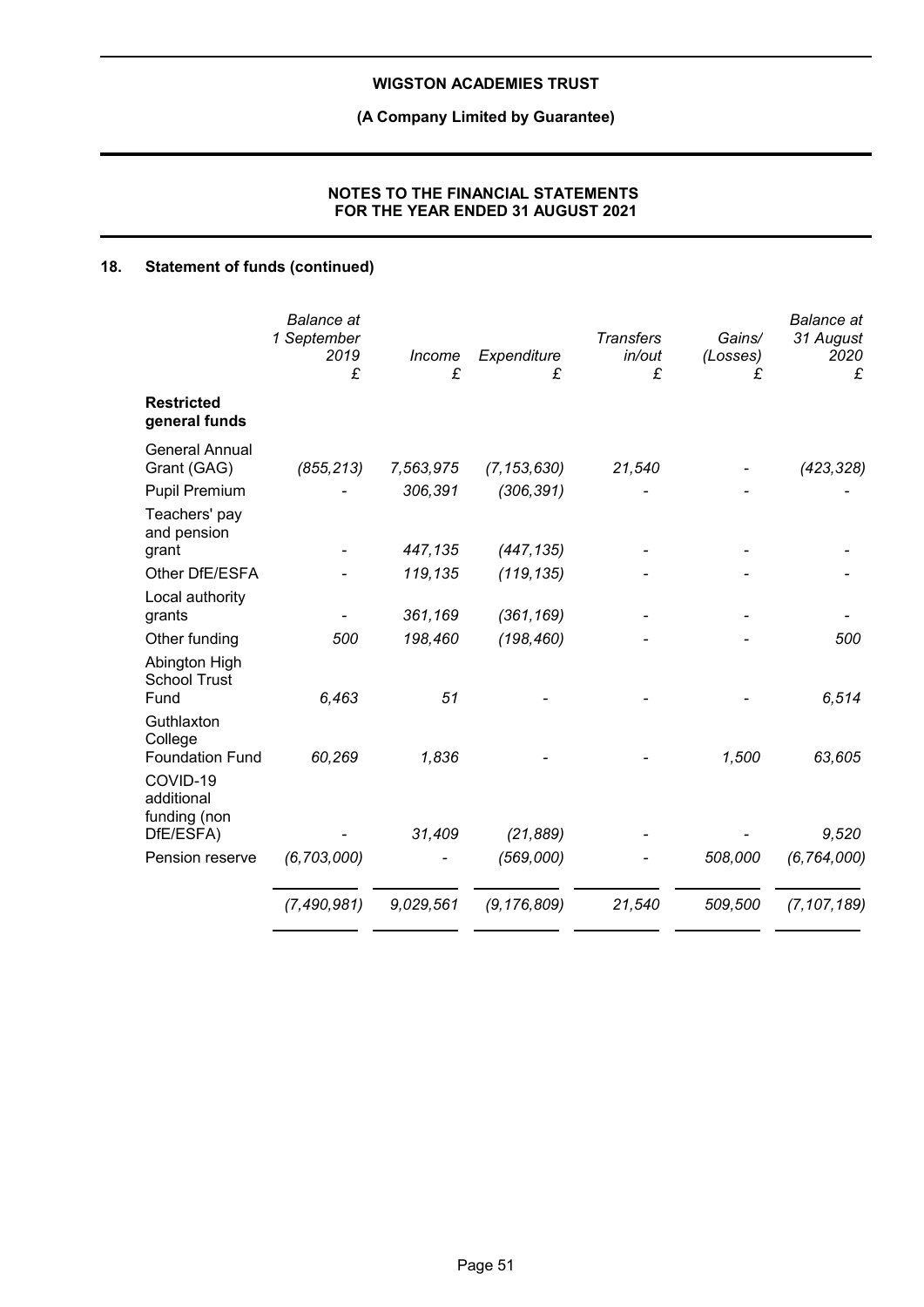## **(A Company Limited by Guarantee)**

### **NOTES TO THE FINANCIAL STATEMENTS FOR THE YEAR ENDED 31 AUGUST 2021**

## **18. Statement of funds (continued)**

|                                                | <b>Balance</b> at<br>1 September<br>2019<br>£ | Income<br>£ | Expenditure<br>£ | <b>Transfers</b><br>in/out<br>£ | Gains/<br>(Losses)<br>£ | <b>Balance</b> at<br>31 August<br>2020<br>£ |
|------------------------------------------------|-----------------------------------------------|-------------|------------------|---------------------------------|-------------------------|---------------------------------------------|
| <b>Restricted fixed</b><br>asset funds         |                                               |             |                  |                                 |                         |                                             |
| <b>DfE</b> Group<br>capital grants             | 229,841                                       | 34,848      | (22, 177)        |                                 |                         | 242,512                                     |
| <b>Transfer from</b><br><b>Local Authority</b> | 21,257,895                                    |             | (621, 278)       |                                 |                         | 20,636,617                                  |
| Capital<br>expenditure from<br><b>GAG</b>      | 694,491                                       |             | (54, 564)        |                                 |                         | 639,927                                     |
| <b>Local Authority</b><br>income               | 2,469,647                                     |             | (76, 174)        |                                 |                         | 2,393,473                                   |
| <b>Local Authority</b><br>donation             | 805,064                                       |             | (52, 139)        |                                 |                         | 752,925                                     |
| Condition<br>Improvement<br>Fund (CIF)         | 1,858,634                                     | 169,776     | (90, 690)        |                                 |                         | 1,937,720                                   |
|                                                | 27,315,572                                    | 204,624     | (917, 022)       |                                 |                         | 26,603,174                                  |
| <b>Total Restricted</b><br>funds               | 19,824,591                                    | 9,234,185   | (10,093,831)     | 21,540                          | 509,500                 | 19,495,985                                  |
| <b>Total funds</b>                             | 20,399,246                                    | 9,418,069   | (10, 248, 177)   |                                 | 509,500                 | 20,078,638                                  |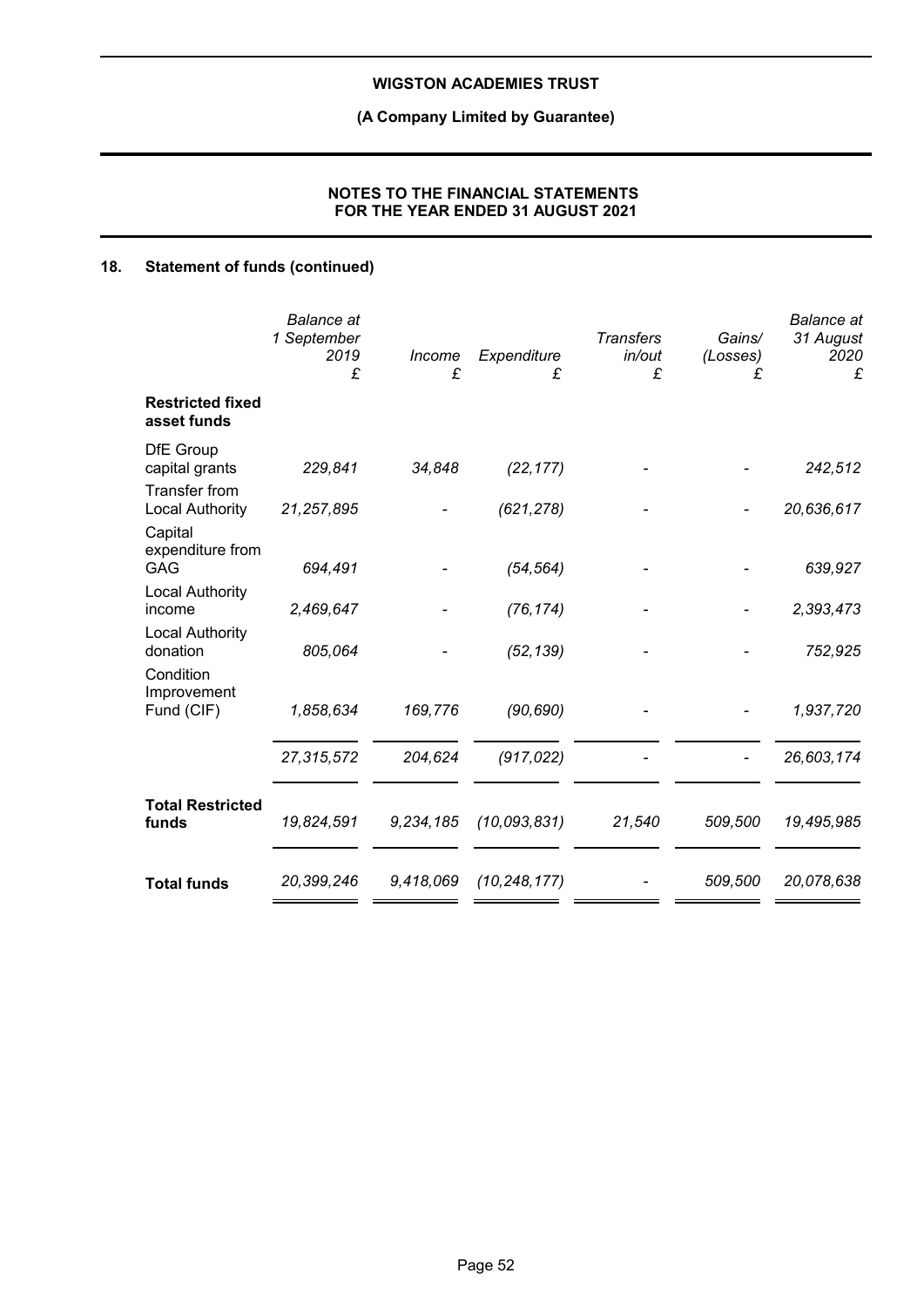### **(A Company Limited by Guarantee)**

### **NOTES TO THE FINANCIAL STATEMENTS FOR THE YEAR ENDED 31 AUGUST 2021**

#### **18. Statement of funds (continued)**

#### **Total funds analysis by academy**

Fund balances at 31 August 2021 were allocated as follows:

|                                                    | 2021<br>£   | 2020<br>£     |
|----------------------------------------------------|-------------|---------------|
| <b>Wigston Academy</b>                             | 2,450,799   | 1,278,534     |
| <b>Wigston College</b>                             | (1,343,165) | (1,066,267)   |
| <b>Central Services</b>                            | 14,637      | 27,197        |
| Total before fixed asset funds and pension reserve | 1,122,271   | 239,464       |
| Restricted fixed asset fund                        | 25,774,296  | 26,603,174    |
| Pension reserve                                    | (8,467,000) | (6, 764, 000) |
| Total                                              | 18,429,567  | 20,078,638    |

The following academy is carrying a net deficit on its portion of the funds as follows:

|                        | <b>Deficit</b><br>£ |
|------------------------|---------------------|
| <b>Wigston College</b> | (1, 343, 165)       |

An age range change (ARC) took place in the Trust September 2016. The Academy Trust moved to education for the 11-16 year olds from 10-14 year olds seeing its first results in September 2018. The College previously supplied education for 14-19 year olds and lost its KS4 pupils to become a sixth form only, resulting in the loss of its lump sum funding in the process. The college was inadequate and is now rated by OFSTED as good which added to the financial pressures in retraining and staffing costs. ARC has also taken place locally with increased competition for pupils in the area.

The Academy Trust is taking the following action to return the academy to surplus:

The Trust undertook a significant programme of restructuring and redundancy which has now been successfully completed. Across the Trust in 2015 there were 121 Full Time Equivalent (FTE) teachers and 130 FTE support staff, currently there are 83 FTE teachers and 87 FTE support staff. The Trust is proposing to reduce staffing and other costs were necessary when opportunities arise and vacancies are not always replaced like for like.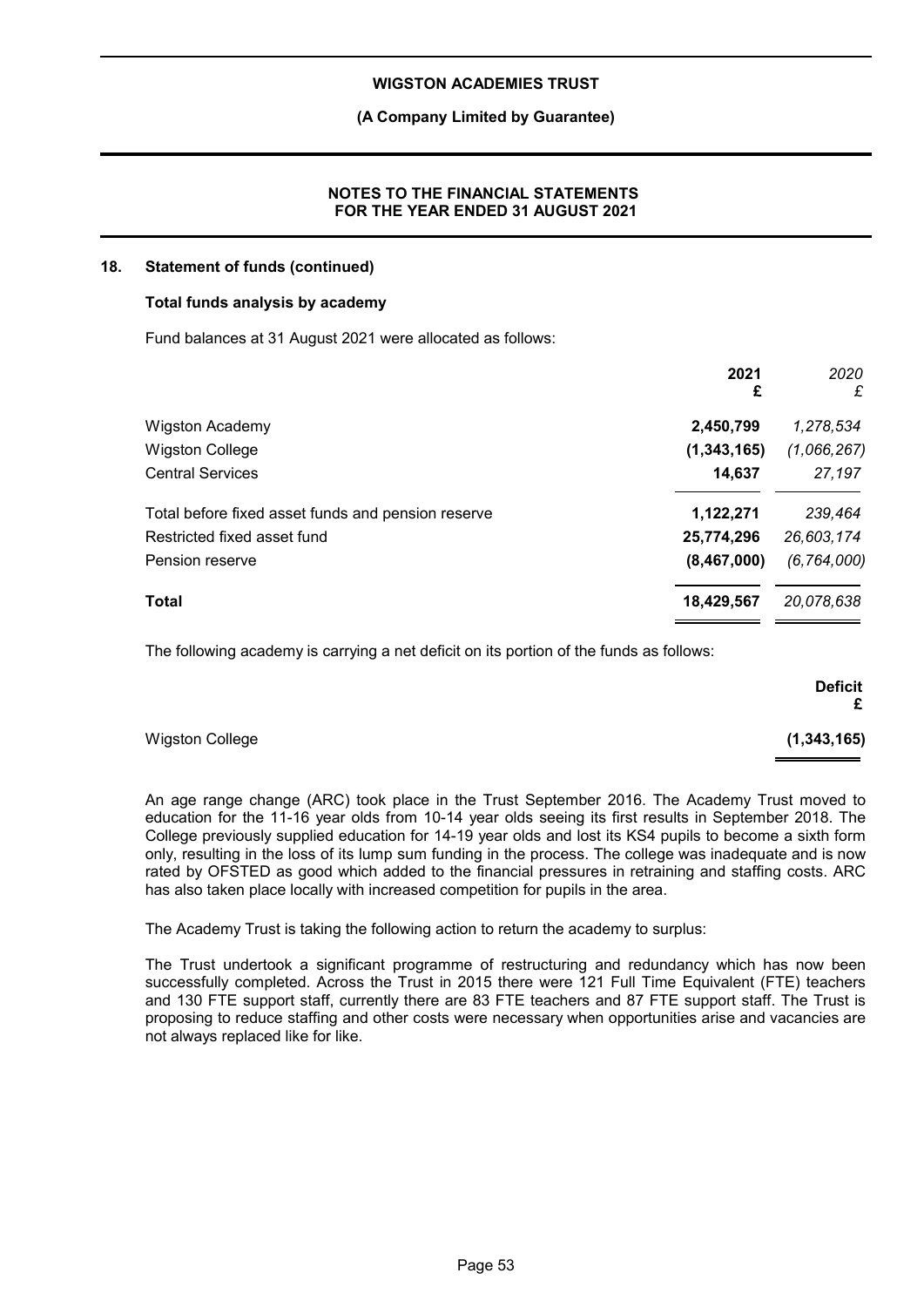### **(A Company Limited by Guarantee)**

### **NOTES TO THE FINANCIAL STATEMENTS FOR THE YEAR ENDED 31 AUGUST 2021**

## **18. Statement of funds (continued)**

### **Total cost analysis by academy**

Expenditure incurred by each academy during the year was as follows:

|                         | <b>Teaching</b><br>and<br>educational<br>support<br>staff costs<br>£ | Other<br>support<br>staff costs<br>£ | <b>Educational</b><br>£ | <b>Other costs</b><br>excluding<br>supplies depreciation<br>£ | Total<br>2021<br>£ | Total<br>2020<br>£ |
|-------------------------|----------------------------------------------------------------------|--------------------------------------|-------------------------|---------------------------------------------------------------|--------------------|--------------------|
| Wigston                 |                                                                      |                                      |                         |                                                               |                    |                    |
| Academy                 | 4,951,367                                                            | 887,025                              | 121,174                 | 1,016,343                                                     | 6,975,909          | 6,922,254          |
| <b>Wigston College</b>  | 1,011,877                                                            | 178,973                              | 7,704                   | 309,722                                                       | 1,508,276          | 1,462,606          |
| <b>Central Services</b> | 166.776                                                              | 229,811                              |                         | 18,462                                                        | 415,049            | 377,295            |
| <b>Academy Trust</b>    | 6,130,020                                                            | 1,295,809                            | 128,878                 | 1.344.527                                                     | 8,899,234          | 8,762,155          |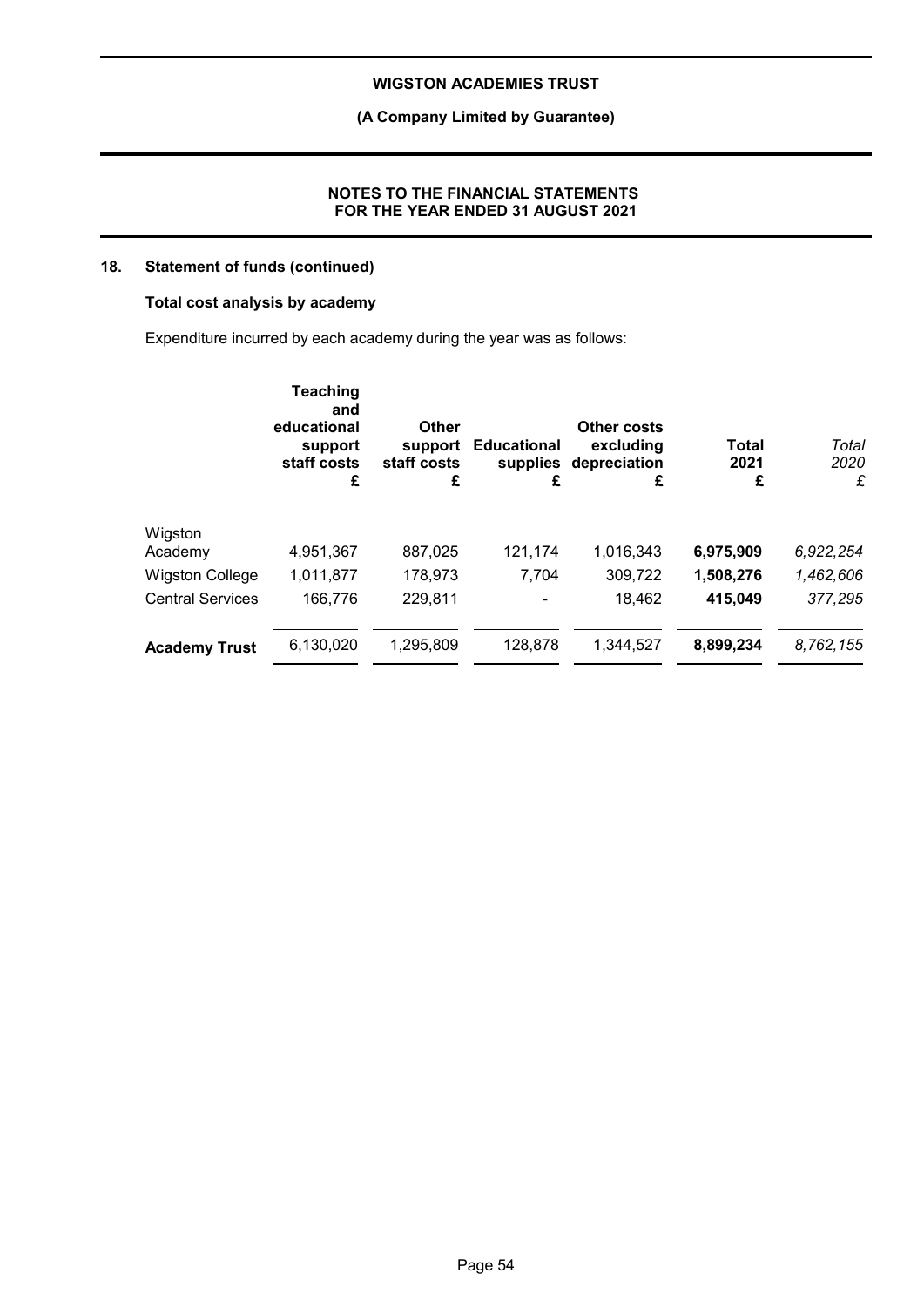### **(A Company Limited by Guarantee)**

### **NOTES TO THE FINANCIAL STATEMENTS FOR THE YEAR ENDED 31 AUGUST 2021**

### **19. Analysis of net assets between funds**

### **Analysis of net assets between funds - current year**

|                               | <b>Unrestricted</b><br>funds<br>2021<br>£ | <b>Restricted</b><br>funds<br>2021<br>£ | <b>Restricted</b><br>fixed asset<br>funds<br>2021<br>£ | <b>Total</b><br>funds<br>2021<br>£ |
|-------------------------------|-------------------------------------------|-----------------------------------------|--------------------------------------------------------|------------------------------------|
| Tangible fixed assets         |                                           |                                         | 25,701,951                                             | 25,701,951                         |
| Fixed asset investments       |                                           | 56,904                                  |                                                        | 56,904                             |
| <b>Current assets</b>         | 590,334                                   | 1,007,327                               | 72.345                                                 | 1,670,006                          |
| Creditors due within one year | $\blacksquare$                            | (532, 294)                              | -                                                      | (532, 294)                         |
| Pension scheme liability      | ۰                                         | (8,467,000)                             | -                                                      | (8,467,000)                        |
| <b>Total</b>                  | 590,334                                   | (7,935,063)                             | 25,774,296                                             | 18,429,567                         |
|                               |                                           |                                         |                                                        |                                    |

### **Analysis of net assets between funds - prior year**

|                               |              |               | Restricted               |               |
|-------------------------------|--------------|---------------|--------------------------|---------------|
|                               | Unrestricted | Restricted    | fixed asset              | Total         |
|                               | funds        | funds         | funds                    | funds         |
|                               | 2020         | 2020          | 2020                     | 2020          |
|                               | £            | £             | £                        | £             |
| Tangible fixed assets         |              |               | 26,544,273               | 26,544,273    |
| Fixed asset investments       |              | 48,380        |                          | 48,380        |
| <b>Current assets</b>         | 582,653      | 168,443       | 58,901                   | 809,997       |
| Creditors due within one year |              | (560,012)     | $\overline{\phantom{a}}$ | (560, 012)    |
| Pension scheme liability      |              | (6, 764, 000) |                          | (6, 764, 000) |
| Total                         | 582,653      | (7, 107, 189) | 26,603,174               | 20,078,638    |
|                               |              |               |                          |               |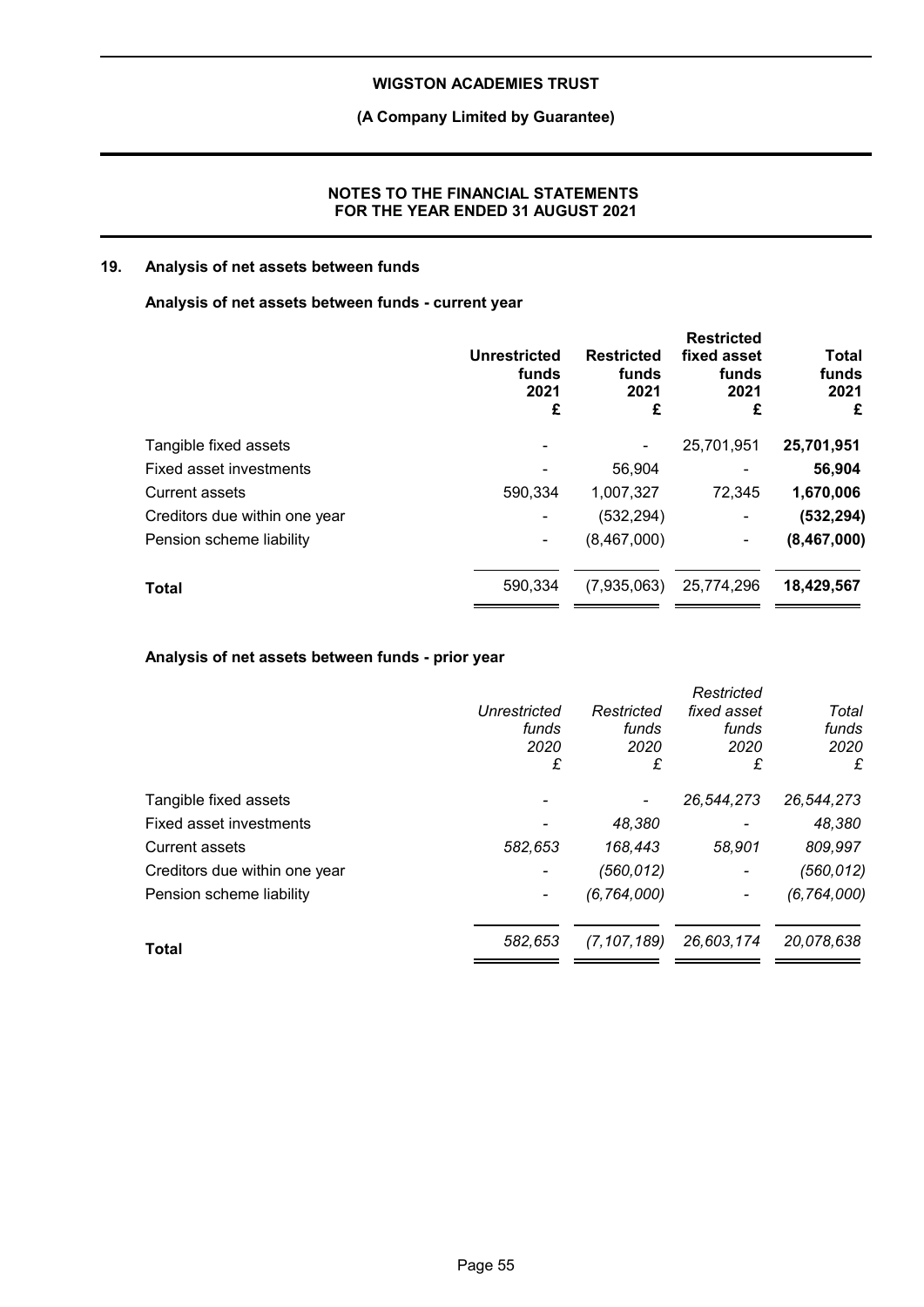### **(A Company Limited by Guarantee)**

### **NOTES TO THE FINANCIAL STATEMENTS FOR THE YEAR ENDED 31 AUGUST 2021**

### **20. Reconciliation of net expenditure to net cash flow from operating activities**

|     |                                                                         | 2021<br>£  | 2020<br>£  |
|-----|-------------------------------------------------------------------------|------------|------------|
|     | Net expenditure for the year (as per Statement of Financial Activities) | (429, 071) | (828, 608) |
|     | <b>Adjustments for:</b>                                                 |            |            |
|     | Depreciation                                                            | 937,472    | 917,022    |
|     | Capital grants from DfE and other capital income                        | (99, 074)  | (204, 624) |
|     | Interest receivable                                                     | (1,623)    | (2, 348)   |
|     | Defined benefit pension scheme cost less contributions payable          | 365,000    | 444,000    |
|     | Defined benefit pension scheme finance cost                             | 118,000    | 125,000    |
|     | Decrease in debtors                                                     | 89,871     | 5,081      |
|     | Increase/(decrease) in creditors                                        | 27,252     | (157, 584) |
|     | Gains on investments                                                    | (8, 524)   | (1,500)    |
|     | Net cash provided by operating activities                               | 999,303    | 296,439    |
| 21. | <b>Cash flows from financing activities</b>                             |            |            |
|     |                                                                         | 2021<br>£  | 2020<br>£  |
|     | Repayments of borrowing                                                 | (54, 970)  | (25, 642)  |
|     | Net cash used in financing activities                                   | (54, 970)  | (25, 642)  |
| 22. | Cash flows from investing activities                                    |            |            |
|     |                                                                         | 2021<br>£  | 2020<br>£  |
|     | Dividends, interest and rents from investments                          | 1,623      | 2,348      |
|     | Purchase of tangible assets                                             | (95, 150)  | (239, 797) |
|     | Capital grants from DfE Group                                           | 99,074     | 204,624    |
|     | Net cash provided by/(used in) investing activities                     | 5,547      | (32, 825)  |
|     |                                                                         |            |            |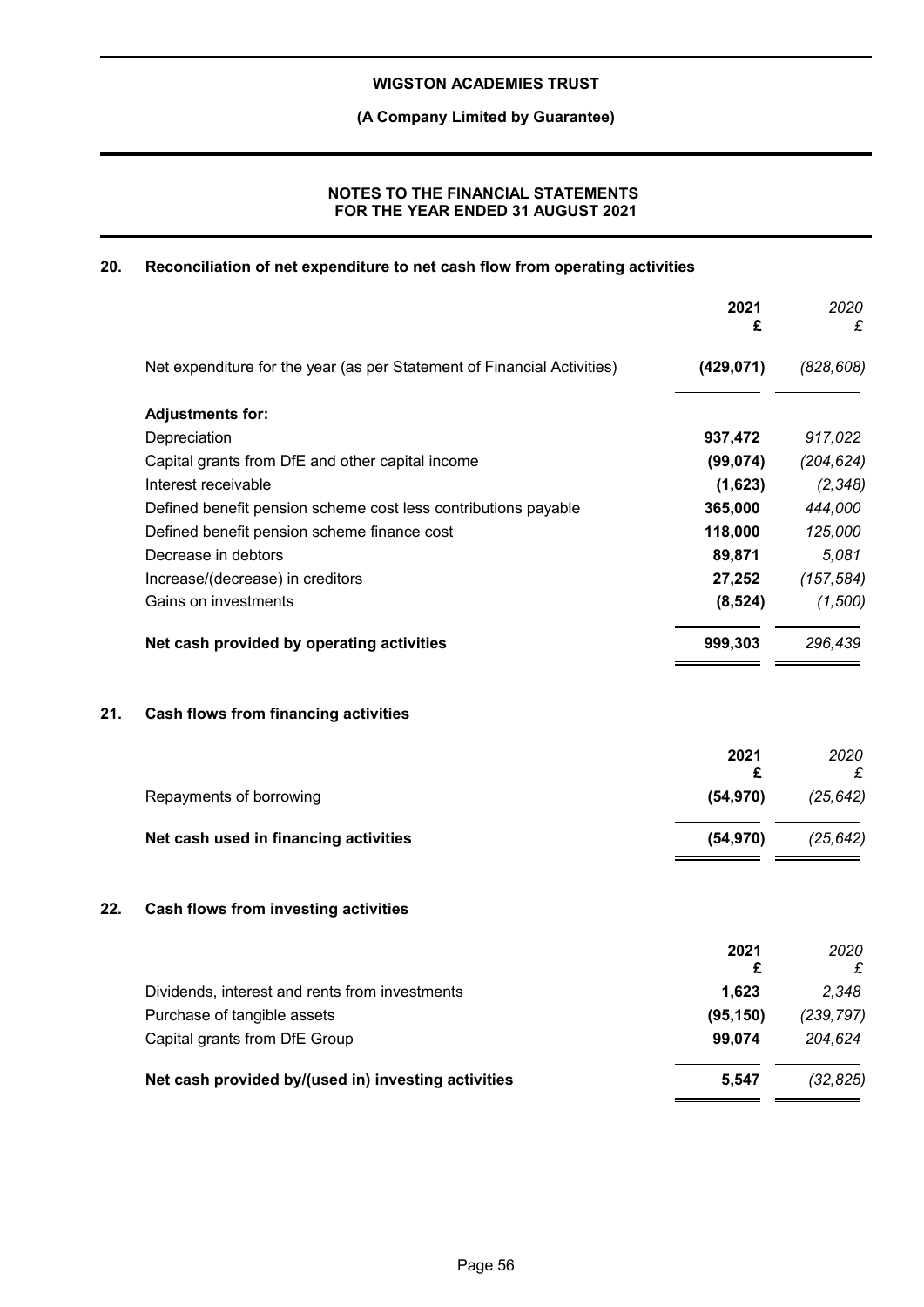### **(A Company Limited by Guarantee)**

### **NOTES TO THE FINANCIAL STATEMENTS FOR THE YEAR ENDED 31 AUGUST 2021**

#### **23. Analysis of cash and cash equivalents**

| 2021      | 2020    |
|-----------|---------|
| 1.506.773 | 556,893 |
| 1,506,773 | 556.893 |
|           |         |

### **24. Analysis of changes in net debt**

|                          | At 1<br><b>September</b><br>2020<br>£ | £         | At 31<br>Cash flows August 2021<br>£ |
|--------------------------|---------------------------------------|-----------|--------------------------------------|
| Cash at bank and in hand | 556,893                               | 949,880   | 1,506,773                            |
| Debt due within 1 year   | (54, 970)                             | 54,970    |                                      |
|                          | 501,923                               | 1,004,850 | 1,506,773                            |
|                          |                                       |           |                                      |

#### **25. Capital commitments**

|                                                               | 2021    | 2020                     |
|---------------------------------------------------------------|---------|--------------------------|
| Contracted for but not provided in these financial statements |         |                          |
| Acquisition of tangible fixed assets                          | 608.104 | $\overline{\phantom{0}}$ |

#### **26. Pension commitments**

The Academy Trust's employees belong to two principal pension schemes: the Teachers' Pension Scheme England and Wales (TPS) for academic and related staff; and the Local Government Pension Scheme (LGPS) for non-teaching staff, which is managed by Leicestershire County Council. Both are multi-employer defined benefit schemes.

The latest actuarial valuation of the TPS related to the period ended 31 March 2016 and of the LGPS 31 March 2019.

Contributions amounting to £147,912 were payable to the schemes at 31 August 2021 *(2020 - £143,328)* and are included within creditors.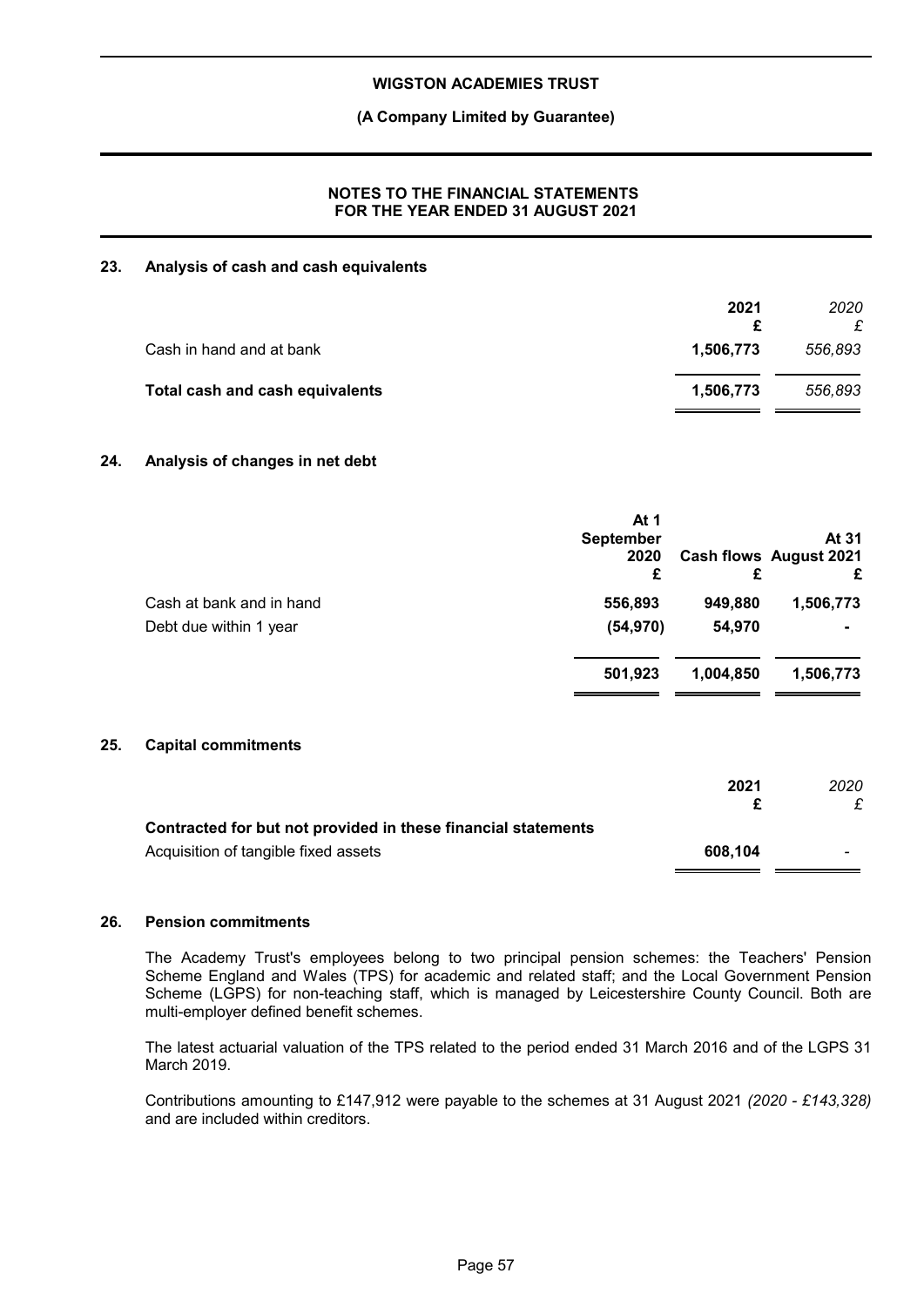### **(A Company Limited by Guarantee)**

### **NOTES TO THE FINANCIAL STATEMENTS FOR THE YEAR ENDED 31 AUGUST 2021**

#### **26. Pension commitments (continued)**

#### **Teachers' Pension Scheme**

The Teachers' Pension Scheme (TPS) is a statutory, contributory, defined benefit scheme, governed by the Teachers' Pension Scheme Regulations 2014. Membership is automatic for full-time teachers in academies. All teachers have the option to opt-out of the TPS following enrolment.

The TPS is an unfunded scheme to which both the member and employer makes contributions, as a percentage of salary - these contributions are credited to the Exchequer. Retirement and other pension benefits are paid by public funds provided by Parliament.

### **Valuation of the Teachers' Pension Scheme**

The Government Actuary, using normal actuarial principles, conducts a formal actuarial review of the TPS in accordance with the Public Service Pensions (Valuations and Employer Cost Cap) Directions 2014 published by HM Treasury every 4 years. The aim of the review is to specify the level of future contributions. Actuarial scheme valuations are dependent on assumptions about the value of future costs, design of benefits and many other factors. The latest actuarial valuation of the TPS was carried out as at 31 March 2016. The valuation report was published by the Department for Education on 5 March 2019. The key elements of the valuation and subsequent consultation are:

- employer contribution rates set at 23.68% of pensionable pay (including a 0.08% administration levy)
- total scheme liabilities (pensions currently in payment and the estimated cost of future benefits) for service to the effective date of £218,100 million and notional assets (estimated future contributions together with the notional investments held at the valuation date) of £196,100 million, giving a notional past service deficit of £22,000 million
- the SCAPE rate, set by HMT, is used to determine the notional investment return. The current SCAPE rate is 2.4% above the rate of CPI, assumed real rate of return is 2.4% in excess of prices and 2% in excess of earnings. The rate of real earnings growth is assumed to be 2.2%. The assumed nominal rate of return including earnings growth is 4.45%.

The next valuation result is due to be implemented from 1 April 2023.

The employer's pension costs paid to TPS in the year amounted to £863,465 *(2020 - £837,536)*.

A copy of the valuation report and supporting documentation is on the Teachers' Pensions website (https://www.teacherspensions.co.uk/news/employers/2019/04/teachers-pensions-valuation-report.aspx).

Under the definitions set out in FRS 102, the TPS is an unfunded multi-employer pension scheme. The Academy Trust has accounted for its contributions to the scheme as if it were a defined contribution scheme. The Academy Trust has set out above the information available on the scheme.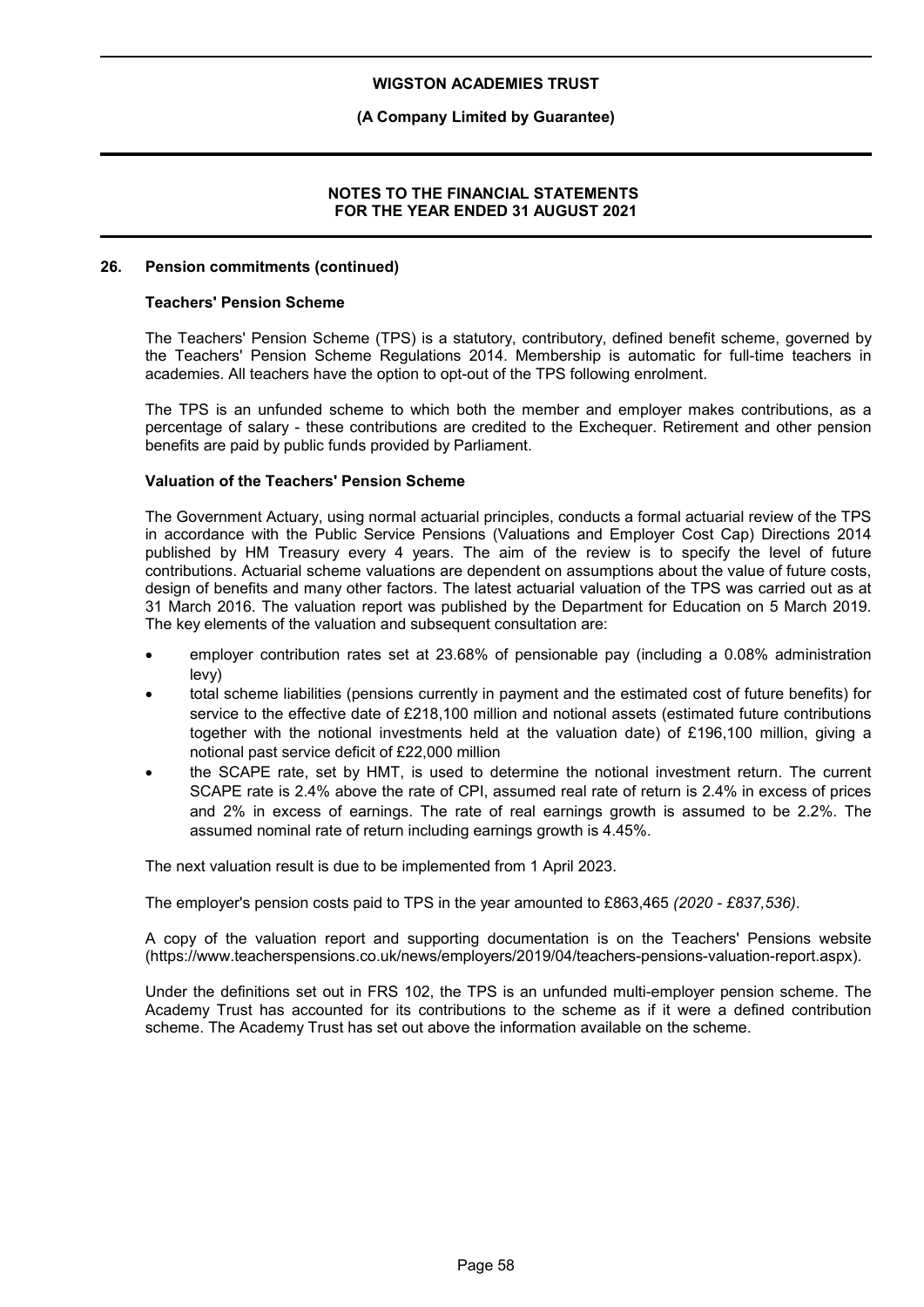### **(A Company Limited by Guarantee)**

#### **NOTES TO THE FINANCIAL STATEMENTS FOR THE YEAR ENDED 31 AUGUST 2021**

#### **26. Pension commitments (continued)**

#### **Local Government Pension Scheme**

The LGPS is a funded defined benefit pension scheme, with the assets held in separate trusteeadministered funds. The total contribution made for the year ended 31 August 2021 was £541,000 *(2020 - £571,000)*, of which employer's contributions totalled £437,000 *(2020 - £460,000)* and employees' contributions totalled £ 104,000 *(2020 - £111,000)*. The agreed contribution rates for future years are 25.1 - 26.1 per cent for employers and 5 - 12.5 per cent for employees.

Parliament has agreed, at the request of the Secretary of State for Education, to a guarantee that, in the event of academy closure, outstanding Local Government Pension Scheme liabilities would be met by the Department for Education. The guarantee came into force on 18 July 2013.

#### **Principal actuarial assumptions**

|                                                    | 2021<br>% | 2020<br>% |
|----------------------------------------------------|-----------|-----------|
| Rate of increase in salaries                       | 3.4       | 27        |
| Rate of increase for pensions in payment/inflation | 2.9       | 22        |
| Discount rate for scheme liabilities               | 1.65      | 1.7       |
| Inflation assumption (CPI)                         | 2.9       | 22        |
| Commutation of pensions to lump sums               | 50        | 50        |

The current mortality assumptions include sufficient allowance for future improvements in mortality rates. The assumed life expectations on retirement age 65 are:

|                             | 2021<br>Years | 2020<br>Years |
|-----------------------------|---------------|---------------|
| <b>Retiring today</b>       |               |               |
| Males                       | 21.7          | 21.5          |
| Females                     | 24.2          | 23.8          |
| Retiring in 20 years        |               |               |
| Males                       | 22.6          | 22.2          |
| Females                     | 25.9          | 25.2          |
| <b>Sensitivity analysis</b> |               |               |
|                             | 2021<br>£000  | 2020<br>£000  |
| Discount rate +0.1%         | 421           | 343           |
| Salary increase rate +0.1%  | 34            | 30            |

Pension increase rate +0.1% **381** *53*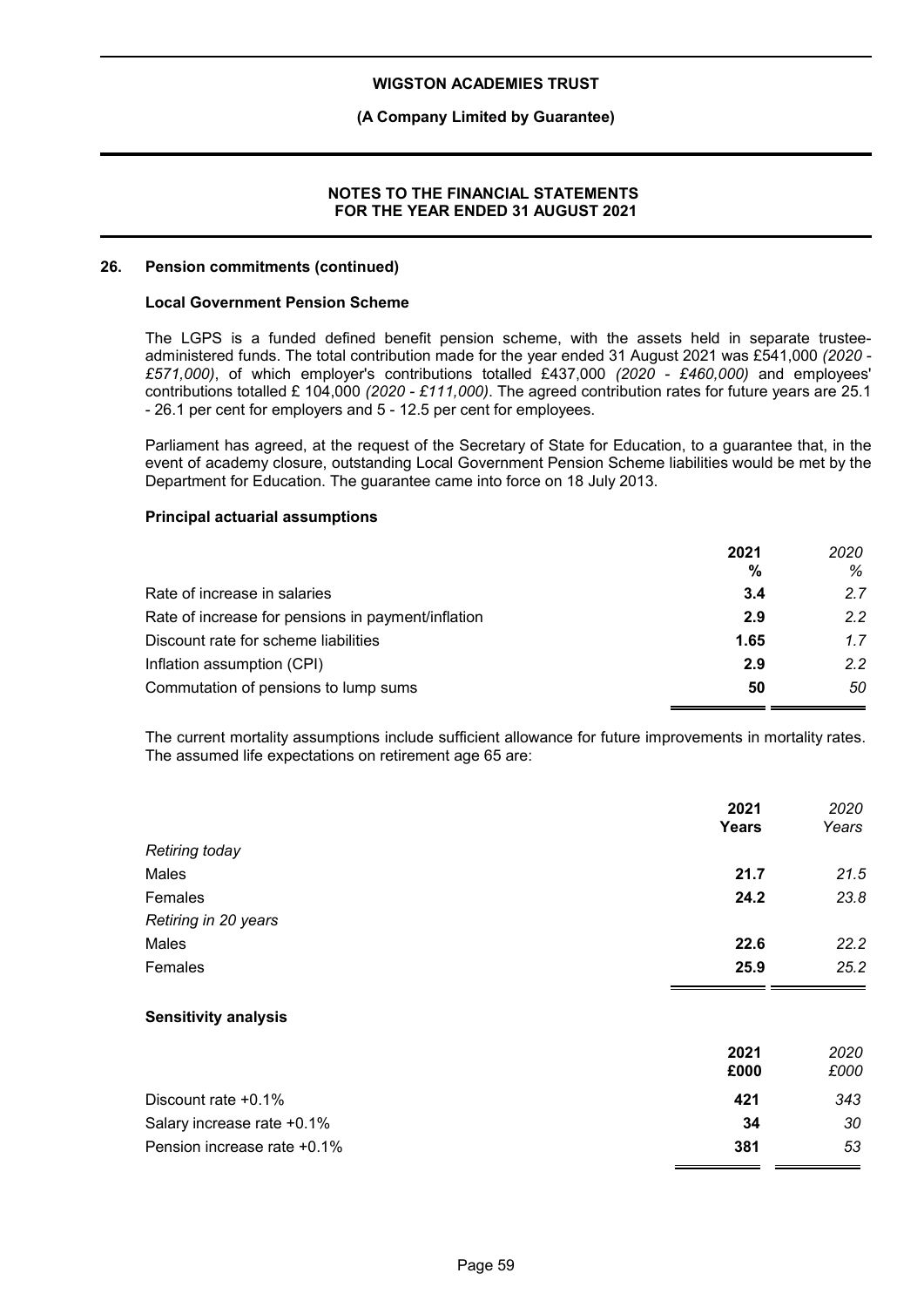### **(A Company Limited by Guarantee)**

### **NOTES TO THE FINANCIAL STATEMENTS FOR THE YEAR ENDED 31 AUGUST 2021**

#### **26. Pension commitments (continued)**

#### **Share of scheme assets**

The Academy Trust's share of the assets in the scheme was:

|                                     | 2021<br>£  | 2020<br>£ |
|-------------------------------------|------------|-----------|
| Equities                            | 5,820,000  | 4,664,000 |
| <b>Bonds</b>                        | 2,910,000  | 2,293,000 |
| Property                            | 703,000    | 632,000   |
| Cash                                | 602,000    | 316,000   |
| <b>Total market value of assets</b> | 10,035,000 | 7,905,000 |

The actual return on scheme assets was £1,775,000 *(2020 - £(227,000))*.

Expected returns on assets are calculated as follows:-

The figures shown in the standard FRS 102 report for fund employers are based on the actuary's recommended return assumptions which are derived from the Hymans Robertson Asset Model (HRAM), the proprietary stochastic asset model developed and maintained by Hymans Robertson LLP.

#### Asset model

The HRAM type of model is known as an economic scenario generator and uses probability distributions to project a range of possible outcomes for the future behaviour of asset returns and economic variables. Some of the parameters of the model are dependent on the current state of financial markets and are updated each month (for example, the current level of equity market volatility) while other more subjective parameters do not change with different calibrations of the model.

Key subjective assumptions are:

- the average excess equity return over the risk free asset (tending to approximately 3% p.a. as the investment horizon is increased),
- the volatility of equity returns (approximately 18% p.a. over the long term) and the level and volatility of yields, credit spreads, inflation and expected (breakeven) inflation, which affect the projected value placed on the liabilities and bond returns.
- the output of the model is also affected by other more subtle effects, such as the correlations between economic and financial variables.

The only exception to the use of HRAM is in deriving the expected return on bond assets: instead of the HRAM output, the actuary has used the yields applicable at the accounting date on suitable bond indices.

The expected return on assets is based on the long-term future expected investment return for each asset class as at the beginning of the period (i.e. as at 1 September 2020 for the year to 31 August 2021, or date of joining the fund if later).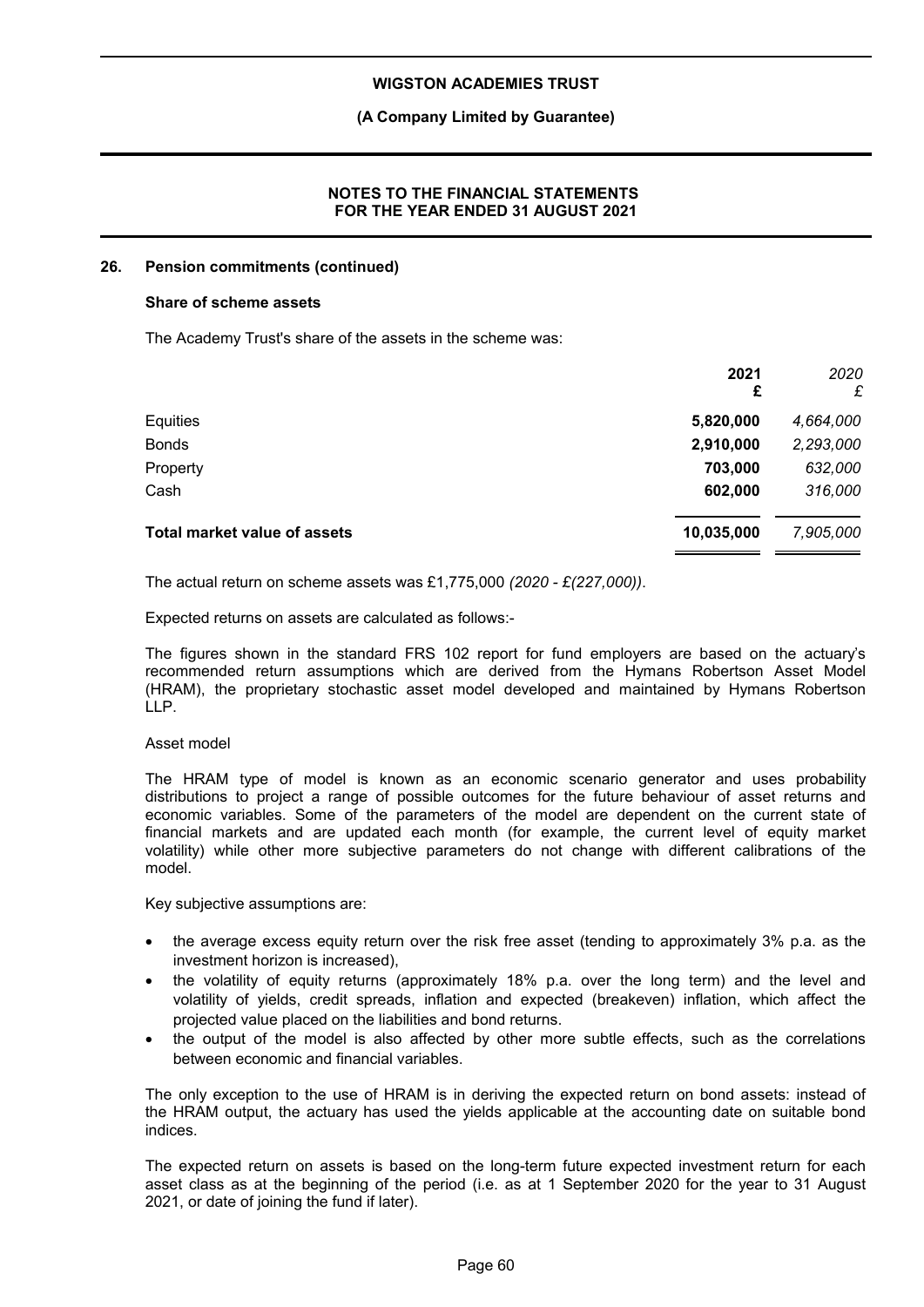### **(A Company Limited by Guarantee)**

### **NOTES TO THE FINANCIAL STATEMENTS FOR THE YEAR ENDED 31 AUGUST 2021**

### **26. Pension commitments (continued)**

The amounts recognised in the Statement of Financial Activities are as follows:

|                                                                                  | 2021<br>£  | 2020<br>£   |
|----------------------------------------------------------------------------------|------------|-------------|
| Current service cost                                                             | (802,000)  | (904,000)   |
| Interest income                                                                  | 137,000    | 143,000     |
| Interest cost                                                                    | (255,000)  | (268,000)   |
| Total amount recognised in the Statement of Financial Activities                 | (920,000)  | (1,029,000) |
| Changes in the present value of the defined benefit obligations were as follows: |            |             |
|                                                                                  | 2021<br>£  | 2020<br>£   |
| At 1 September                                                                   | 14,669,000 | 14,448,000  |
| Current service cost                                                             | 802,000    | 904,000     |
| Interest cost                                                                    | 255,000    | 268,000     |
| Employee contributions                                                           | 104,000    | 111,000     |
| Actuarial losses/(gains)                                                         | 2,858,000  | (878,000)   |
| Benefits paid                                                                    | (186,000)  | (184,000)   |
| At 31 August                                                                     | 18,502,000 | 14,669,000  |

Changes in the fair value of the Academy Trust's share of scheme assets were as follows:

|                               | 2021<br>£  | 2020<br>£ |
|-------------------------------|------------|-----------|
| At 1 September                | 7,905,000  | 7,745,000 |
| Interest income               | 137,000    | 143,000   |
| Actuarial gains/(losses)      | 1,638,000  | (370,000) |
| <b>Employer contributions</b> | 437,000    | 460,000   |
| Employee contributions        | 104,000    | 111,000   |
| Benefits paid                 | (186,000)  | (184,000) |
| At 31 August                  | 10,035,000 | 7,905,000 |